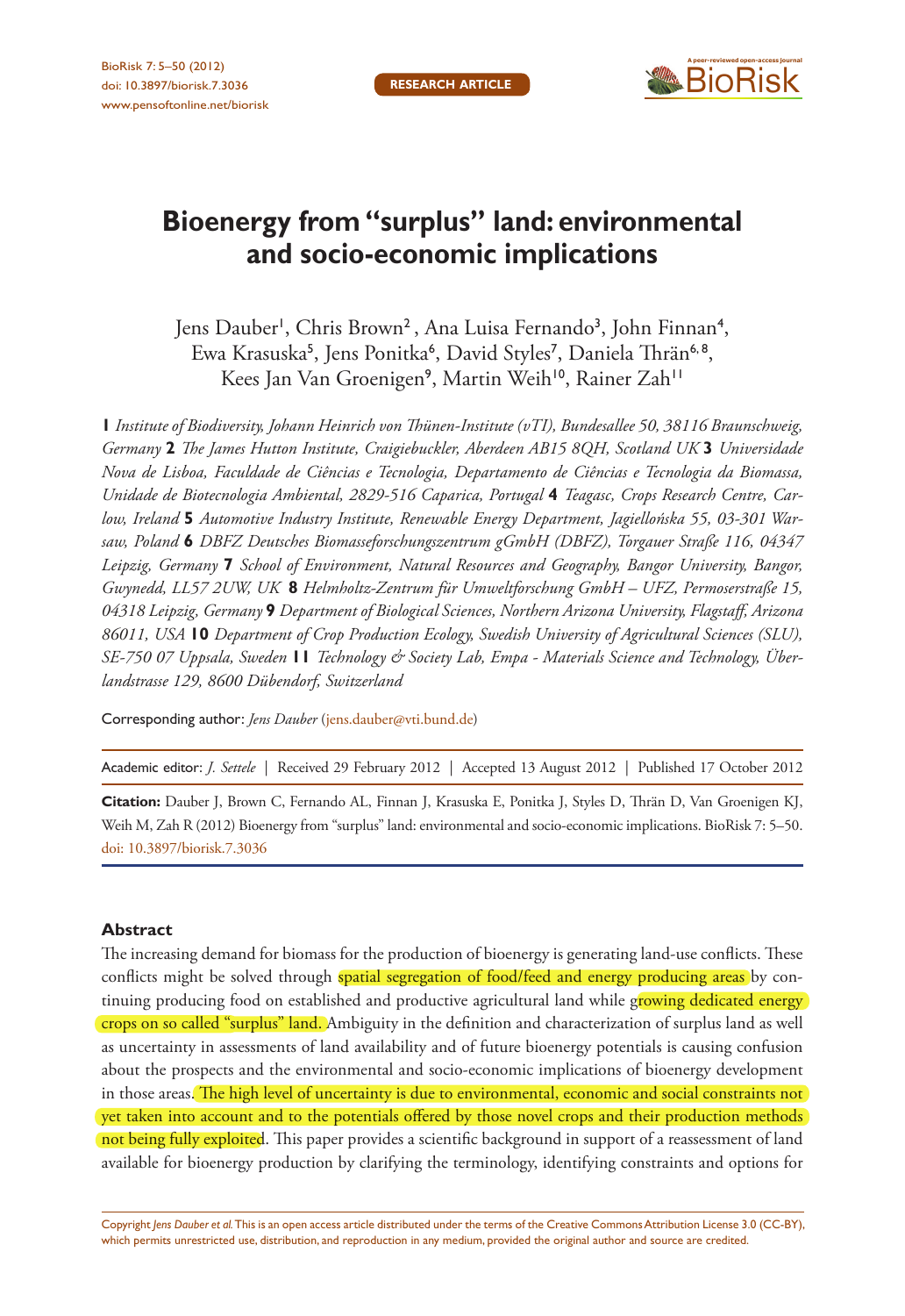an efficient bioenergy-use of surplus land and providing policy recommendations for resolving conflicting land-use demands. A serious approach to factoring in the constraints, combined with creativity in utilizing the options provided, in our opinion, would lead to a more sustainable and efficient development of the bioenergy sector. Unless the sustainability challenge is mastered, the interdependent policy objectives of mitigating climate change, obtaining independence from fossil fuels, feeding and fuelling a growing human world population and maintaining biodiversity and ecosystem services will not be met. Despite the advanced developments of bioenergy, we still see regional solutions for designing and establishing sustainable bioenergy production systems with optimized production resulting in social, economic and ecological benefits. Where bioenergy production has been identified as the most suitable option to overcome the given problems of energy security and climate change mitigation, we need to determine which bioenergy cultivation systems are most suitable for the respective types of surplus land, by taking into account issues such as yields, inputs and costs, as well as potential environmental and socio-economic impacts.

#### **Keywords**

Marginal land, degraded land, energy crops, biomass, HNV, biodiversity, ecosystem services, land-use change, land-use competition, sustainability, bioenergy

# **Introduction**

The use of land is a key link between human activities and the environment, and it is one of the major drivers of environmental and biodiversity change (EEA 2010). Agriculture, forestry, transport, manufacturing and housing are the primary human activities which alter the state and the functions of land through land-cover conversion and/or land-use intensification (EEA 2010). Due to conflicting demands for rural land for the production of food, animal feed, fibre and biomass for energy and biobased materials (e.g. bioplastics) it is becoming increasingly evident that land is a finite resource. For example, the amount of arable land per capita has decreased from 0.41 to 0.21 hectare since 1960 (FAO 2009), and the pressure on the remaining land will increase as a result of the growing number of animals in agriculture and the growing need for land for bioenergy resources to replace fossil fuels (OECD-FAO 2009; Tirado et al. 2010). These growing demands are likely to require conversion of additional land to agricultural use and/or improvements in the productivity on existing land. Conflicts emerging from the demand for land will require land-use decisions that involve trade-offs among and between those demands and objectives for nature, soil, water, civil protection and human livelihood in rural communities (Lobley and Winter 2009; EEA 2010; Kamimura et al. 2011).

Bioenergy is counted among the most relevant renewable energy carriers, providing about 60 % of renewable energy from biomass and waste in OECD countries and even a higher share of more than 80 % in non-OECD countries (IEA 2010). By aiming to improve energy security, mitigate climate change and provide added value to rural regions, target systems for the transition towards a more sustainable energy supply system are established in many countries. Those policies are driving bioenergy implementation and will stimulate further growth of the bioenergy sector. There is a common agreement that those policies should not harm the sustainable development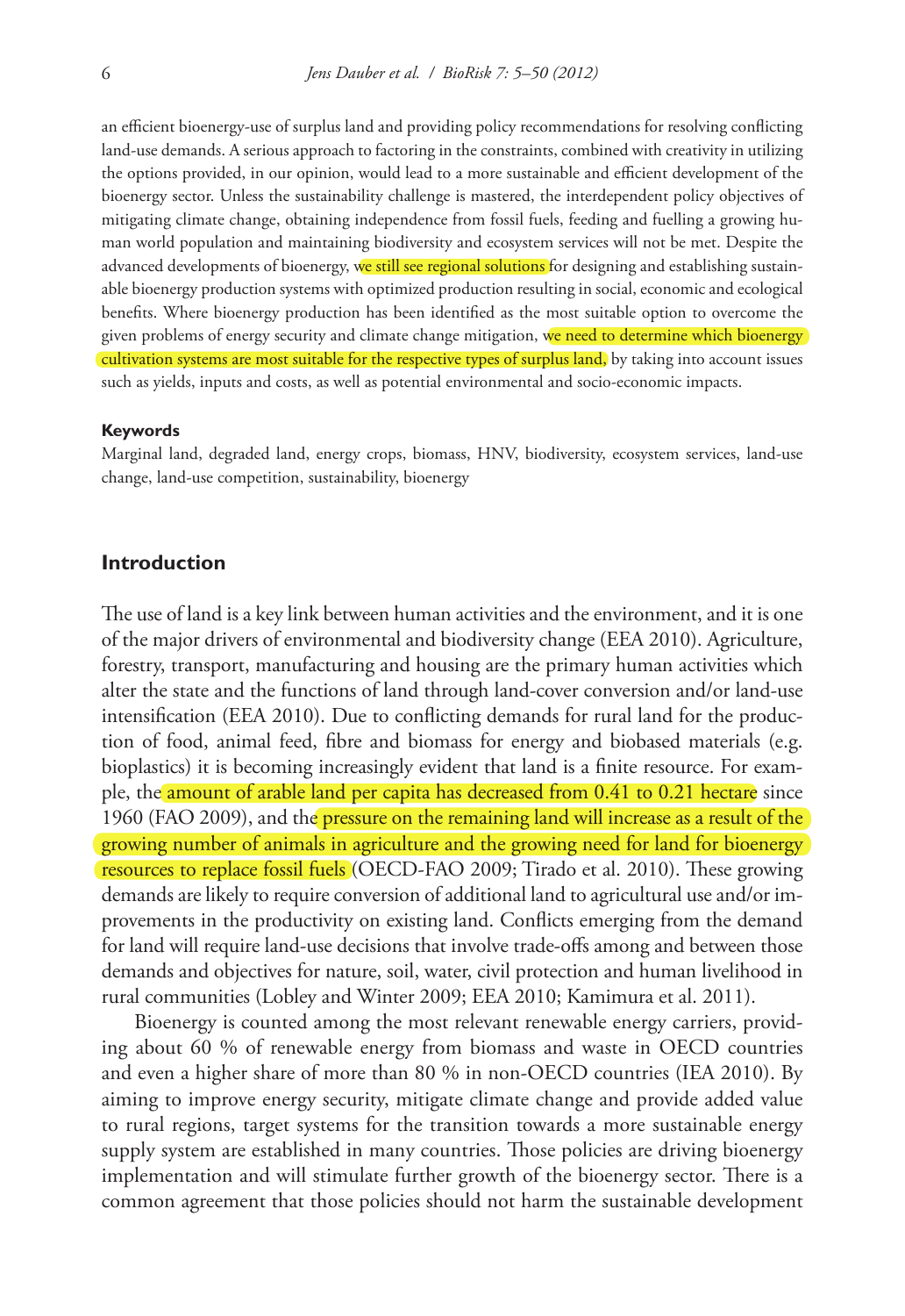in general, but the translation into a concrete framing is still incomplete. Examples are the renewable energy directive of the EU (European Union 2009) and GBEP sustainability indicators for bioenergy (FAO 2011).

The increasing demand for biomass for production of heat, power, biofuels and biobased materials is generating land-use conflicts which are discussed in the **food** versus fuel controversy (Baffes and Haniotis 2010) and the debate about indirect landuse change (iLUC) effects (Wiegmann et al. 2008). These conflicts might be solved through the integration of food and biomass production systems and/or spatial segregation of food/feed and biomass producing areas. For example, it has been argued that integrating biomass farming and food and feed farming can solve both local food shortages and increase the income of the world's poorest people (Fresco 2007). In a parallel approach, we focus here on the idea to continue producing food on established and productive agricultural land whereas dedicated bioenergy crops are grown on so called "surplus" land (RFA 2008). A variety of concepts for bioenergy production based on minimal or no land competition were developed (e.g. Field et al. 2008; Cotula et al. 2008; Campbell et al. 2008; UNEP 2009; Dale et al. 2010; Zhuang et al. 2011). However, clear definitions and an unambiguous terminology and characterisation of those types of supposedly surplus land, which is crucial for the approach of producing food on established farmland and biomass on surplus land, are missing. We apply a critical view on this idea of targeting the cultivation of bioenergy plants on surplus land only, because environmental and socio-economic constraints which might restrict the availability and potentials of surplus land are often not taken into consideration. A discussion of the question whether food or energy production should be prioritized when facing land scarcity and of the ethical implications of the delineation between food producing and energy producing land areas is beyond the scope of this paper. Those issues are already discussed by other authors elsewhere (e.g. Spangenberg and Settele 2009a)

The spectrum of dedicated energy crop feedstock suggested to be grown on such surplus land is wide, including prairie grasses (McLaughlin et al. 2002), perennial grasses such as *Miscanthus,* short-rotation coppice (SRC) of willow or poplar (Christersson and Sennerby-Forsse 1994; Hastings et al. 2009), multipurpose trees such as Mulberry (Tang et al. 2010), *Jatropha* (Sieg 2006) and CAM (Crassulacean acid metabolism) plants (Borland et al. 2009). Given the ambiguity surrounding the question of which type of feedstock to grow on which type of surplus land, it doesn't come as a surprise that both national and global assessments of the availability of surplus land and of its potentials for bioenergy production vary considerably (Graham 2007; Field et al. 2008; Marland and Obersteiner 2008). Extensive reviews on the availability of land for bioenergy production reveal that major uncertainties continue to exist (Berndes et al. 2003; Offermann et al. 2011). Those uncertainties are largely due to *inconsistent* definitions of the term bioenergy, large differences in the underlying assumptions of the agronomic potential of bioenergy crops on the respective types of land and limited availability of data on land use (Campbell et al. 2008; Dornburg et al. 2010; Offermann et al. 2011). Most assessments overestimate the land area available for bioenergy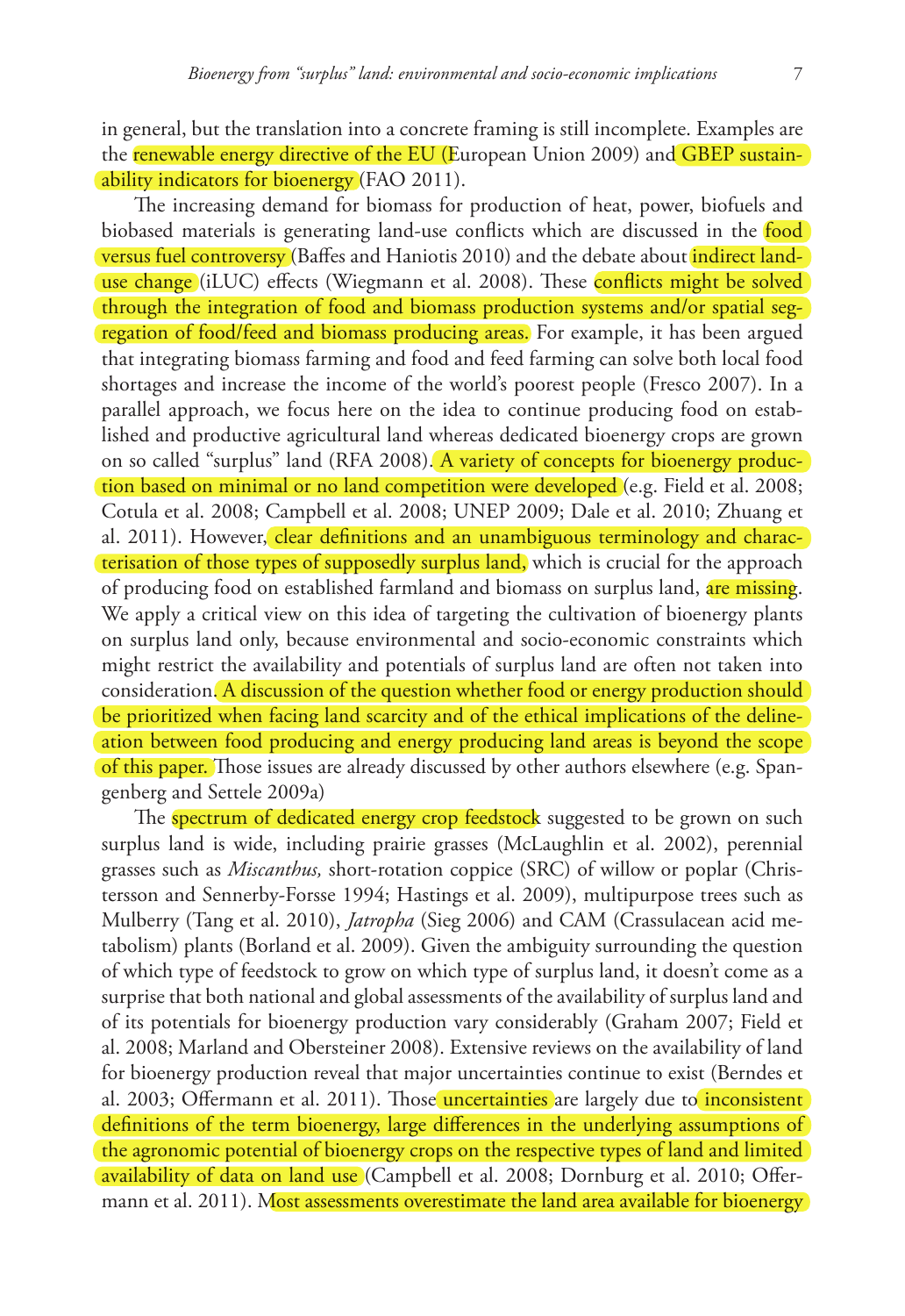crops because constraining factors such as water, productivity, social aspects and nature conservation are not taken into account (van Vuuren et al. 2009; Haberl et al. 2010; Beringer et al. 2011). Haberl et al. (2010), in a critical review of modelling and calculation approaches, conclude that there are no scientific studies at present that resolve the scientific challenges related to the assessment of future bioenergy potentials.

Moreover, a lack in scientific rigor in the framework of bioenergy from surplus land is causing uncertainty and confusion about its environmental and socio-economic implications. Claims of ethical, economic and environmental gains and benefits arising from bioenergy production on surplus land require unambiguous definitions for surplus land and a reassessment of the concrete types of land and feedstock in question (RFA 2008). Before land is converted, the suitability of specific locations for bioenergy production should be evaluated by taking into account the land's true existing use (in contrast to coarse land-use classification data), its productivity potential, the net carbon impact of its conversion and its existing environmental value (RFA 2008). As we might hardly find surplus land without people, the social implications of a land's use have to be taken into account as well (Giller et al. 2007), including for instance the livelihoods it supports, the number of families it nurtures and the jobs it provides.

Finally, where bioenergy ought to be cultivated for ethical or environmental reasons might differ from where it may in fact come to be cultivated for economic reasons (Johannson and Azar 2007). A major challenge for science is thus to clarify the realistic production potentials of surplus land with respect to extent, performance and sustainability of bioenergy plantations. In addition, there is a need for guidance in land management, to balance the societal and environmental costs and benefits of any land conversion towards production of dedicated energy crops (Berndes et al. 2003; UNEP 2009).

Therefore, the *aim of this paper* is to provide a scientific background in support of a reassessment of land available for bioenergy production by

i) clarifying the **terminology** of surplus land;

ii) identifying **factors constraining use** of surplus land for bioenergy production with respect to landscape functions, ecosystem services , environmental value and socio-economic considerations;

iii) identifying options for efficient bioenergy use of surplus land with respect to constraining factors;

iv) providing policy recommendations for resolving conflicting land-use demands and for guiding bioenergy cropping systems to support sustainable land management.

The basic assumption of our discussion is that bioenergy developments will have a fundamental impact on the respective surplus lands, as reaching the bioenergy targets set by many countries would require landscape-scale changes of land use. The conditions under which surplus land can be used sustainably will depend on the specific characteristics of the land, on the type and scale of the bioenergy pathways and on their potential environmental and socio-economical impacts.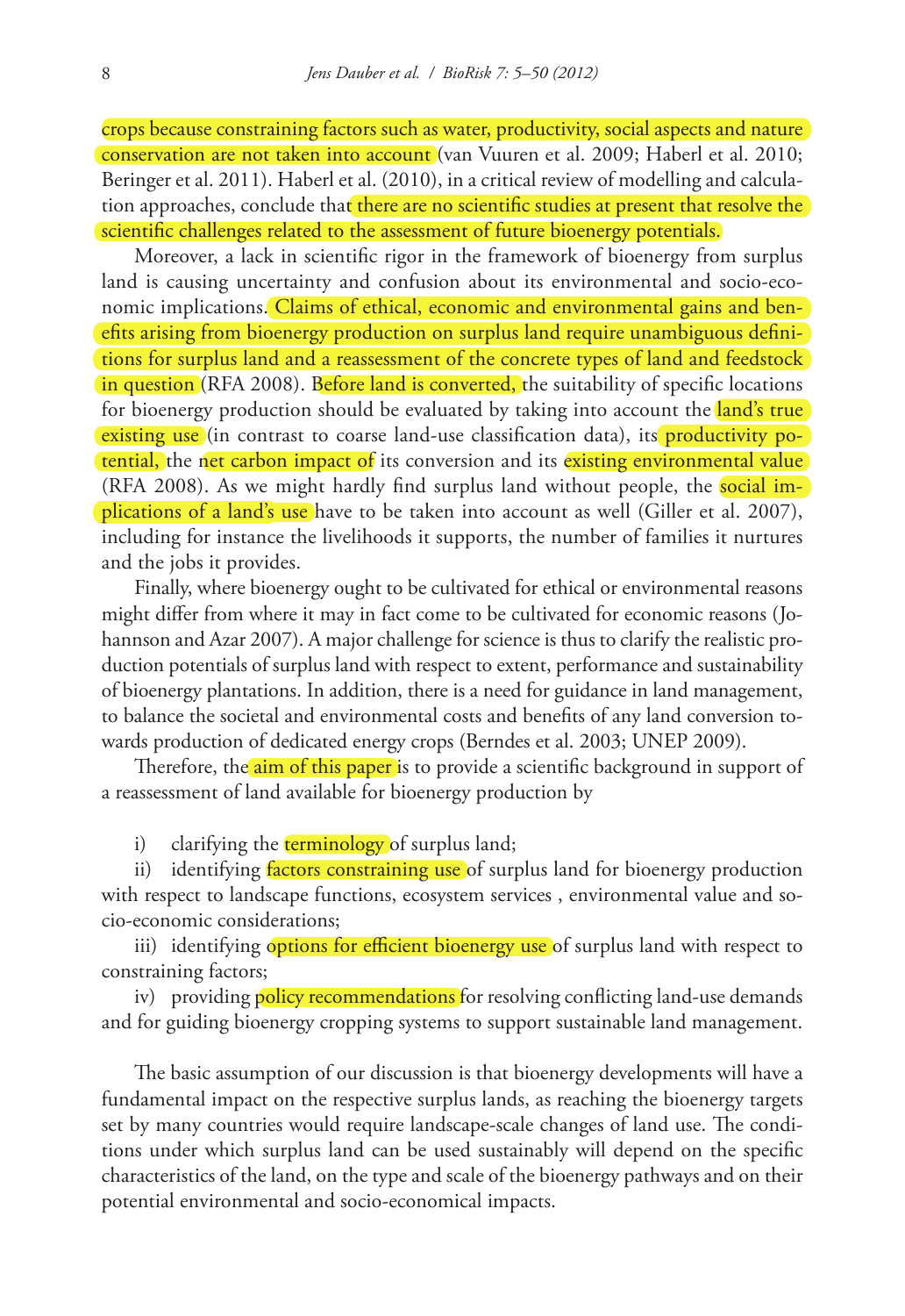# **Understanding surplus land**

Surplus land can be seen as the all-embracing umbrella term for areas potentially available for bioenergy cultivation. Although there is no clear definition for this term, we can distinguish two different origins of surplus land: 1) land currently not in use for the production of food, animal feed, fibre or other renewable resources due to poor soil fertility or abiotic stress, and 2) land currently no longer needed for food and feed production because of intensification and rationalization of production, resulting in yield increases and thus a reduced requirement for land (Faaij 2007; Rounsevell et al. 2006). It is, however, questionable whether such an intensification of agricultural production could be achieved in a sustainable and ethically acceptable manner (The Royal Society 2009; Phalan et al. 2011) and whether it would indeed free up land for purposes other than feeding the growing human world population (Ruttan 1999). The implications of producing energy crops on surplus land of this second origin might in particular affect land currently marginal for agricultural production due to low grade soils or adverse climatic conditions. We will thus focus our considerations on such marginal lands rather than on freed up high productive lands for which considerations about implications for the environment, economy and society would not go far beyond the existing discussion on sustainable production of food/feed crops.

Surplus land includes i) land cover of various categories that is currently not used for agricultural or forest production for reasons other than poor availability of natural resources (e.g. socio-economic or political reasons), and ii) land with poor conditions for agricultural or forest production. The understanding of which categories of land can be used to grow dedicated bioenergy crops varies considerably. Some studies suggest that lower grade agricultural lands that have passed a filtering according to criteria of yield and suitability mapping as well as environmental and socio-economic factors should be considered suitable for bioenergy crop production (Lovett et al. 2009; Jingura et al. 2011). Others suggest including types of land with varying agronomic potentials and environmental values such as grassland, saline land, marshland, reed swamp and tidal flats (Yan et al. 2008). Even land risers, land boundaries and land along highways and roads, which were not subject to any prior sustainability considerations, have been suggested (Tang et al. 2010). Sustainable use of such lands for production of dedicated energy crops requires a careful definition and characterization of land sources and of their potentials (Wiegmann et al. 2008). In the following we discuss definitions of land classes often subsumed as surplus land (of origin 1 or 2) with regard to their availability and suitability for energy crop cultivation.

# **Fallow land**

Fallow land should not be viewed as surplus land which is permanently available, but as part of a production cycle (Krasuska et al. 2010). Fallow is a part of a crop rotation and describes the temporary suspension of cultivation for at least one vegetation period to achieve a recovery of soil fertility. In Spain, for example, fallow is a common cultural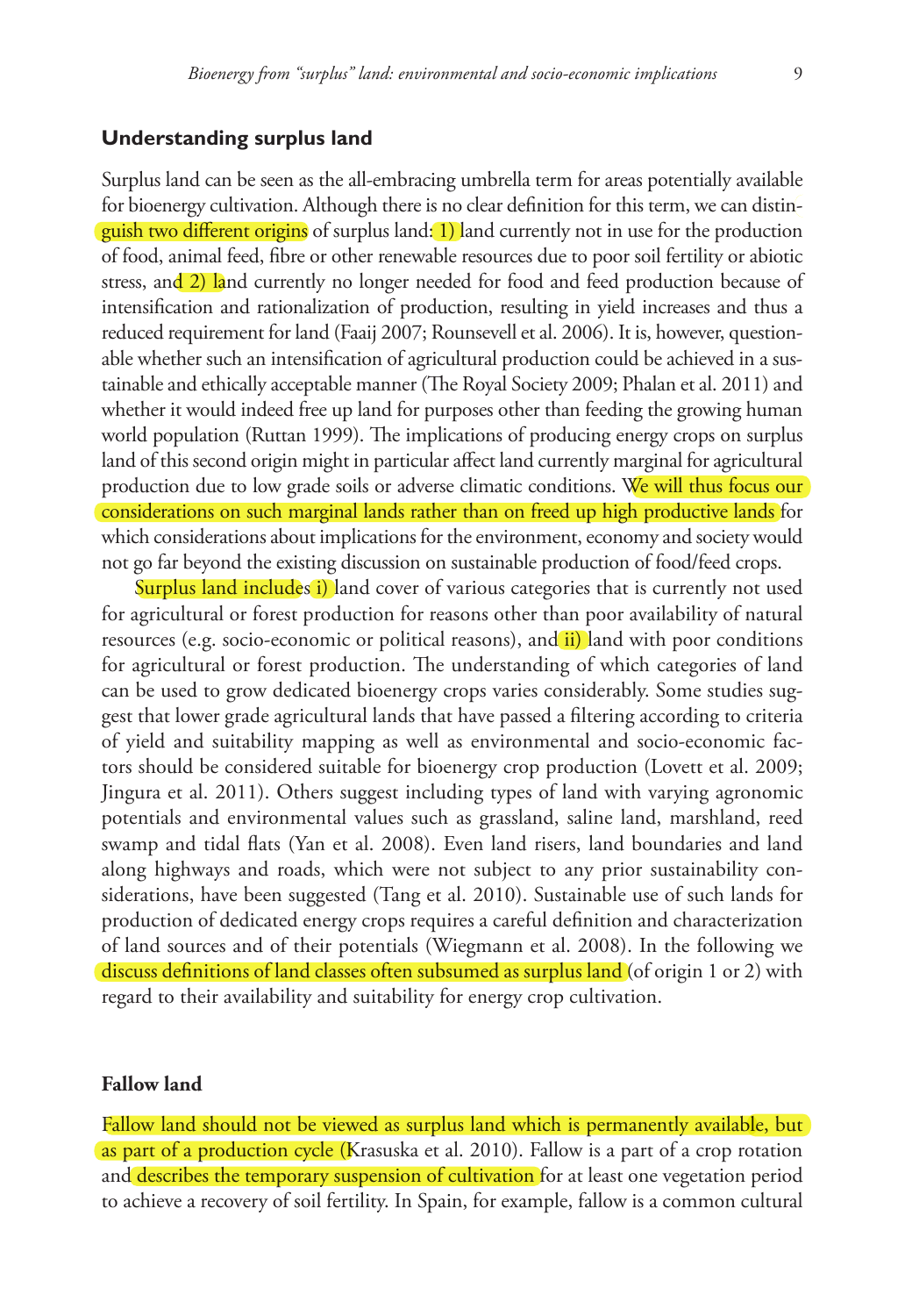practice in the rain-fed cereal growing areas of the central plains, where land remains fallow for two consecutive years followed by a crop rotation with winter cereals and oilseeds. Some energy crops might however qualify as recovery crops during fallow periods.

# **Set aside**

Set aside is a **politically motivated suspension of cultivation** either in the framework of an agri-environment scheme or as a mechanism to reduce food production. Set aside can be either rotational or permanent. In the EU, set-aside land may be used for the production of non-food crops, including energy crops (Alexopoulou et al. 2010). Technically, set aside is not surplus land but still some energy crops such as wildflower strips for biogas could be adopted for agri-environment schemes within set-aside programmes (Vollrath and Kuhn 2010).

# **Abandoned land**

Abandoned land was previously used for agriculture or pasture, but has been abandoned for economical or political reasons and not converted to forest or urban areas (Field et al. 2008). Strijker (2005) emphasises that abandonment can be a consequence of physical, environmental, social and economic forces and can arise on both fertile and less-fertile soils, triggered by higher labour costs, higher land costs, lower product prices, and new techniques. Therefore three categories of abandoned land could be considered i) land abandoned because of increases in agricultural productivity (see description of surplus land of the second origin above), ii) land abandoned because of its inferior agricultural performance, and **iii**) land abandoned for economic reasons such as higher income levels in industrial jobs, increasing rents or reduced subsidies. Agricultural productivity of lands abandoned due to inferior fertility might be poor but still suitable for energy crop cultivation without the need of a preceding restoration.

# **Marginal land**

Marginal land is often used as an umbrella term for describing idle, under-utilized, barren, inaccessible, degraded or abandoned lands, lands occupied by politically and economically marginalized populations, or land with characteristics that make a particular use unsustainable or inappropriate (Dale et al. 2010). The most suitable definition with respect to issues of land use and land-use change is the economical definition as an area where cost-effective production, under given environmental conditions, cultivation techniques, agriculture policies as well as macro-economic and legal conditions is not possible (Schroers 2006). Land is marginal if the combination of yields and prices barely cover the cost of production (Dale et al. 2010). This economic delineation is however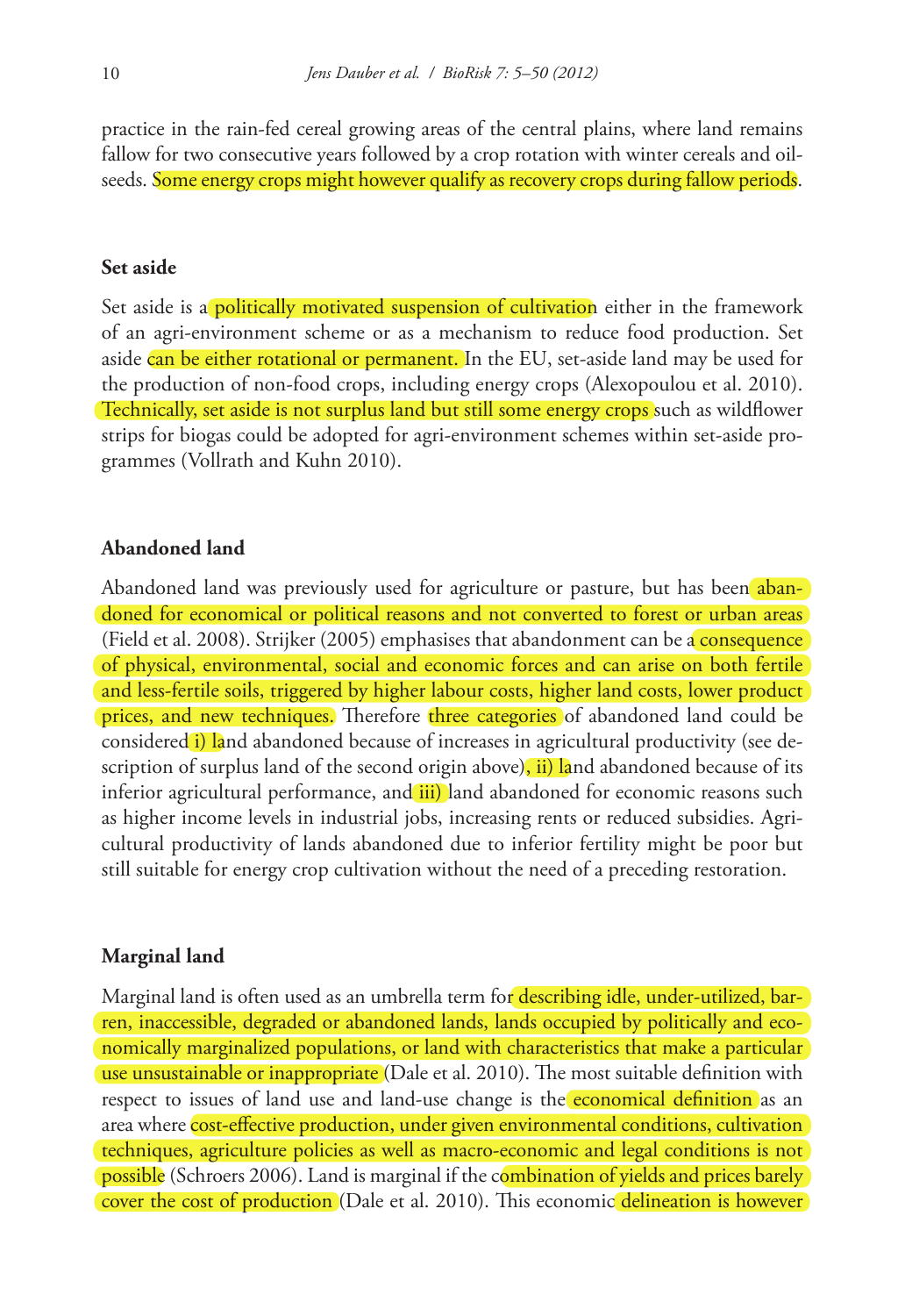**variable** as in particular the food price level can fluctuate by a factor two and more from year to year. The economic definition of marginal land so far also does not factor in subsistence agriculture or ecological services the land provides, nor does it include spiritual or cultural values (Wiegmann et al. 2008; Dale et al. 2010). Therefore, categorizing or quantifying marginal lands underlies great uncertainties and results in wide-ranging estimates of availability and suitability for bioenergy crops (Dale et al. 2010).

# **Degraded land**

The term degraded is related to the productivity potential of the land (Wiegmann et al. 2008). Degraded land is a concept widely adapted using data from FAO and UNEP (e.g. GLASOD degradation data, Land Degradation Assessment in Drylands – LADA, FAO TERRASTAT). In the current literature, the term is used for a wide variety of land cover types including abandoned farmland and secondary tropical forests but also postmining areas and badlands (Plieninger and Gaertner 2011). Plieninger and Gaertner (2011) suggest a conceptual separation of degraded and abandoned land. We follow their suggestion that the use of the term degraded land should be restricted to lands considered as the end product of severe and substantial loss of productivity and soil fertility. This process is difficult to reverse and thus degraded lands are of reduced usefulness to agricultural production. The process of land degradation is a long-term loss of ecosystem function and services, either human (overexploitation or other improper use of land) or naturally induced (Wiegmann et al. 2008). The feasibility of using degraded land for energy crop production depends on the severity of degradation and on the time horizon over which the productivity of the land could potentially be restored. The EU included the concept of degraded (or contaminated) land in its renewable energy Directive 2009/28/EC (2009) counting a bonus of 29 gCO<sub>2</sub> equiv. per MJ biofuel or bioliquid (equivalent to 40 % of displaced petroleum emissions) if biomass is obtained from restored degraded (severely degraded or heavily contaminated) land. "Natural" degradation processes may occur in natural habitats with sparse vegetation canopy and naturally low productivity (see also waste land). Both anthropogenically and naturally degraded lands can harbour high levels of biodiversity or very unique and thus valuable components of biodiversity. Even if not cultivated, they could still provide food or medicinal resources for indigenous peoples.

# **Reclaimed land**

This land class enfolds **postmining areas and land previously used for industrial pur**poses or certain commercial uses (brownfields). The land may be contaminated by low concentrations of hazardous waste or pollution, and has the potential to be reused once it is remediated. The reclamation of those areas through human intervention may be effective but the potential and time scale for reclamation depends on the severity of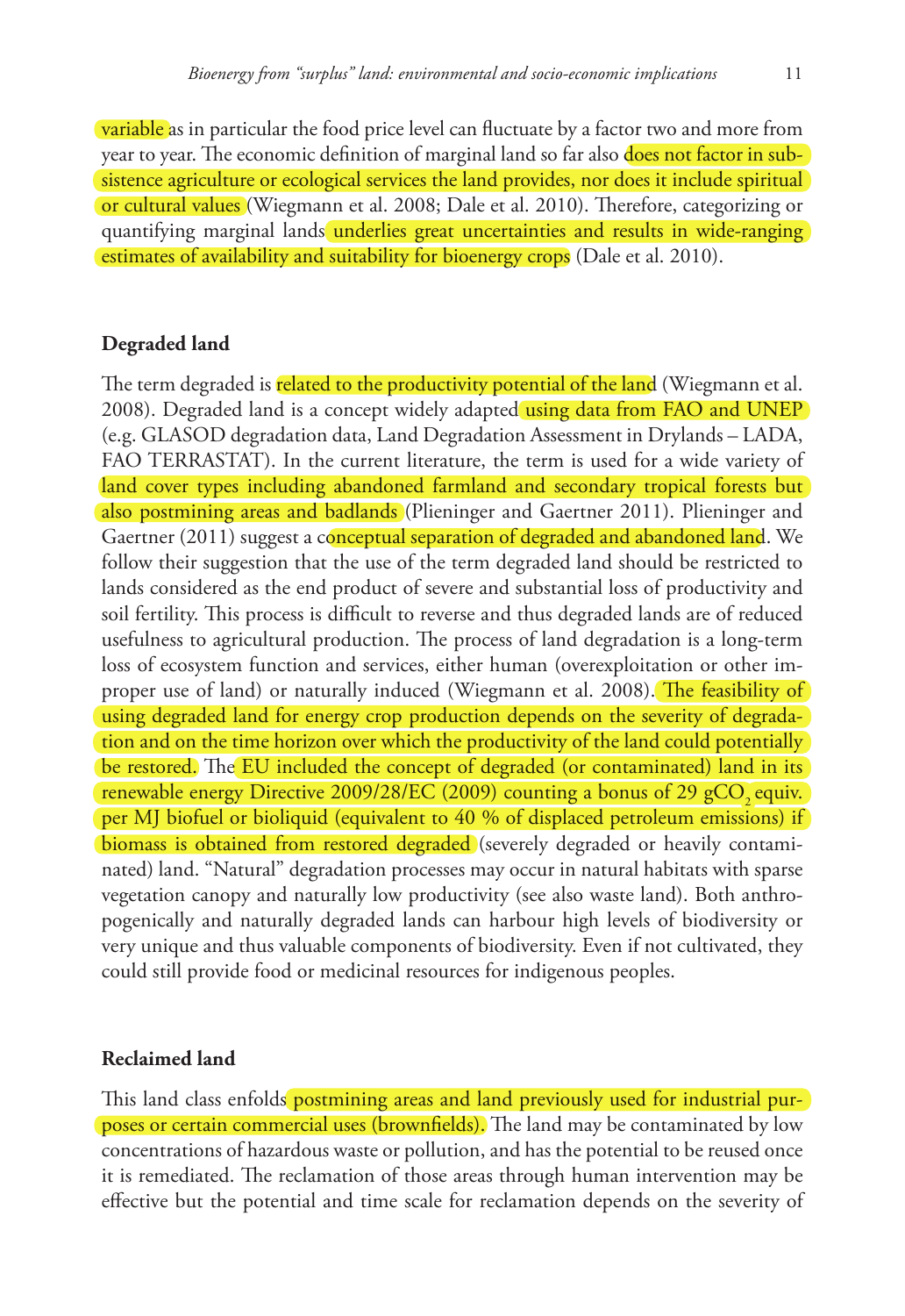the previous human impact and whether for example the area was stripped of topsoil (Daily 1995). The term reclaimed is also applied in the context of drainage and subsequent agricultural use of land which was too wet for farming.

# **Waste land**

This term is also related to the productivity potential of land but in contrast to degraded land, waste land is characterized by physical and biological conditions that are "naturally" unfavourable for human land use (Wiegmann et al. 2008). It includes land without important vegetation cover or agricultural potential such as active dunes, salt flats, rocky outcrops, deserts, ice caps and arid mountain regions. Due to the **boundaries of** cultivation as set by climate and soil, these areas cannot be cultivated under conventional conditions and, therefore, are usually not suitable for production of dedicated energy crops (Wiegmann et al. 2008). Crop breeding and biotechnology, including genetic engineering, continue to expand the range of growing conditions for biofuel feedstock and may eventually permit expansion to areas once deemed too poor in quality to support agriculture (Dale et al. 2010). The agricultural boundaries of arid and severely degraded lands might now get realigned, for example by the development of CAM plants such as agave, which are adapted to arid conditions, as an economically viable source of bioethanol (Borland et al. 2009). Without an increase in external inputs, yields on such waste lands will however always be limited by the physiological needs of the plants*.*

A weakness of this classification scheme might be that the land classes are not on an equal hierarchical level but they may intersect or resemble sub-classes of higher categories (Fig. 1; Wiegmann et al. 2008; Wicke 2011). Figure 1 provides an overview of the interrelationships of the land classes with respect to productivity and the needs for land restoration. Nevertheless, we emphasise the need of being as precise as possible with respect to the lands' characteristics when considering surplus land for energy crop production.



Need for land restoration

Figure 1. Scheme of the interrelation of different classes of surplus land (see text above) and their relationship to productivity and the needs for land restoration.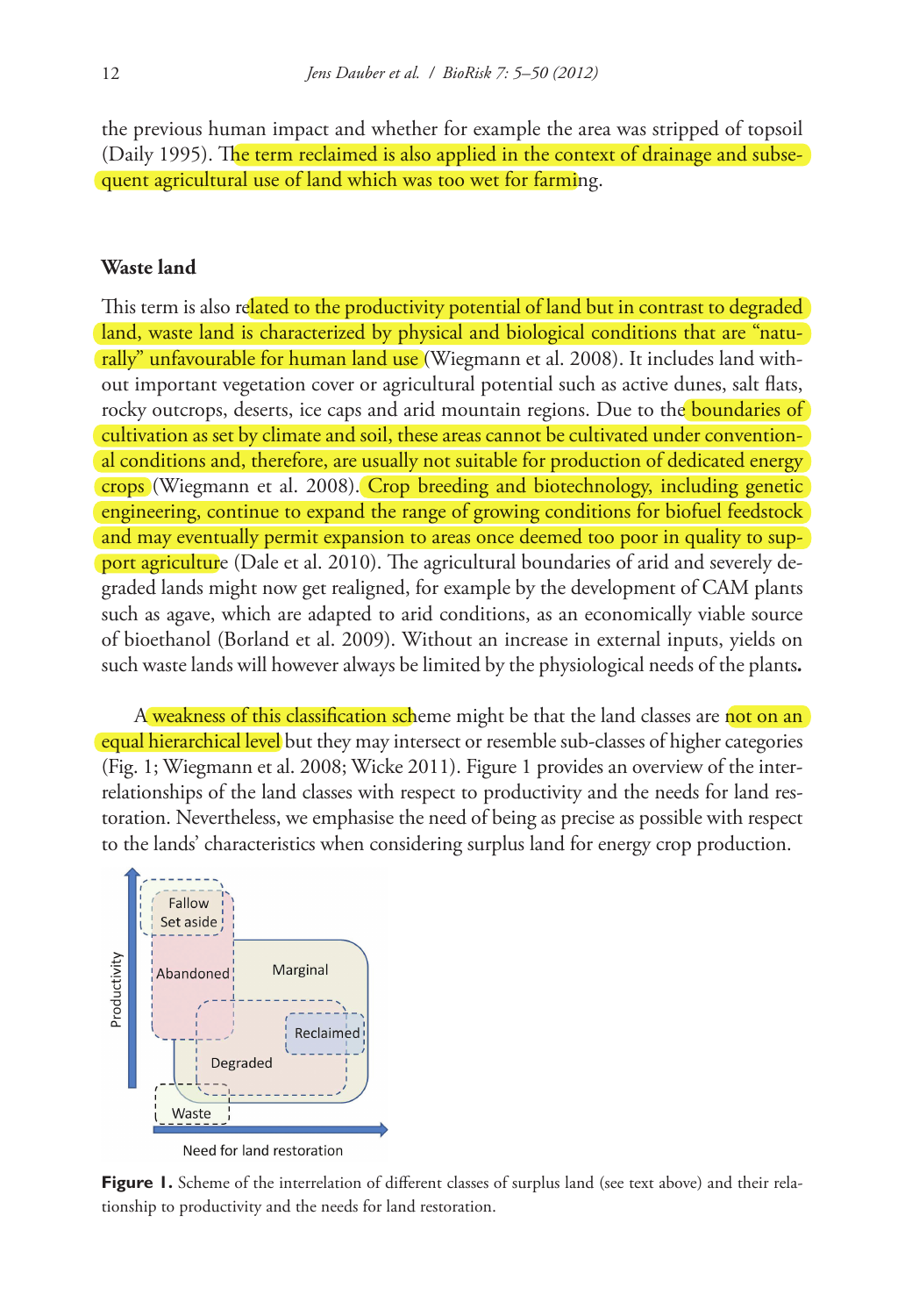# **Assessment of land availability**

For bioenergy production, degraded land, abandoned land and marginal land are probably the most important and are thus the main categories considered in studies of land availability (Fig. 2).

However, the relative proportions of classes of surplus land might differ between regions. Due to the difficulty of definition and different approaches (e.g. theoretical or technical potential) and depending on the objective and/or availability of data and crops considered (annual crops, lignocellulosic crops), the global bioenergy land potentials range from 250 Mha to 1,580 Mha. The associated estimated bioenergy potentials range from 0 EJ to about 250 EJ mainly due to a great variety of yield assumptions (from 1 - 33 t dry matter ha-1 yr-1) and restrictions considered. A moderate estimation of bioenergy potential not explicitly considering degraded lands was given by BMVBS (2010), calculating a global technical potential in 2020 of 15 EJ from agricultural land, 36 to 57 EJ from forestry and 30 EJ from residues like straw, excrements or organic waste. In comparison, the Global Total Primary Energy Supply (i.e. the sum of all energy resources worldwide) was estimated to be about 509 EJ yr<sup>-1</sup> in 2009 (IEA 2011). Chum et al. (2011) estimate a range from 0 -100 EJ for biomass production on deforested or otherwise degraded or marginal land that is judged unsuitable for conventional agriculture but suitable for some bioenergy schemes. Estimates of zero technical bioenergy potential (Fig. 2) suggest that land requirements, extensive grazing management or subsistence agriculture for example, and poor economic performance need to be taken into account when considering the use of marginal lands for bioenergy (Chum et al. 2011).



\* degraded land, \*\* abandoned agricultural land, \*\*\* marginal land **Figure 2.** Land and bioenergy potential of different surplus land categories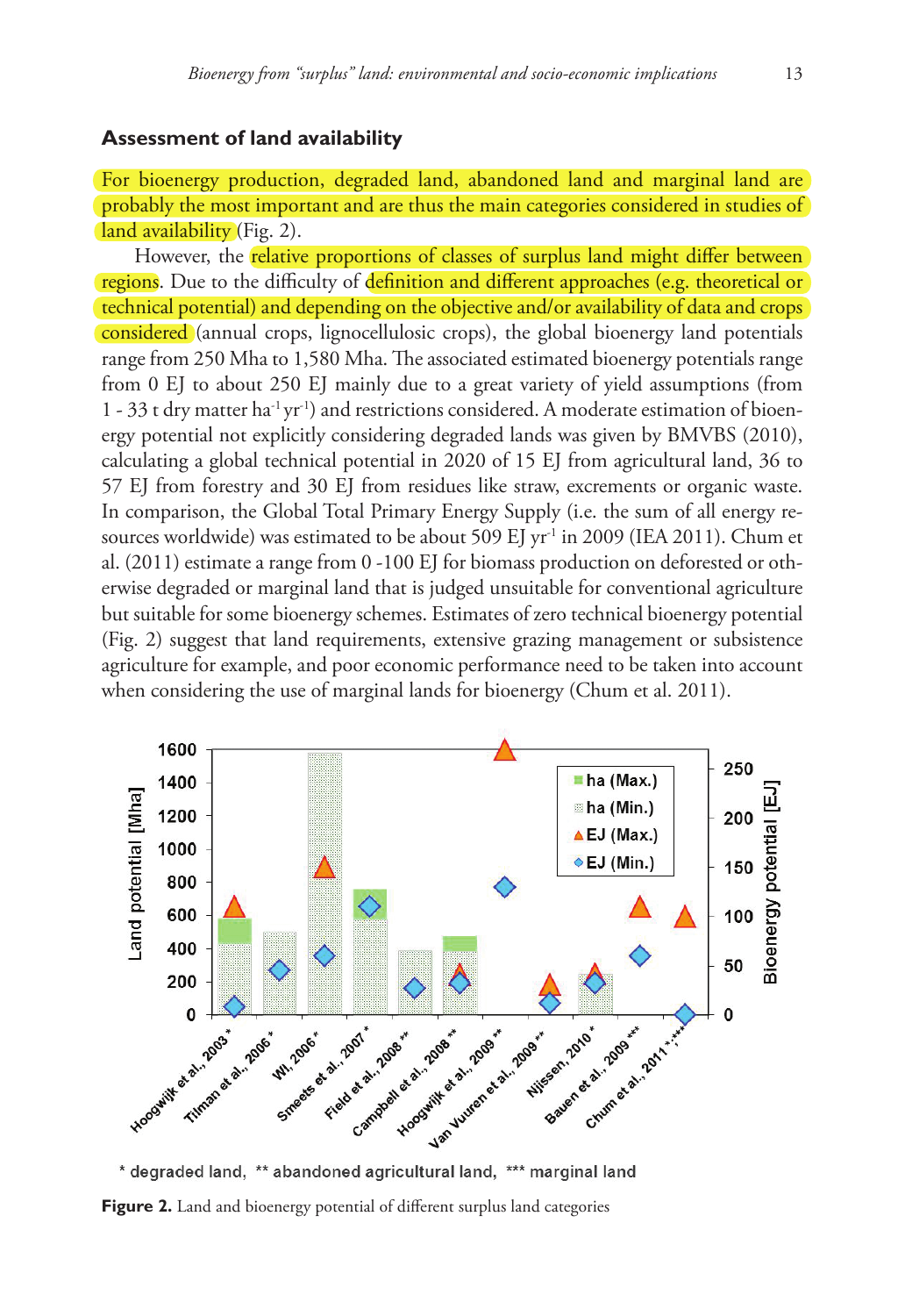Accordingly, clearer definitions of these concepts and consideration of economic, environmental and social factors are needed to calculate and develop surplus land potentials (depending on the country context and regional conditions) and to avoid allocation of lands on which local user groups depend for their livelihoods (Cotula et al. 2008).

An assessment of land availability would have to acknowledge that bioenergy use can be classified by its scale, source, processing, distribution and consumption. It can scale from farm-size use of surplus biomass not needed for food, fodder, fuel, construction or soil improvement up to landscape size industrial cultivation of energy crops with processing in either decentralised processing plants or in industrial-sized central facilities. The scale of possible development will mostly be set by the respective constraints, the spatial extent of the surplus land, and the given economic situation (prices, subsidies, other incentives, business strategies, etc.). Based on the scale possible, very distinct social, environmental and economic impacts can be expected. Whenever applicable, we will thus try comparing impacts of bioenergy systems of varying scales with respect to the constraints and options identified for the respective types of surplus land.

## **Constraints for the use of surplus land for bioenergy production**

Matching the necessity of economic, social and environmental sustainability is certainly one of the biggest constraints for the development of the bioenergy sector. Factors such as biodiversity, amenity use, water demand, fertiliser application and GHG-emissions may all cause opportunity costs and environmental or social side effects (The Royal Society 2008). Thus, before we start using surplus land for energy crop production, we should determine whether that form of land use brings the greatest benefit across a wide range of environmental and socio-economic receptors. Such an appraisal requires knowledge on how constraints might impede or prohibit the development of bioenergy in certain areas and we will thus elaborate on those constraints in the following. One decisive factor for the implementation dynamic or its absence will be if bioenergy makes a positive contribution to the solution of local problems, and that this contribution is recognised as such. This requires studies of the local situation and the identification of problems, the search for the best solutions, and the assessment of whether bioenergy generation is such a solution, or can contribute to it. This paper intends to provide the information about bioenergy production on surplus land necessary for such an assessment.

# **Marginal yields from marginal or degraded land**

Marginal, degraded and abandoned lands are suggested as having high potentials for growing energy crops (Fig. 2). Yet, the production of crops for bioenergy from those land classes is inadequately documented and only a small amount of data from demonstration or modelling projects is available. While plant breeding and modern biotechnological processes have the capability to improve crop performance on lower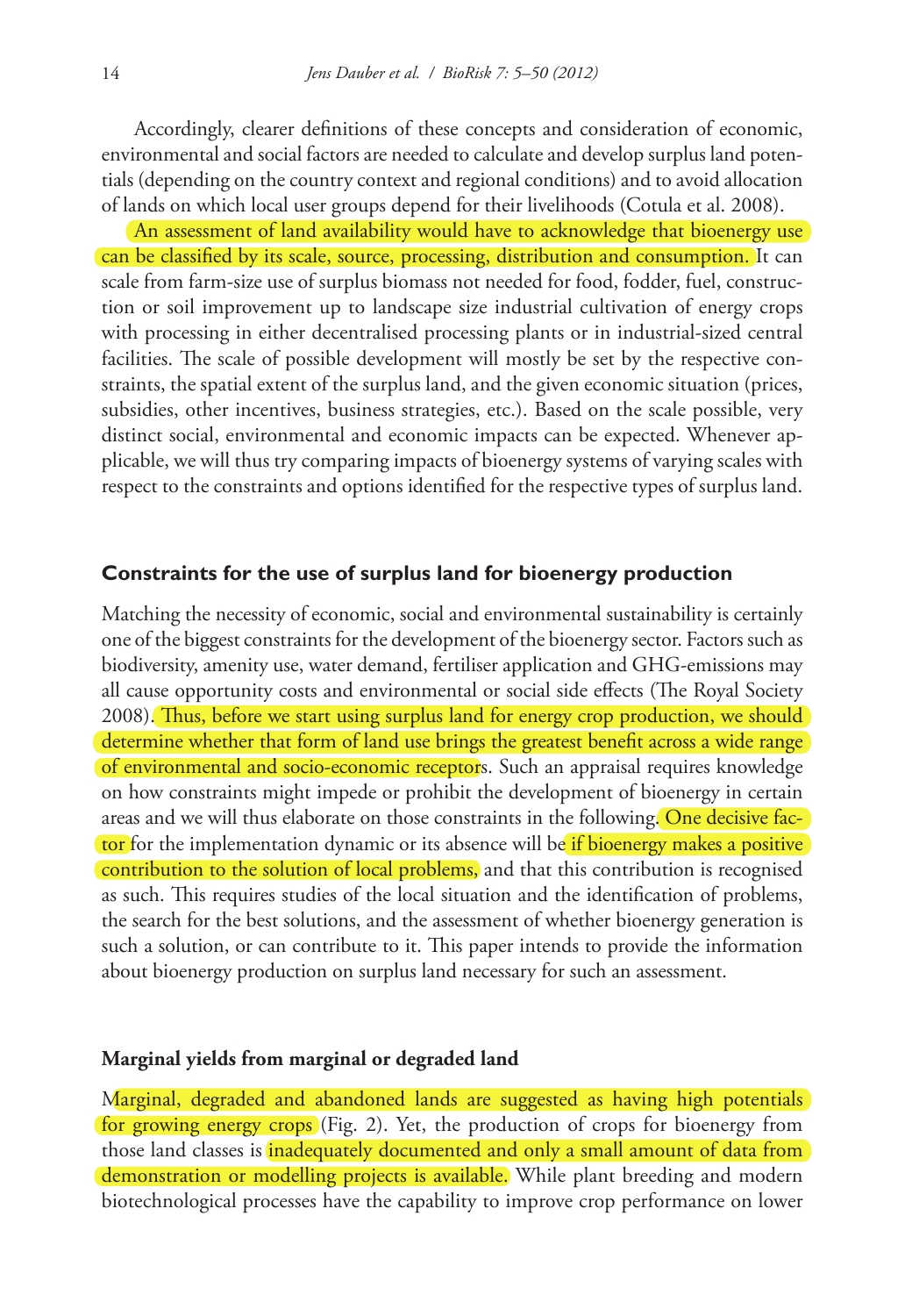grade soils, it remains to be seen whether such efforts can produce crops which are economically viable when grown on such soils. Typically, energy crops suitable for less productive soils are optimized for maximum biomass and not for sugar or oil content. Consequently, such crops can be used primarily for second generation biofuels, as far as refineries are an economically viable option in areas characterised by less productive soil*.* An exception is the oil-bearing *Jatropha*, which is usually planted for biodiesel production. The need to **account for demand based constraints** (e.g. with respect to fertiliser and water use) in order to stay within the "planetary boundaries" identified by Rockström et al. (2009) is a sustainability criterion for bioenergy crop production on marginal soils and limiting conventional industrial sized developments.

For several reasons, yields from marginal lands are typically lower than yields from higher grade soils. Marginal lands often have poor and heterogeneous soils and are situated at "transition zones" between highly fertile crop land and vulnerable ecosystems like protected natural sites, restricting the possibilities for conventional agricultural management. *Jatropha*, for example, may reach a yield from 0.1 t ha<sup>-1</sup>-12.5 t ha<sup>-1</sup>, depending on water availability (GTZ 2008; FACT 2010). Fisher et al. (2010) used a modelling approach to calculate land productivity potentials across Europe for a range of energy crops grown on land classified as very suitable, suitable, moderately suitable and marginally suitable. For most crops, yields on very suitable soils were up to three times greater than yields on marginal soils. In Italy, public grants are persuading farmers to adopt poplar SRC independently of the optimal site conditions for the species, in terms of soil quality, climatic conditions and water availability. Paris et al. (2011) showed that under poor soil conditions, even with the adoption of new clones, no increments on the productivity potentialities of the site could be obtained and thus do not recommend adoption of hybrid poplar SRC on marginal soils. In a Finnish study, it was shown that establishment of willow SRC on poor soils would result in greatly reduced productivity or even a complete failure of the plantation (Tahvanainen and Rytkönen 1999).

On degraded land, two major constraints of biomass production are the large efforts and long time period required for the reclamation of degraded land and the low productivity levels of these soils (Dornburg et al. 2010). Degradation generally results in low yield potentials, low yield levels and low nutrient efficiency with risk of harvest loss (Cofie and Penning de Vries 2002). Estimates of high yields of mixtures of native grassland perennials from agriculturally degraded lands in Northern America are questioned on the basis of potential nutrient losses from the system, high expenditures for weed control and an overestimation of availability of such degraded lands (Russelle et al. 2007).

Economically speaking, a relatively low yield could at least partly be compensated by large scale production systems (economics of scale). However, that may either require more staff and thus (probably prohibitively) higher labour costs, or imply a highly automated system which for cost reasons would tend to be based on monoculture plantations with negative impacts on landscape ecosystem services (aesthetic, regulating) and its biodiversity.

Land abandoned due to poor economics of farming, for example after a political transformation period, might have a high potential for bioenergy supply, once the eco-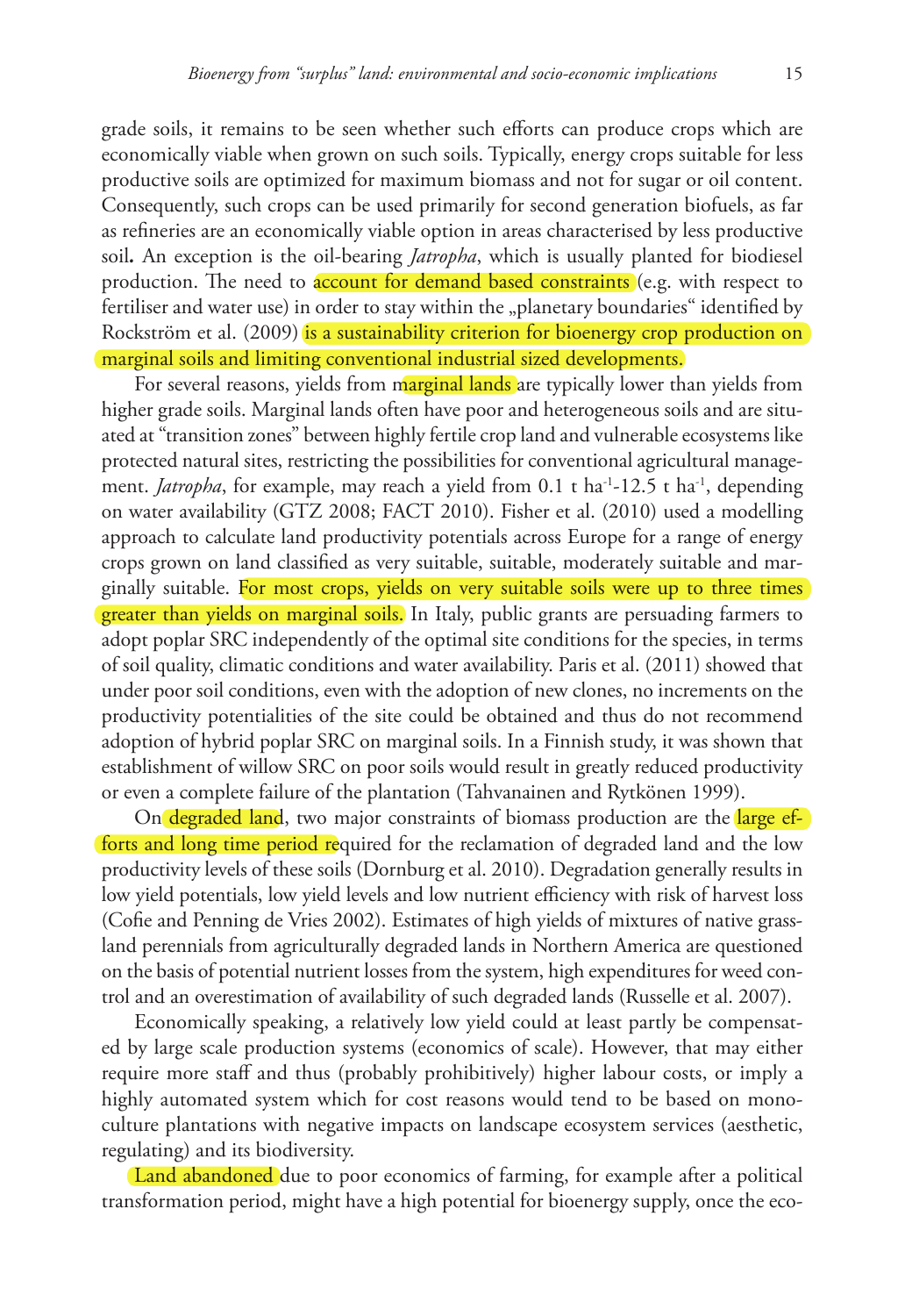nomical situation has changed or payment schemes for farmers have been established (Faaij and Domac 2006; Krasuska et al. 2010). If, however, abandoned land of below average quality gets reinstated for cultivation of dedicated energy crops, yields might be modest (Krasuska et al. 2010).

Low yields resulting from low agronomic potentials of land can have both environmental and socio-economic impacts (see also *Socio-economic factors*). Marginal yields could entail a high land-take for energy crops to match the existing or targeted demand for the respective feedstock. This again could result in conflicts for example with pastoralism and lands of high nature value as well as in indirect land-use change (iLUC; see *Indirect land-use change*). An example for increased land-take is the case for the production of *Jatropha*, which requires large areas of land in semi-arid environments due to relatively poor production of oil on those marginal lands (Giller et al. 2007). Low yields may further increase the need for input of investment, labour and resources, affecting the energy balance such that the energy return on investment (EROI) could easily become critical.

Growing crops on marginal or degraded land might not only affect the quantity of total yield, but also its quality regarding its use for energy or other industrial purposes. Production of energy crops on contaminated soils of reclaimed areas may cause accumulation of contaminants, such as metals (Fernando and Oliveira 2005), hence compromising biomass quality; accumulation by plants has even been discussed as a means of soil remediation (Britt and Garstang 2002). However, when biomass containing increased contents of harmful substances such as cadmium is burned, these substances will remain in the different ash fractions, from which it could be removed by means of relatively simple technical operations (Dimitriou and Aronsson 2005). Lower yields may also concentrate nutrients, such as nitrogen, compromising its use for combustion purposes, for example, due to higher  $\rm NO_{x}$  emissions.

#### **Nature conservation**

Although energy crop production on marginal or degraded lands might enrich certain landscape values such as structural heterogeneity or aesthetics (Fernando 2005)  $\mathbf{if}$ planted not as landscape-wide monoculture but in smaller plots, it might still generate conflicts with biodiversity conservation (Plieninger and Gaertner 2011). In Europe for example, land most susceptible to agricultural marginalisation is likely to be found in extensive farming regions and those where traditional small-scale farming is prevalent (Baldock et al. 1996). Such low-intensity farming systems are of great importance for agricultural biodiversity preservation (Baldock et al. 1996). The recognition that certain patterns of farmland promote biodiversity, particularly landscapes containing a high proportion of semi-natural habitats and a high diversity of low intensity land use, has led to the development of the High Nature Value Farming concept (HNV) in the EU (Beaufoy 2011). Preventing the abandonment and intensification of HNV farmland is beheld as a key action to halt the decline of biodiversity in Europe (EEA 2009). Because direct land-use change and intensification to bioenergy cultivation could have negative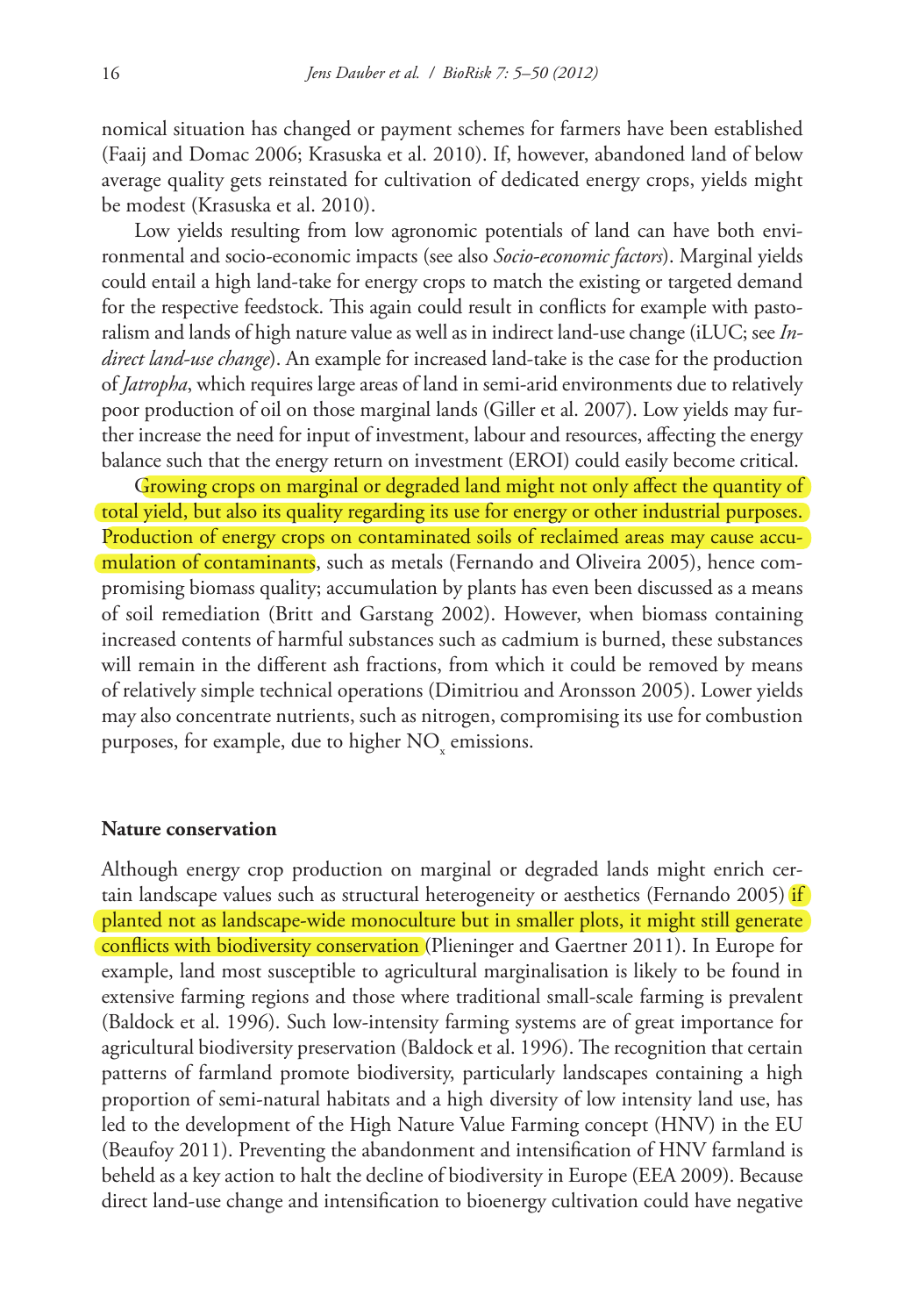effects on biodiversity (Plieninger and Gaertner 2011), current legislation proposed by Germany and the EU on sustainability requirements for biofuel feedstock prohibit the cultivation of bioenergy crops in protected as well as in HNV areas, unless the biomass cultivation is in conformity with the protection objectives of the area in question (BfN 2010; Fritsche et al. 2010). Despite recent findings that SRC and perennial grass crops can potentially benefit farm-scale biodiversity (Dauber et al. 2010; Rowe et al. 2011; Emmerson et al. 2011), establishment of perennial biomass crops on land other than arable fields is still regarded as a threat rather than a benefit to biodiversity (BfN 2010).

Many marginal lands in Europe are dominated by permanent grassland systems (Veen et al. 2009). Species conservation value and soil carbon storage potentials of permanent grassland are potentially in conflict with the strategy of targeting marginal or degraded land for energy crop cultivation (RFA 2008). Restricting the production of dedicated biomass crops to arable land in order to prevent the conversion of permanent grassland could however aggravate the food/energy-conflict and stimulate increased iLUC. A potential way out of this conflict may be provided by using the natural or semi-natural grassland biomass directly for energy conversion (Rösch et al. 2009; Bühle et al. 2010). High biodiversity levels of semi-natural grasslands can only be maintained through continuous management and thus using the biomass yield from semi-natural grasslands could promote the sustainable management of such sites in areas threatened by farm abandonment (Heinsoo et al. 2010). Nevertheless, the quality of the respective biomass depends on the meadow type, with different qualities required for biogas and combustion (Heinsoo et al. 2010). If only one type of conversion technique prevails in a region, pressure will arise to employ common and intensive management across the region to produce uniform biomass. Indeed, first surveys on grassland harvested for biogas in Germany have shown that in 13% of cases farmers have adapted their management to the new end-use by increasing the number of cuts per year by one or two (Baumann et al. 2010). Long term studies in Minnesota, USA, have shown a positive relationship between diversity of prairie grassland and productivity (Fornara and Tilman 2009). However, contradictory results were documented by Adler et al. (2009) who showed that conservation grasslands in the USA with higher numbers of plant species had lower biomass yields and a lower ethanol yield per unit biomass compared with sites with fewer species. This finding could stimulate the management of those grasslands towards low diversity systems, excluding species with undesirable fermentation characteristics.

The species-energy hypothesis (Wright 1983; Haberl et al. 2009) states that human appropriation of net primary production results in lower trophic energy remaining within ecosystems, and therefore reduced capacity of ecosystems to support biodiversity. If true, this provides some concern that commercial bioenergy production might be incompatible with extensive land uses and high nature value agricultural landscapes. Bindraban et al. (2009) reason it unlikely that marginal lands could provide significant yields of biomass in the near term without compromising the natural character of the ecosystem through increased agricultural inputs. A probable consequence of a conventional industrialized approach to bioenergy farming is an increase of the fertilizer application rate in order to obtain adequate levels of production, resulting for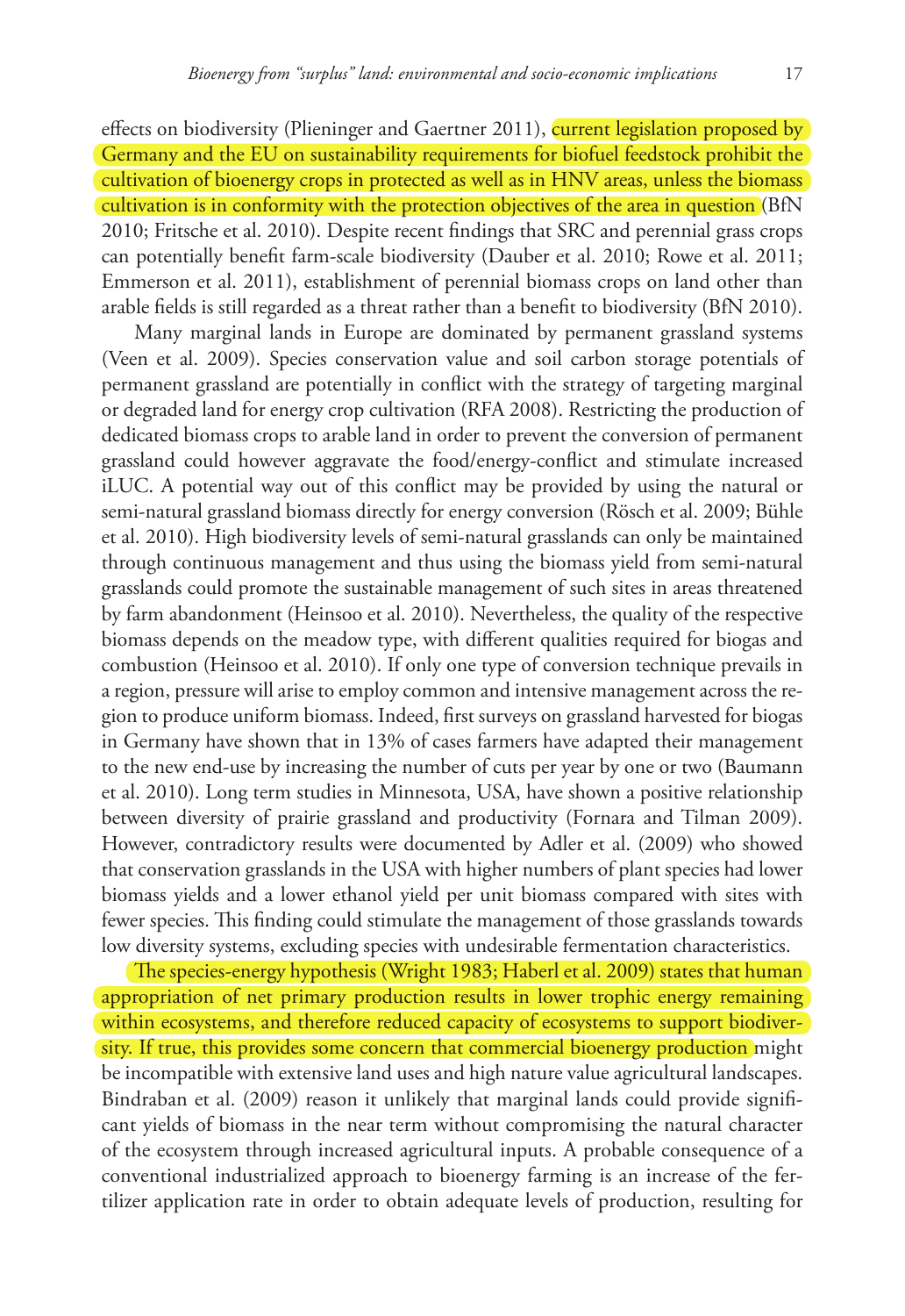example in eutrophication of ground and surface waters and reduction of the EROI. Low bioenergy production intensities (e.g. collection of dead wood from low density or interspersed forest or utilisation of existing biomass) may not support commercial scale bioenergy production and it remains to be seen whether harvesting of existing vegetation (e.g. biomass from semi-natural grasslands) is commercially viable. There is so far little empirical data to support the species-energy hypothesis but, depending on the feedstock, intensive bioenergy production in such areas could exert similar pressures on ecosystem services as intensive food production – as documented by Haberl et al. (2009) for the Danube delta region of Romania.

Concern is also raised from a landscape-scale perspective on biodiversity and ecosystem services with respect to the spatial segregation of food and energy producing areas. Landscape polarisation in terms of optimising one function such as agricultural production only could lead to functional simplification of landscapes, resulting in a limited capacity to support multiple ecosystem services and increased vulnerability to diseases, climatic extremes or spread of invasive species (Foley et al. 2005; Selman 2009).

Pushing the physical boundaries of agriculture through improved crop breeding and bio- and agritechnology is a further bioenergy development which could have serious impacts on (semi-) natural ecosystems which so far were beyond the reach of cultivation. In South America for example, the semiarid scrub forests of the Caatinga, the Cerrado savanna and the savannas and thorn forests of the Chaco are potentially affected by the development of novel energy crops such as agave for ethanol (Beringer et al. 2011). All of these habitats are rich in biodiversity with a large share of endemic species. Converting them to bioenergy plantations might put their high environmental value at risk (Beringer et al. 2011). Those examples make the environmental sustainability of dedicated energy crop plantations outside areas of abandoned or degraded croplands questionable (Beringer et al. 2011). The environmental effects of such expansions of cropland must be carefully monitored so that negative impacts can be counteracted at an early stage (Dale et al. 2010).

# **Indirect land-use change**

A further constraining factor which is so far not adequately taken into account in assessments of bioenergy potentials is indirect land-use change (iLUC) and its environmental and socio-economic consequences (Edwards et al. 2010; Reinhard and Zah 2011). Indirect land-use change occurs when land is converted to cropland somewhere on the globe to meet the demand for commodities displaced by the production of biofuel feedstock. Furthermore, increased bioenergy production can lead to price increases for all agricultural raw materials competing for scarce production factors, which could result in an expansion of arable land into areas that are marginal for agricultural production under current conditions (Bringezu et al. 2009).

It is argued that the cultivation of energy crops on degraded land or abandoned farmland could safeguard against iLUC effects as no displacement of previous culti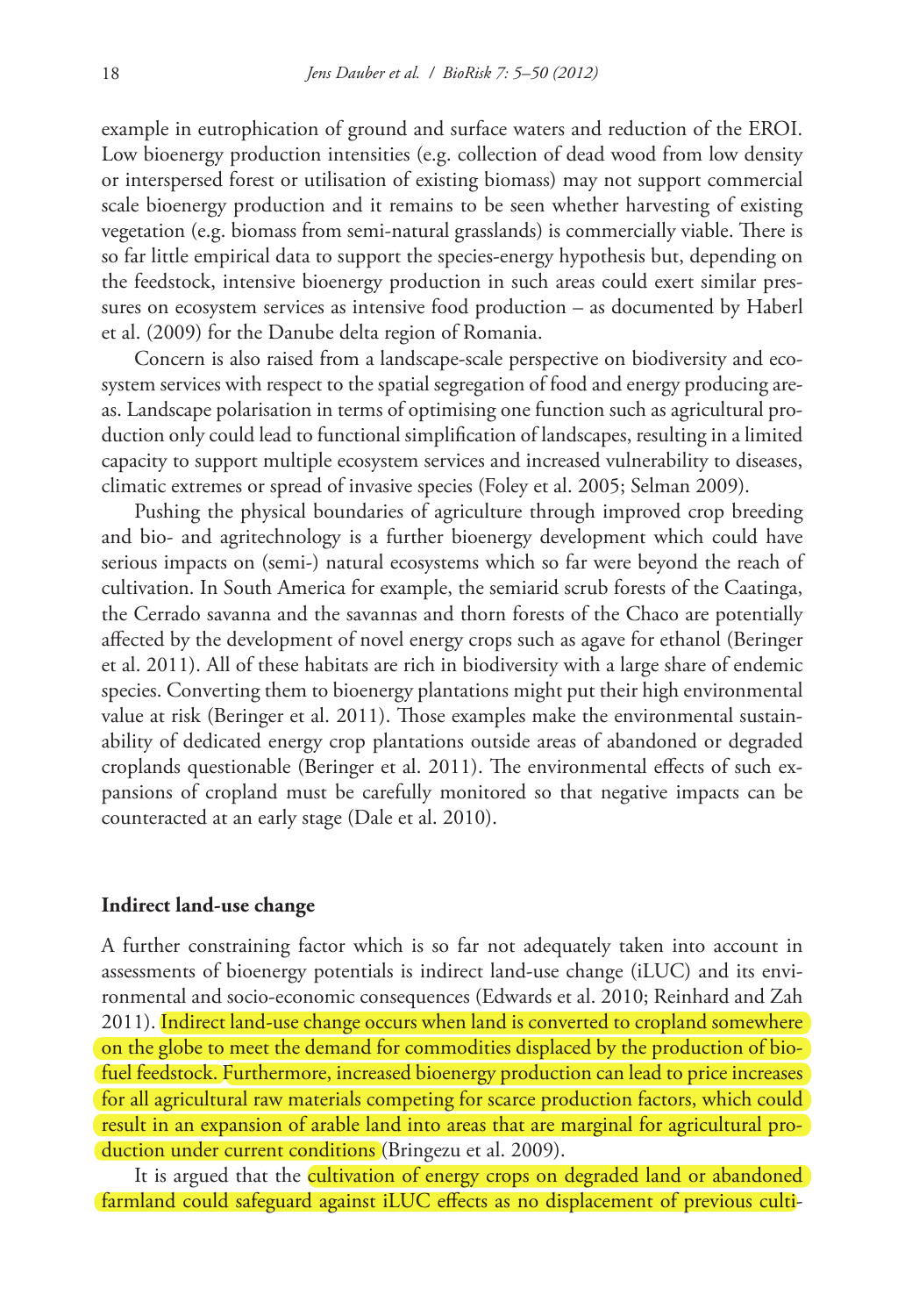vation would occur (OEKO 2006; Searchinger 2008). This however is only correct if there truly was no kind of cultivation or other use of those lands before. So far no sound and internationally accredited methodology for inclusion of iLUC issues in bioenergy governance exist (Gawel and Ludwig 2011) and the quality of the output of models recently developed to assess iLUC was found to be insufficient for informing detailed management decisions (Davis et al. 2011). Overall, more realistic analyses are needed, based on feasible production scenarios that take into account the constraints of production technologies, infrastructure and policy (Giller et al. 2007).

Spatially explicit global land-use consequences may be predicted using macroeconomic models (e.g. Bringezu et al. 2009; Hellman and Verburg 2010), or by developing plausible land-use scenarios (e.g. Fischer et al. 2010). Such methods involve various socio-economic assumptions relating to effects on trade, food demand and intensity of food production. A simpler approach is to assume that the main iLUC of bioenergy production is the intensification of food production on existing areas (van Dam et al. 2009), or, more frequently, to assume that surplus land is used for bioenergy production. Those simple approaches are limited by the existence and the reliability of data on production potentials and true land use. Areas believed to be surplus can in fact be lands that have been under communal tenure or traditional customary use and are vital for the livelihoods of small-scale farmers, pastoralists, women, indigenous peoples and the rural poor for food crops, livestock grazing or fuelwood collection (The Gaia Foundation et al. 2008). The lack of operational tools for full impact assessments is impeding the fulfilment of the agreed goal of sustainability in bioenergy development.

A negative socio-economic effect which may be associated with iLUC and a shift of agricultural production towards marginal lands is a large-scale privatization of lands by the most capitalized producers which may lead to the displacement of smallholder farmers and whole rural communities (Howarth et al. 2009; Beringer et al. 2011). An example for such a process is described by Jingura et al. (2011) for smallholder farmers living in those regions of Zimbabwe which are most likely to be available for the production of *Jatropha*. On those lower grade lands there is customary tenure, which gives very limited land rights to farmers; most of the land rights are held by traditional leaders. If decisions for the use of land for *Jatropha* production in these areas were to be made by people other than the smallholder farmers themselves, this could lead to displacement of people. Similar examples are known from *Jatropha*, soy and other energy plants in Latin America (Spangenberg and Settele 2009b).

# **Water footprint**

A main reason for the marginality of agricultural areas is the lack of precipitation that lowers the yields and does not allow economically feasible agriculture. Consequently, a major constraining factor for cultivation of energy crops in such areas is water availability and the water footprint (Faaij and Domac 2006; Smeets et al.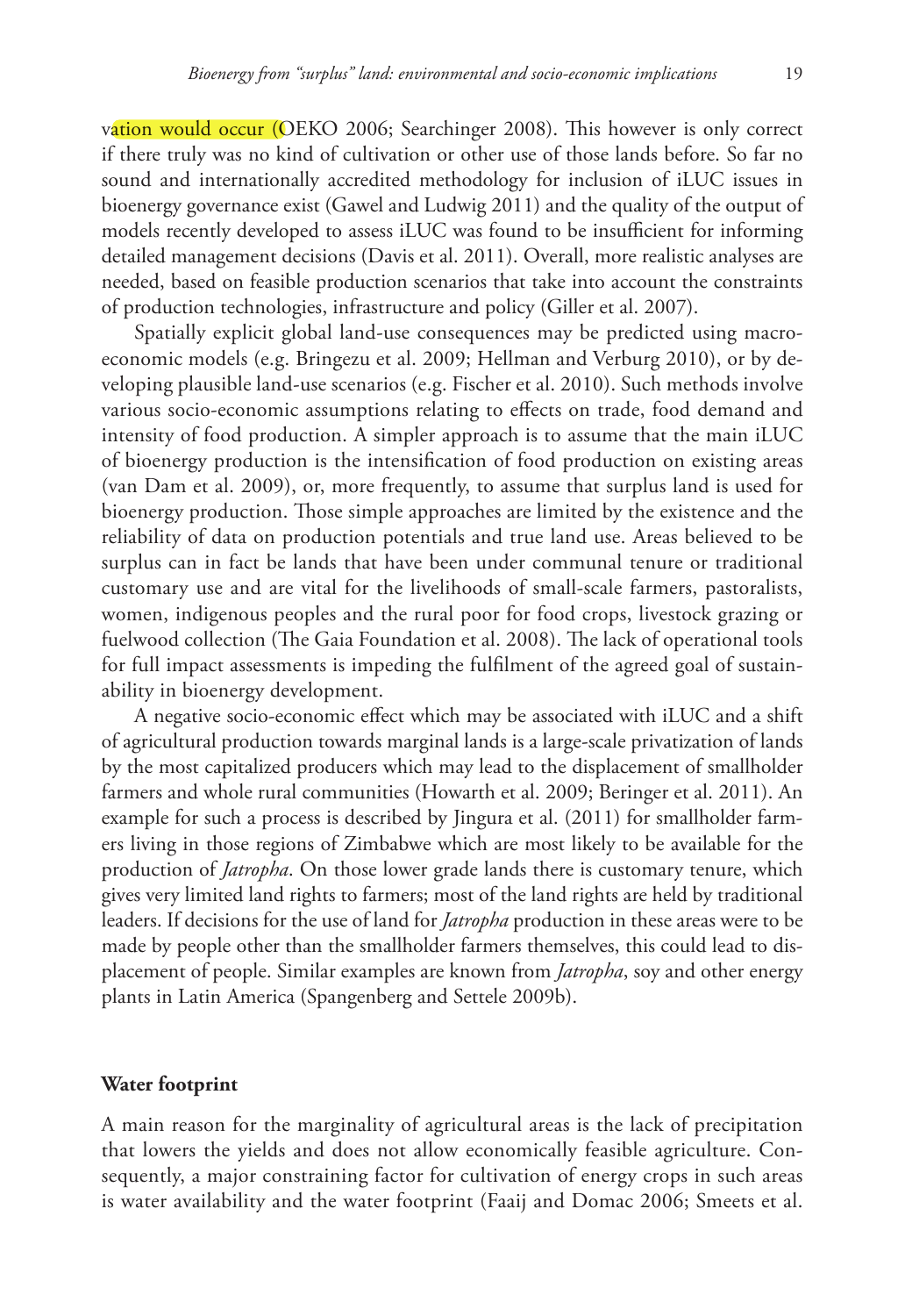2009). The issue is severe and Gerbens-Leenes et al. (2009) suggest extending the ethical discussion on whether food crops can be used for energy to a discussion on whether we should use our limited water resource base for food or for energy (a discussion best held on the basis of catchment areas). The deep roots and fast growth of perennial biomass crops result in high water uptake, and have been found to decrease effective rainfall by 50-60% compared with annual crops (Stephens et al. 2001). Productive use of degraded lands will often require substantial investment in irrigation which is a particular concern, as irrigation for agriculture already accounts for over 70 % of freshwater extraction globally (Howarth et al. 2009; UNESCO 2009). Additionally, processing of biofuels can also consume substantial quantities of water (NRC 2008). There are further concerns with regard to water quality, in particular when annual tillage crops are grown for bioenergy, including eutrophication from nutrient movement (dissolved and with soil), turbidity and excessive sedimentation from soil erosion (NRC 2008). Water footprints might thus arise from the use of an area for bioenergy and from feedstock processing, potentially leading to conflicts with other types of land use or (non-marketable) ecosystem services if water is scarce (Bhardwaj et al. 2011; Fritsche et al. 2010). Therefore, water-demanding energy crops should be allocated to regions with high effective water availability (Fernando et al. 2010).

# **Greenhouse gas emissions and loss of soil organic carbon**

Growing energy crops on surplus land is only acceptable from a sustainability perspective if any land use and processing related greenhouse gas (GHG) emission increases are more than offset by reductions in fuel GHG emissions. In the EU, member states must meet binding, national targets for renewable energy. Only those biofuels with high GHG savings demonstrated by rigorous life cycle assessment (LCA) count towards national targets. Biofuels must deliver current GHG savings of at least 35% compared with fossil fuels, rising to 50% in 2017 and to 60%, for biofuels from new crops, in 2018 (Europa 2010). Similar legislation has been or is being enacted elsewhere. A problem of growing energy crops predominately in marginal areas might arise from their remoteness from markets or end-users. This could induce relatively long distance transport of the bioenergy feedstock in cases where processing plants are centralised and distant from production areas. Long transport distances of bioenergy feedstock could make net gains in energy and  $\mathrm{CO}_2$ -neutrality disappear (Giller et al. 2007). In terms of transport for low-energy-density biomass, cost is the limiting factor and affects viability long before significant GHG implications are manifested. Also, cultivation in lower grade land may result in higher fuel consumption on machinery, due to hilly fields, for example, or to irrigate fields when needed, and on the production of fertilizers needed at higher rates to achieve adequate yields (Biewinga and van der Bijl 1996). As a consequence, costs and GHG emissions may increase.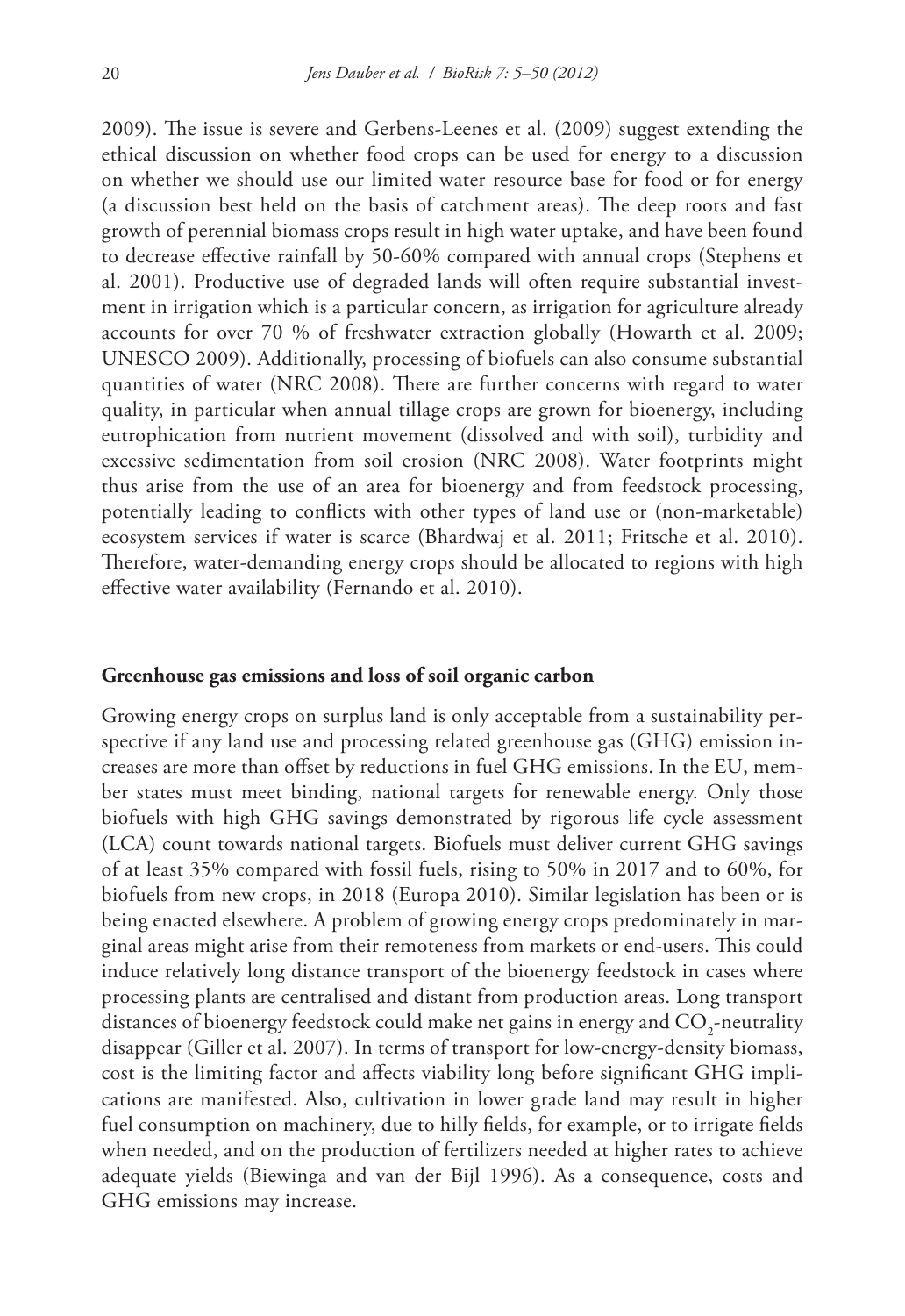Emission of reactive N, as oxides of N into the atmosphere caused by the combustion of N-rich grassland biomass, was identified as a disadvantage in deriving bioenergy from grasslands (Ceotto 2008), because of its contribution to acidification (Biewinga and van der Bijl 1996). This may not be the case if grass biomass is used in applications equipped with flue gas cleaning but this process may again impinge on the energy balance. Another argument against bioenergy is that emissions of the potent  $GHG N<sub>2</sub>O$  stimulated by fertiliser application during cultivation offset displaced fossil energy GHG emissions. Reijnders and Huijbregts (2007) calculate that  $N_{2}O$  emissions of 0.2-1.0 t CO<sub>2</sub> equiv. ha<sup>-1</sup> yr<sup>-1</sup>, and soil carbon loss of 3.1 t CO<sub>2</sub> equiv. ha<sup>-1</sup> yr<sup>-1</sup> for wheat and sugarbeet production equate to GHG emissions of 2.0-2.5 kg kg<sup>-1</sup>ethanol and 0.6-0.9 kg kg<sup>-1</sup>ethanol, respectively, from the two crops. By comparison,  $N_2O$ emissions from perennial bioenergy crops are relatively low. Field data suggest that due to lower fertilizer requirements and higher N-use efficiency, these crops emit 40% to >99% less  $N_2O$  than conventional annual crops (Don et al. 2012).

To assess the net effect of biofuel cropping systems on climate change mitigation, Fargione et al. (2008) introduced the term "C debt". This term refers to the losses in soil C and aboveground biomass due to soil disturbance and clear cutting which have to be balanced before a newly established biofuel cropping system constitutes a net GHG benefit. Gelfland et al. (2011) widened this definition to include soil  $\rm N_2O$  emissions and  $\rm CO_2$  emissions associated with the production of fertilizer and herbicides that are used in the newly established biofuel cropping system.  $\mathrm{N}_2\mathrm{O}$  emissions from bioenergy crops have to be quantified, in order to assess the net effect of bioenergy cropping systems on C sequestration and GHG emissions (Adler et al. 2007). Fargione et al. (2008) show that the 'payback period' (i.e. the time before the C debt is fully compensated by avoided fossil fuel C use following biofuel production) associated with the conversion of various native ecosystems to annual biofuel systems can last up to several centuries. The former land use is of critical importance in determining whether the production of energy crops turns soils into a net sink or a net source of carbon. (St. Clair et al. 2008). If conversion of land to energy crop cultivation would turn a carbon sink into a carbon source with a long payback period this would have to be considered a constraint for the achievement of bioenergy sustainability targets.

#### **Socio-economic factors**

As a consequence of lower yields from marginal or degraded lands (see also *Marginal yields from marginal or degraded land*) and higher initial investment costs (soil preparation, irrigation), lower margins can be expected. For industrial-scale bioenergy cropping in particular, this might necessitate cheap labour which in turn has consequences for the social structure of the local communities (Giller et al. 2007). Unregulated land ownership, fragmented property, low level of education, institutional constraints, low level of marketing opportunities, competition for land or biomass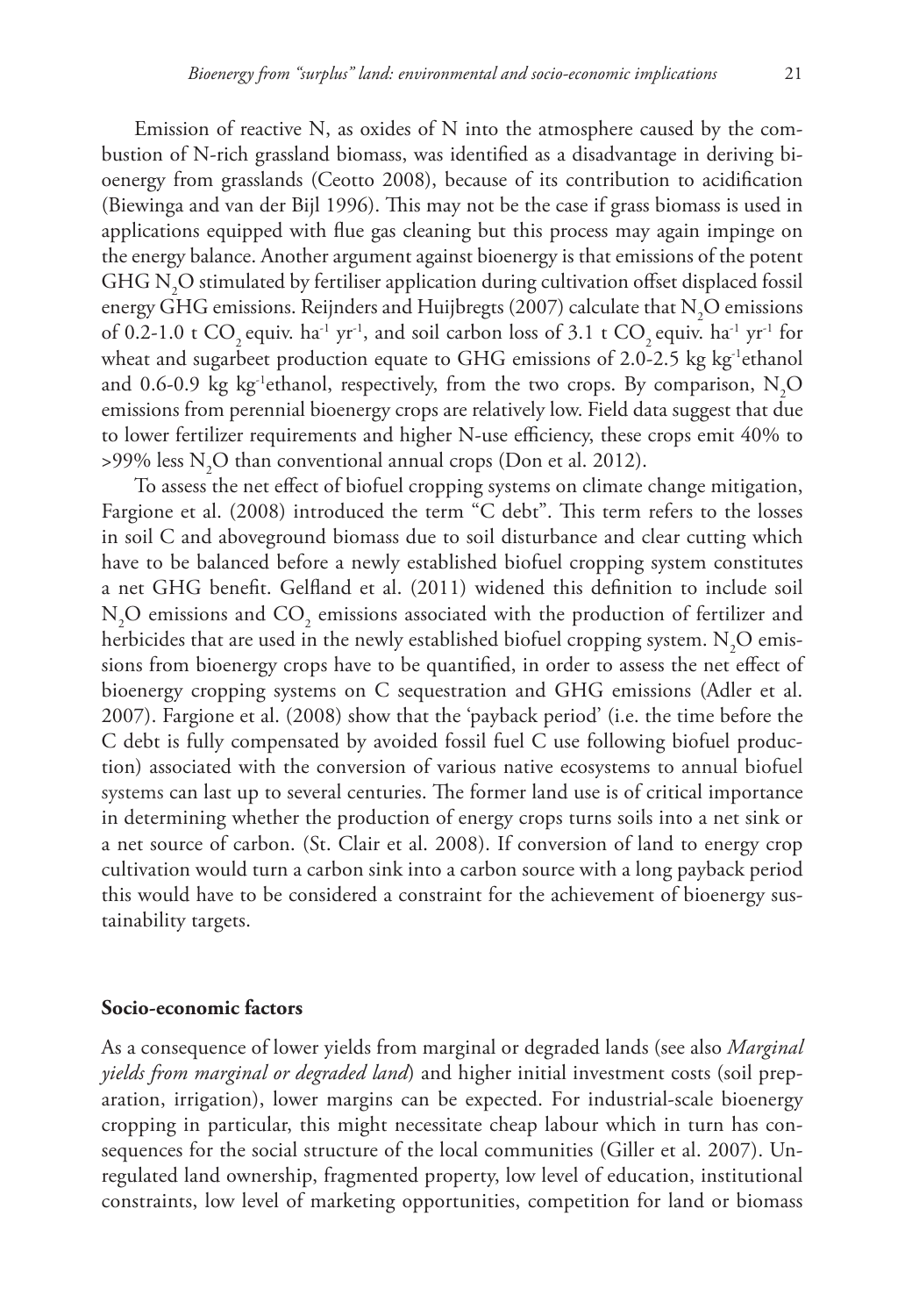and poor or lack of infrastructure can both hinder land rehabilitation and increase production costs (Sugrue 2008). The type of employment in marginal areas may be related to the type of bioenergy chain, in turn associated with the productivity of a region and the spatial extent of the area, setting the potential scale of the bioenergy enterprise. Faaij and Domac (2006) distinguish between high-value employment and low value employment generated by bioenergy supply chains, noting that in developed countries wages for bioenergy workers are equivalent to other technical qualified workers, whilst in developing countries workers are often paid below average wages. The implementation of standards, such as those of the International Labour Organisation, may help to assure higher quality employment in developing countries. Nevertheless, high quality employment can only be financed through high economic viability of a production system. Meanwhile, from a social perspective, small scale decentralised bioenergy cropping on land marginal for food production could be operated at a subsistence level to support local communities in developing countries, as described in relation to the use of crop residues via small-scale gasification (Mendu et al. 2012). This would however result in a modest gain in global energy resources only.

The socio-economic implications of producing bioenergy on low quality lands requires further investigation. There are regional differences in production costs depending amongst others on costs of land and labour (Hoogwijk et al. 2009). For example, the costs of rehabilitation of degraded land by afforestation depends on the specific country and is in a range of 100  $\in$  ha<sup>-1</sup> (China) to about 3,500  $\in$  ha<sup>-1</sup> (Austria) with additional costs of 4 to 40  $\epsilon$  ha<sup>-1</sup> yr<sup>-1</sup> (Metzger and Hüttermann 2009). Even considering the same production costs per hectare on degraded compared to non degraded land, the cost per ton of crop harvested could be up to 100 % higher if the yield level is decreased by 50 % (Hoogwijk et al. 2009). Currently there is no agreement on the economic viability of bioenergy production on marginal land. Soldatos et al. (2011) found that low-yield energy crop production on marginal lands is clearly uneconomic. Meanwhile, whilst van der Hilst et al. (2010) found bioethanol production costs from feedstock grown in the Netherlands to be uncompetitive with petrol, the cost of second generation ethanol production from *Miscanthus* grown on low grade agricultural land was calculated to be lower than the cost of ethanol production from sugarbeet grown on high grade agricultural land.

# **Options in the utilisation of surplus land for bioenergy production**

In the previous section, we discussed the most important constraints for the development of bioenergy on surplus land. In this section we demonstrate that, if the constraints and their implications are assessed properly and accounted for, options for sustainable bioenergy production can be identified and developed. In that case, bioenergy production might mitigate or even reverse the constraining factors in the respective areas. In the following we will discuss a list of options we have identified.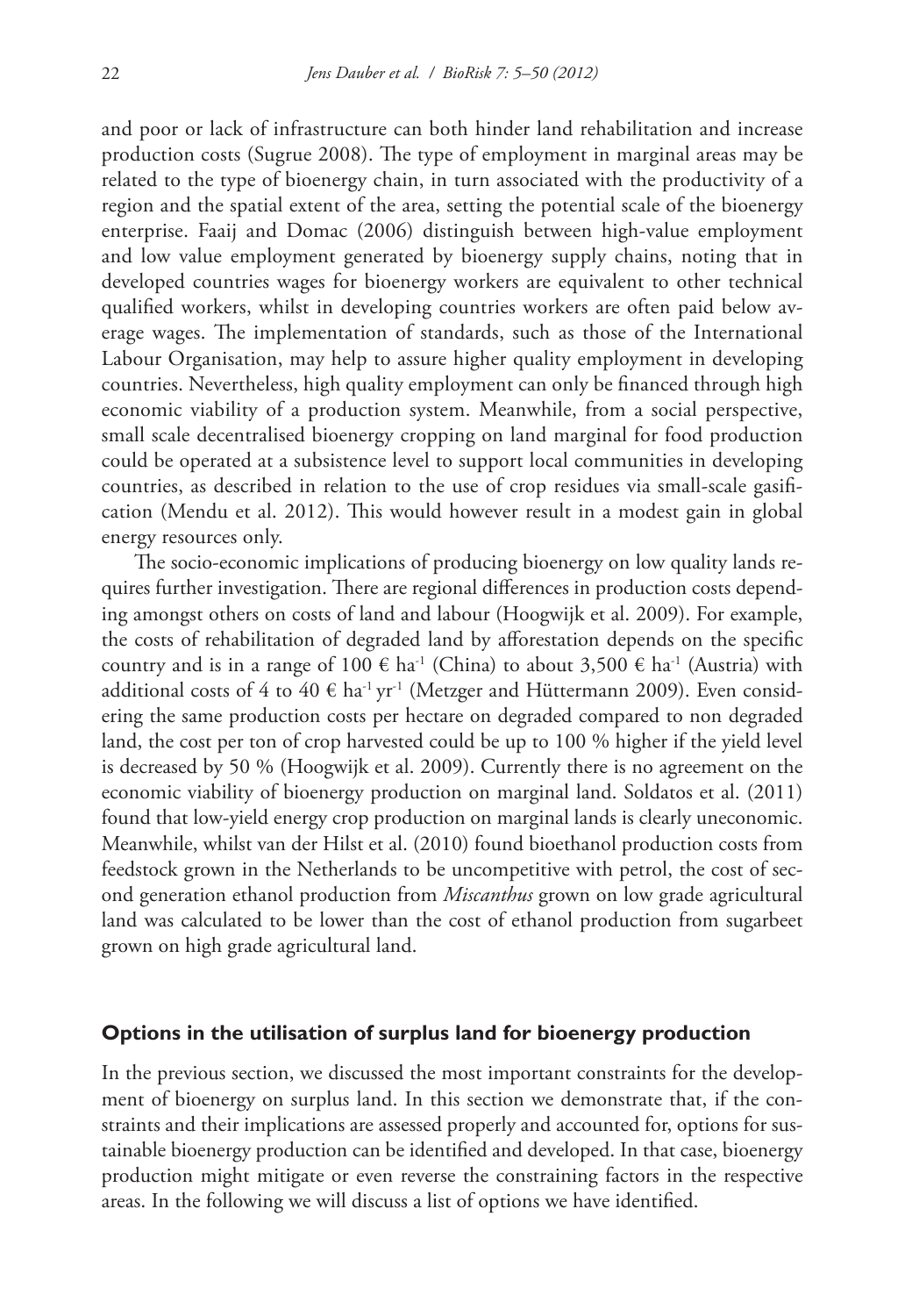# **Mitigating constraints through active planning**

The multitude of constraints for bioenergy development in the respective types of surplus land makes it obvious that assessing the true availability and suitability of land for bioenergy is not a trivial task. The challenges of sustainability require making use of existing knowledge about feedstock management, feedstock type, feedstock location, feedstock extent, environmental attributes, original habitat conditions, use of water and mineral resources, soil quality and erosion, emission of minerals and pesticides to soil and water, waste generation and utilization, biodiversity, expected price and cost developments, and response of local farmers and society in general (Dale et al. 2010; Fernando et al. 2010). Given this long list of sustainability criteria and given the rapid pace of land-use change, development of future options requires preparation for uncertainty (Jackson et al. 2010). For several of the constraints listed above, active planning of land use could facilitate the mitigation of bioenergy impacts. Due to the high political and economic pressure on surplus land, strategies for simply sustaining the present conditions or systems through increased resilience do not appear feasible. Jackson et al. (2010) emphasized the importance of developing strategies for adaptive capacity and transformability that consider trade-offs at multiple scales.

If the allocation of land is left to the market and to commercial companies, in particular in countries where land-planning schemes and tools are weak, they will most likely choose the most profitable land for industrial size enterprises and there is no a priori reason to think that degraded, lower-grade or marginal land is most profitable for bioenergy production (Azar and Larson 2000; Johannson and Azar 2007). Indeed, cost-competitiveness of bioenergy crops under marginal production conditions presents a challenge for their economic viability since their cost frequently exceeds the market price of the energy they produce (Monti and Askew 2010). Economic forces and farmer flexibility considerations may favour planting of high yield annual crops on fertile soils, with poor environmental and socio-economic performance (Boehmel et al. 2008). Rapid expansion of sugar cane and biodiesel production in Columbia and Brazil provide possible examples of a trade-off between economic growth and employment on the one hand, and environmental pressure on the other (Faaij and Domac 2006).

Meanwhile, unchecked market-driven expansion of bioenergy production could culminate in industrial scale bioenergy chains involving thousands of hectares of cultivation centred on large processing and energy conversion plants, with negative environmental and socio-economic consequences. Human rights may also be adversely affected where bioenergy chains are developed rapidly in response to top-down targets and economic drivers (NCB 2011). Faaij and Domac (2006) report that bioenergy chains in Austria and Sweden developed by entrepreneurs in a bottom-up process lead to a more diverse pattern of development compared with patterns arising from development by mature industries (e.g. Finnish forestry industry), where large-scale centralised operations are preferred. Thus, bottom-up development of bioenergy chains may improve environmental and socio-economic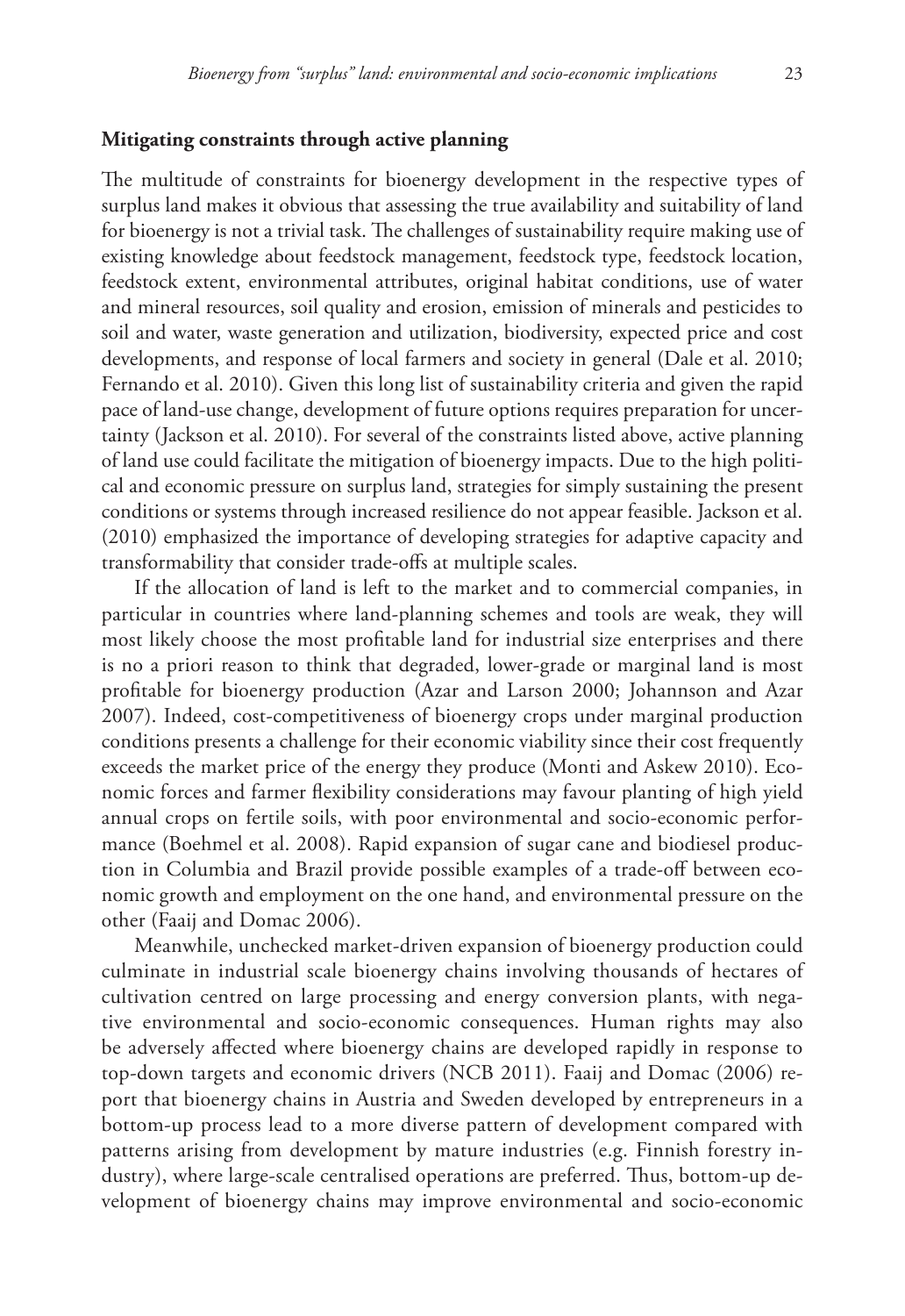performance, but ultimately such development will also need to be bounded within a framework of strategic land-use planning to avoid expansion into industrial scale mono-plantations. However, small-scale bottom-up bioenergy production can only be initiated and sustained within an attractive and relatively stable market context (based on energy and carbon prices, taxes and incentives). With premature development of bioenergy chains, a deterioration in market conditions could lead to failure and ultimately reduce confidence in bioenergy options. Thus bottom-up (supply) initiatives have to be accompanied by targeted and sustained initiatives to stimulate demand (e.g. renewable energy tariffs, grants for boilers) if sufficient demand is not already in existence.

As various stakeholders are commonly involved in the planning and establishment of biomass plantations, proper communication of bioenergy issues might be of equal importance. A questionnaire among various stakeholders in Sweden, which is leading in commercial plantations of willow SRC in Europe, revealed that many authorities, farmer and nature conservation organizations frequently base opinions or decisions regarding bioenergy on misconceptions or unjustified fears about what biomass crops are, how they affect environment and landscape, and what conditions are needed for growing these crops (Weih 2009).

#### **Improving rural development**

Perhaps the most promising option for bioenergy development lies in the potential for improving rural development, in particular in marginal areas where local farming systems and the associated biodiversity are threatened by abandonment. De Aranzabal et al. (2008) note that the constant reciprocal interaction between territorial and socio-economic structures behind the opposing processes of intensification in productive areas and land abandonment in less productive areas of Europe has given rise to negative cultural, economic and environmental impacts. The social effects of small and medium scale bioenergy production comprise the standard of living as well as social cohesion and stability (Domac et al. 2005). Energy crops provide an option for diversifying farm income from arable and pastoral agriculture. Lower inputs and lower agricultural labour requirements, in particular for perennial crops, may suit older or part-time farmers in developed countries (Valentine et al. 2012). Also bioenergy systems involving biomass processing and export from the site of production create additional jobs further down the supply chain, improving employment in those marginal areas (Valentine et al. 2012). Domac et al. (2005) report employment generation of between 25 (Croatia) and 81 (Bosnia and Herzegovina) total jobs per PJ annual fuel consumption for CHP (combined heat and power) and wood heat projects in Central Europe (ranging in capacity from 6.8 to 15 MW<sub>th</sub>), between 44% and 64% of which were classified direct employment. Panoutsou (2007) calculate potential employment of 13 to 22 additional jobs per MW capacity of installed district heating fed by locally sourced cardoon and giant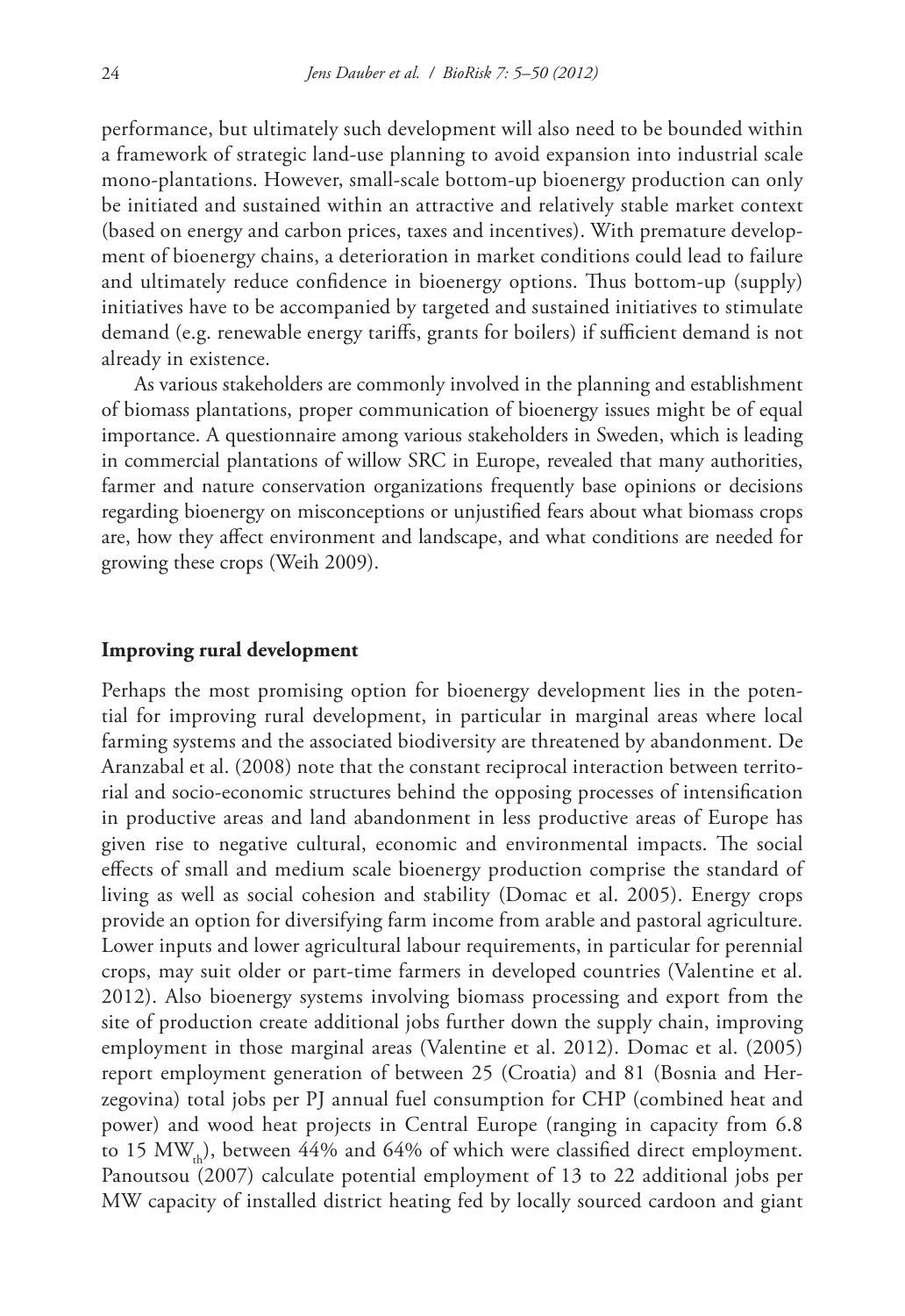reed perennial crops in Greece, of which 85% were indirect jobs. Of the additional direct employment revenue, 79-89% was for skilled jobs, some of which may involve external (i.e. non-local) labour. In effect, substitution of fossil fuels with bioenergy may redirect income from large fossil fuel companies towards small and dispersed bioenergy enterprises, including farmers, as has happened in Austria and Sweden (Faaij and Domac 2006).

In low-input/low-output systems such as semi-natural grasslands, subsidy systems for bioenergy production from existing grasslands may be required to make their management economically viable for farmers, and thus prevent agricultural intensification and associated adverse biodiversity effects (Heinsoo et al. 2009). In Estonia for example, such subsidies cover losses in production amounting to ca. 65 GJ ha-1 placing the income from semi-natural grasslands in the same range as that from more intensively managed dedicated energy crops with an energy yield of ca. 100 GJ ha-1 (Heinsoo et al. 2009). The cost effectiveness of supporting low-input bioenergy systems compared with other potential public expenditure is difficult to ascertain, owing to the multiple functions being supported, and the range of alternative options that could support some of these functions. Marginal abatement costs for  $\mathrm{CO}_2$  are used to assess the cost effectiveness of measures to mitigate climate change (e.g. Nauclér and Enkvist 2009), and could be used to compare support for bioenergy with support for energy conservation measures or deployment of other renewable energies. However, such assessments fail to capture biodiversity and socio-economic goals, often involve contentious cost and scale assumptions (Ekins et al. 2011), and rarely consider indirect effects, such as trade balance and employment multiplier effects. When assessing bioenergy and alternative options at a climate-change policy level, consideration of the aggregated economic impact across supply chains at a national or regional level, including both end-users and suppliers, may be more relevant than user-oriented marginal abatement costs (e.g. Styles et al. 2008). Government financial support to encourage end-user uptake of bioenergy can leverage indigenous economic activity by diverting fossil fuel expenditure away from external energy suppliers to indigenous bioenergy supply chains (Mathiesen et al. 2011).

However, long-term planning may be required to ensure that possible socioeconomic benefits arising from initial small-scale bioenergy production in the current market are not reversed by uncontrolled expansion. If bioenergy production moves from genuine surplus land to compete with food production, social cohesion can be damaged by the resulting upward pressure on commodity prices, including staple food (The Royal Society 2008). This is a major threat associated with unchecked market-led development of bioenergy chains leading to industrial scale mono-cropping that, in addition to ecological damage, could result in the displacement of indigenous populations and subsistence and smallholder food production, especially where land-tenure rights are poorly established, whilst providing relatively few employment opportunities or local economic benefits (especially where profits are expatriated by multinational companies).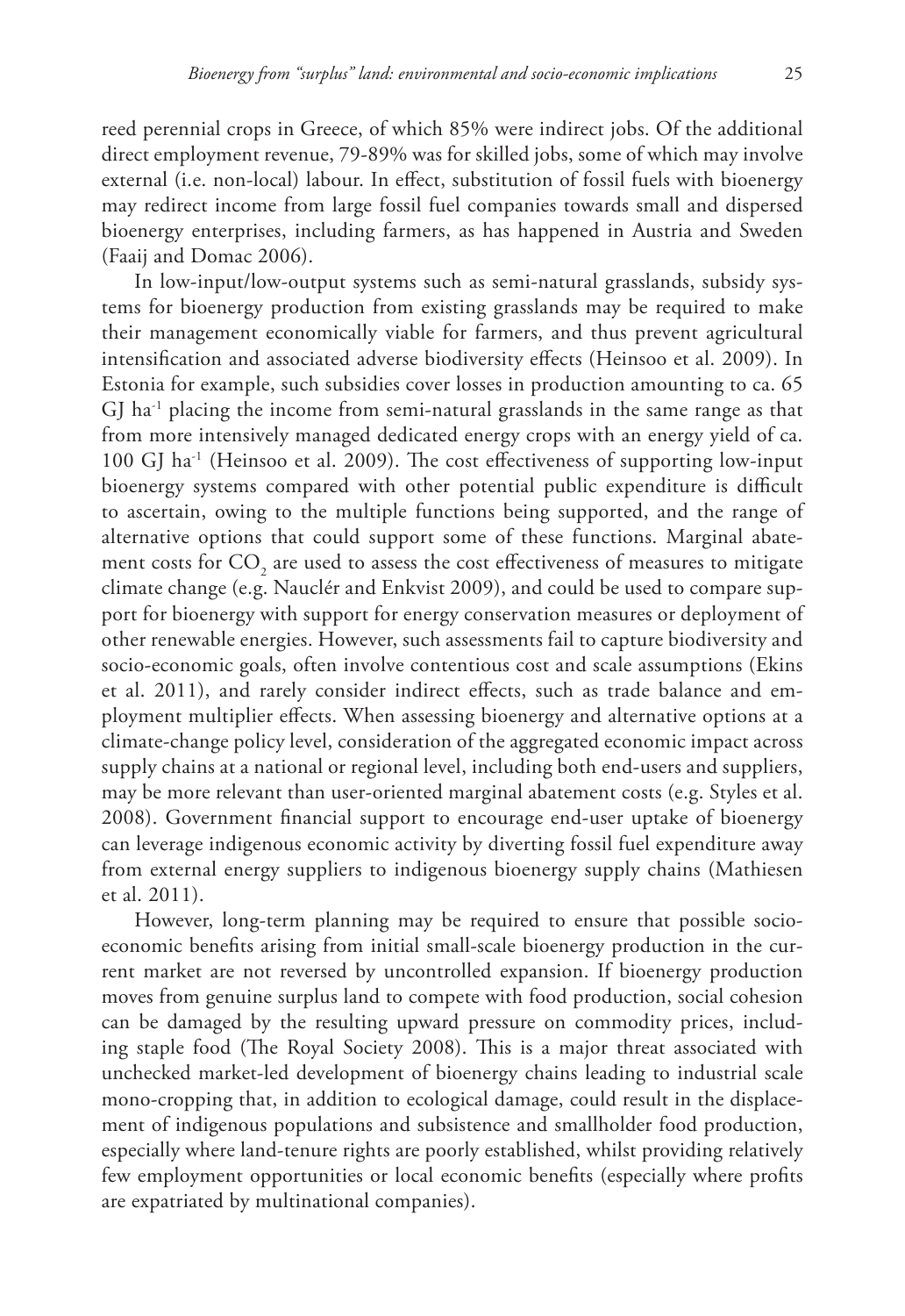# **Sustaining high nature value farming systems**

By halting depopulation and generating income in rural areas, bioenergy production could contribute to the preservation of agricultural systems associated with high nature value (see *Improving rural development* and e.g. Eichhorn et al. 2006; Plieninger et al. 2006). Lambin and Meyfroidt (2010) emphasise the importance of profitable land-use options in combination with absolute protection of pristine areas to ensure enduring protection of valuable landscapes. Low-input perennial bioenergy crops such as SRC and grasses may be compatible with the maintenance of HNV farming, within the confines of viability according to land suitability and distance to market. In this vein, Dale et al. (2010) suggest that perennial bioenergy crops might be most appropriately considered as a component of conservation farming systems where their use is integrated with land-use planning and rotations that improve soil quality and reduce erosion and leakage of agricultural inputs. Such a development would require a well-designed approach for overall land use that would place each use in its most suitable location, considering the potential of the land for all human needs as well as for biodiversity protection while withstanding the economic drivers pushing the system to ever larger and more homogenous units to reduce cost and exploit the economics of scale.

Taking into account that ecosystems, both their health and their function, have adaptive capacity and transformability (Jackson et al. 2010), a bioenergy focused development of HNV farming systems might be feasible if we are willing to accept that they will change in character but not necessarily in biological value. This is in accord with the idea formulated by Bignal (1998) to characterize the system by functional parameters of their ecological, agricultural and social components and using this knowledge for a functional approach to nature conservation rather than trying to maintain or restore "historic" states of a system. These points correspond with the argument that conservation management must incorporate productive land use if it is to be socially acceptable and thus effective (Lambin and Mefroidt 2010).

# **Halting degradation and reclaiming land**

According to Daily (1995), there has been a significant increase in the impact of soil degradation on agricultural productivity. There is evidence that this will increase further if no action is taken, having a direct effect on biodiversity and on the possibilities to mitigate the effects of climate change. Lambin and Meyfroidt (2010) report that institutional and technological innovations enable societies to work within the constraints of degraded natural ecosystems, so that degradation does not need to be a cause of abandonment. The question remains, how sustainable such innovative methods might be and in which time frame they could restore the productivity of the land to a level suitable for energy crop cultivation. Reclamation of productivity to support biomass cultivation increases production costs. Therefore, government support schemes should prioritize the use of degraded land for biomass production (Fritsche et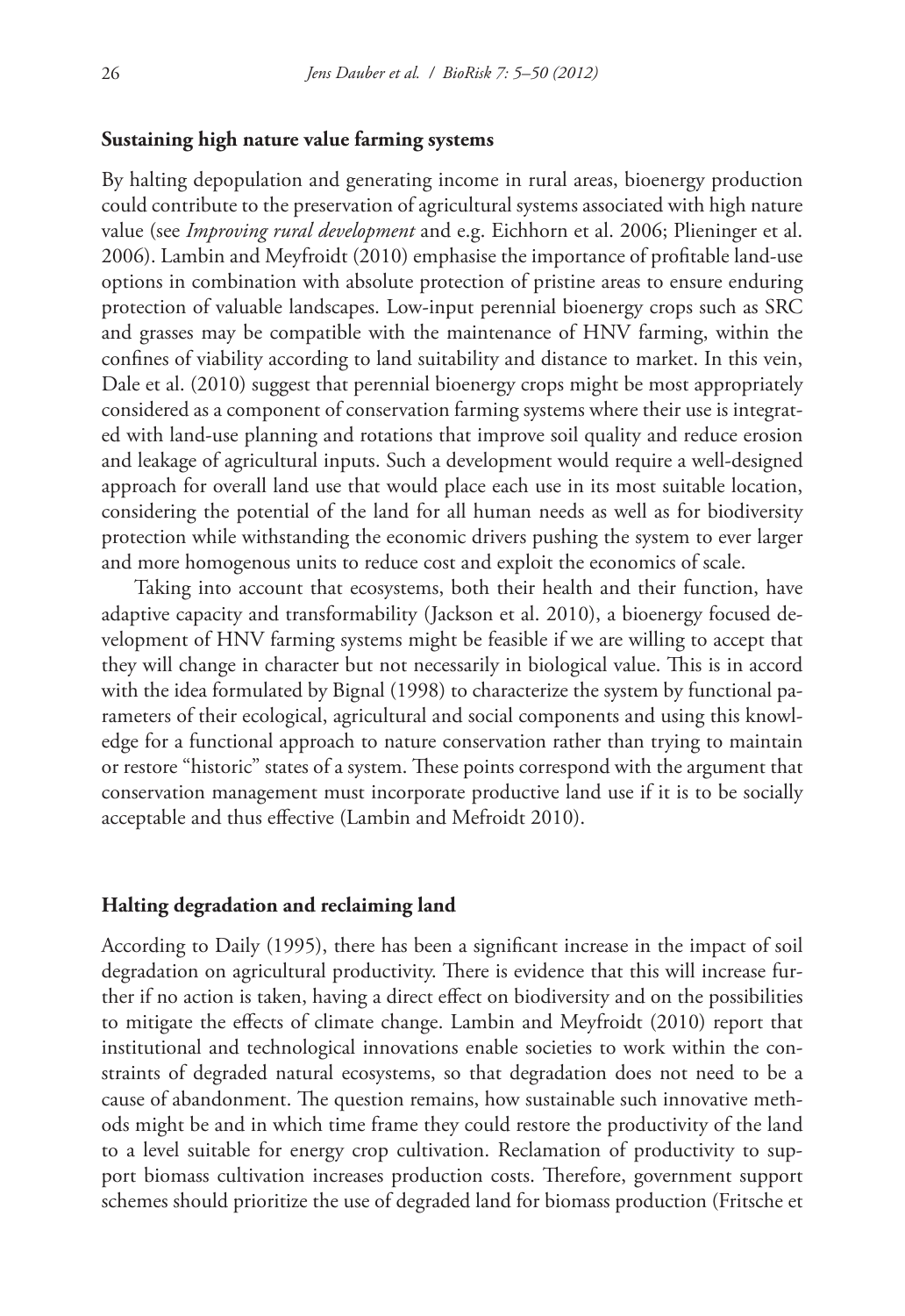al. 2010). Any scheme would however have to take into account that the time required to restore degraded lands varies considerably with ecosystem type, history and spatial pattern of land use and the degree of alteration of climatic factors (Daily 1995). It is argued, that cultivating dedicated perennial energy crops on degraded land could improve this land by restoring soil organic matter and soil fertility, stabilizing erosion, nutrient and contaminants leaching and run-off and improving moisture conditions (Hall et al. 1993; Fernando 2005). Studies have shown that SRC poplar and willow and *Miscanthus* plantations can increase soil organic carbon (SOC; Rowe et al. 2009; Zimmermann et al. 2012), improve soil fertility and reduced nitrogen leaching (Makeschin 1994). Agroforestry systems could be an interesting option for land reclamation after open-cast mining and for improving land after degradation by restoring soil properties and halting wind and water soil erosion (Quinckenstein et al. 2009). In reclaimed lignite mine sites of Germany for example, agroforestry systems with SRC were established successfully (Gruenewald et al. 2007). Owing to its shallow and extensive root network and its ability to accumulate heavy metals and other pollutants, willow and poplar SRC may be used for remediation of contaminated land and treatment of wastewater (Börjesson 1999a; Rosenqvist and Dawson 2005). The same was also reported for other energy crops, such as *Miscanthus*, giant reed, hemp, sorghum and sunflower (Fernando et al. 2010, and references within).

# **Mitigating climate change**

Bioenergy crops can be important constituents in a portfolio of climate mitigation measures (Sims et al. 2006). This option however depends on the C debt of a biofuel cropping system which is partly determined by the land use it is replacing (e.g. Hillier et al. 2009; see also *Greenhouse gas emissions and loss of soil organic carbon*), and by the constraints elaborated above. Soils depleted to comparatively low levels of carbon content have the greatest carbon sequestration potential (Smith et al. 1997). Accordingly, energy cropping systems established on degraded and abandoned agricultural lands with relatively small initial C stocks in plants and soil will show comparatively short payback periods; even the C debt of annual biofuel cropping systems might be repaid within decades. The potential for soil C storage is however largest when perennial energy crops are established on former cropland (e.g. Hansen et al. 2004; Dondini et al. 2009a; Rowe et al. 2009). Due to a lack of continuing soil disturbance after their establishment and a high belowground biomass, perennial biofuel cropping systems incur little or no soil C loss at all, resulting in payback times of a few years or less (e.g. Zimmermann et al. 2012). Combining field data with spatial modelling, Dondini et al. (2009b) estimated soil C accumulation rates under *Miscanthus* between 2-3 t C ha<sup>-1</sup> yr<sup>-1</sup> for Ireland, depending on crop yields and initial soil C levels. However, the carbon mitigation potential of SOC sequestered by energy crops shows wide ranges, depending on former land use, farming practices, climate and soil conditions such as soil texture and water retention (Jug et al. 1999; Smith et al. 2000; Grogan and Mat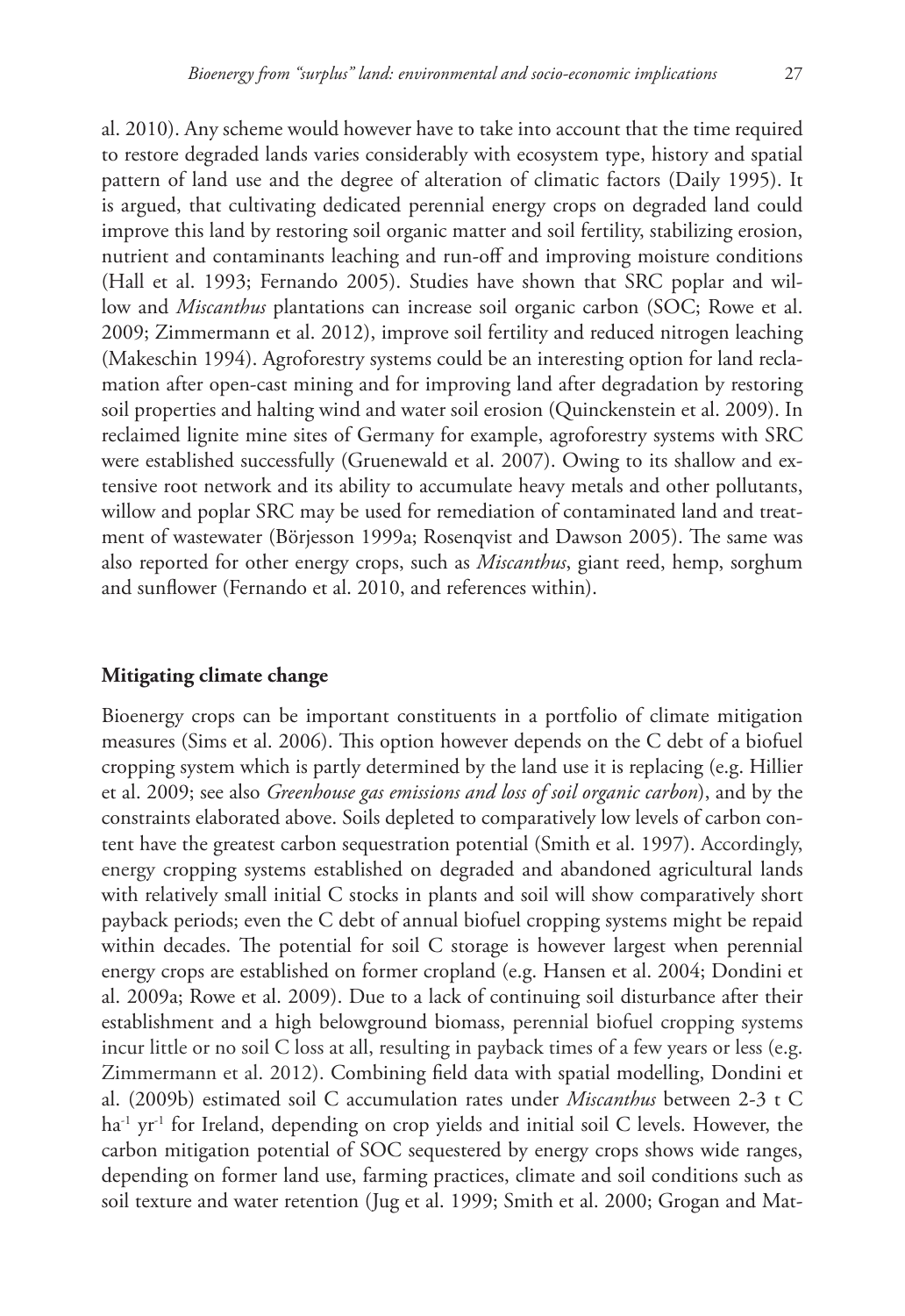thews 2002; St. Clair et al. 2008). If bioenergy crops are being planted on permanent grassland, as might be the case in particular in marginal areas, there could be no change in net soil C contents (e.g. Schneckenberger and Kuzyakov 2007) or even a loss of 15% of SOC (Jug et al. 1999; St. Clair et al. 2008).

## **Mitigating impacts of transport distances**

Biomass transport is a feature of all bioenergy supply chains as, in almost all cases, the production of biomass for energy generation will occur at a distance from population centres where the energy will be used. Surplus land will not necessarily be at a greater distance from the point of energy use than land already used for bioenergy production (e.g. for firewood). However, in cases where distances between biomass production and bioenergy use are great, local conversion of bioenergy into energy carriers such as electricity or biogas could be considered as a means of minimising the GHG footprint of bioenergy transportation. Marginal or degraded areas in particular can be remote from the markets or the end users of the feedstock, and therefore economic and environmental costs of transportation might reduce the climate change mitigation potential of energy crops (see *Mitigating climate change*). With transport cost a decisive factor and the land requirement as well as the transport distances increasing with heterogeneous planting systems, the most probable outcome of land-use decisions is large scale monoculture. An alternative scenario of development might be the decentralisation of energy production and consumption and/or adaptation of dimensions of bioenergy production to local demand. Environmental benefits are maximized when bioenergy feedstocks are used locally (e.g. Gmünder et al. 2010) and, consequently, initiatives to stimulate and maximize local demand should accompany decisions to promote bioenergy production in remote areas. Local demand can be satisfied by the use of biomass in small boilers, in biomass-CHP plants and in anaerobic digestion-CHP plants. Where the supply of locally produced bioenergy feedstock exceeds local demand, the excess should be converted into energy carriers which can be cheaply and easily used elsewhere.

Transport distances informed by information or assumptions on the spatial distribution of cultivation, conversion and final use locations are an important component of LCA necessary to assess the sustainability of bioenergy cultivation in a certain area. The same is true for biomass processing, such as pelleting, which is regarded as a simple and relatively efficient conversion pathway that enables complete and simple use of harvested woods and grasses. Pelleting improves energy density, and pellets may be transported long distances if production and use are located relatively close (10s of kms) to water transport hubs (Faaij and Domac 2006). Smeets et al. (2009) assumed a lorry-based transport distance of 100 km for pellets was economically viable. Primary energy consumption of 1.6 GJ per oven-dried tonne for pelleting is equivalent to 9% of biomass energy content (Smeets et al. 2009) – this is efficient compared with production of liquid biofuels that may use more energy than they produce (Pimentel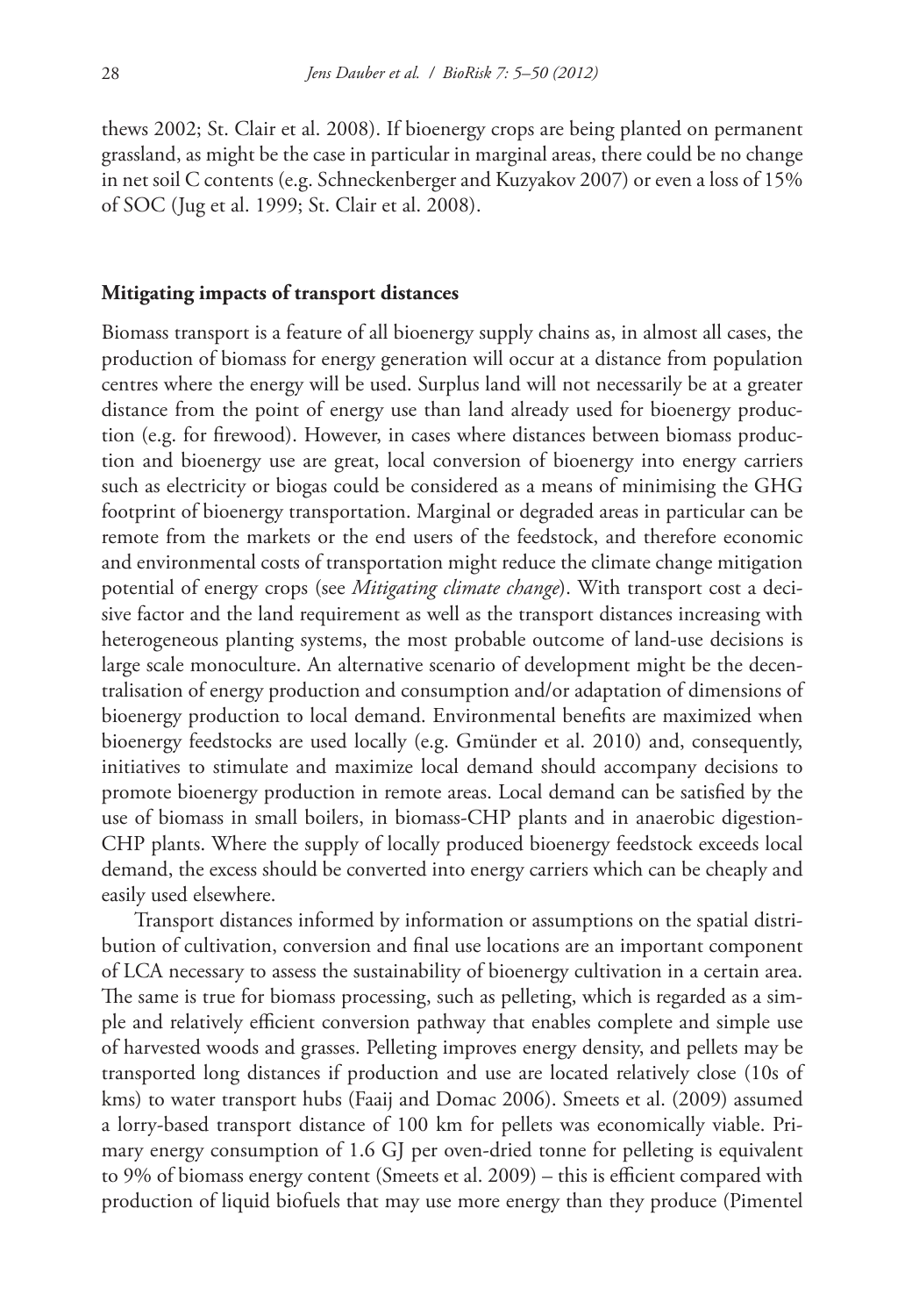2003; The Royal Society 2008). As pellets could be used in small scale local heating systems as well as in medium size commercial power plants, this type of biomass processing is adaptable to a wide size-range of bioenergy enterprises. Smeets et al. (2009) concluded that bioenergy chains based on pelleting of perennial grasses can result in GHG reductions compared with fossil fuel chains when annual cropping or grassland is replaced and net GHG reductions when natural vegetation is considered as the reference land use.

# **Choosing the right crops**

Productivity and environmental benefits of energy crops can be greatly optimized when appropriate site-specific choices are made (Zegada-Lizarazu et al. 2010). Such site-specific choices are of particular importance for surplus land which is often characterised by environmental constraints for energy crop cultivation such as soil fertility, water availability, soil carbon stocks, erosion or location within natural sensitive areas. Perennial crops offer numerous environmental advantages, and provide a wider range of ecosystem services, compared with annual crops. At a landscape level the planting of 10-20% of energy forestry in open farmland for example can have a considerable benefit for biodiversity and other ecosystem services such as erosion protection (Börjesson 1999b). This benefit is strongest where harvest times are varied across bioenergy fields (Weih 2008; Smeets et al. 2009). However, as both area limitation and harvest time variation reduce economic viability, careful ex ante planning is required. Perennial grasses such as *Miscanthus* and switchgrass for example have a considerably lower environmental footprint than annual crops (Faaij and Domac 2006; Boehmel et al. 2008; Smeets et al. 2009). High nutrient use efficiency translates into an optimum N application rate of just 1.9 kg per dry tonne harvested biomass for *Miscanthus*  (Boehmel et al. 2008).

Many processes that provide essential services in natural systems, such as organic nutrient cycling, pollination, predation, etc., need to be artificially boosted in cropping systems to achieve adequate yield in cropping. The boosting actions, mostly the use of herbicides and pesticides, frequently result in negative impact on biodiversity. In perennial cropping systems, the need for boosting actions may be lower, because many of the processes providing these services are operating naturally and most perennial systems probably can utilize ecological processes more efficiently than annual systems (Jordan et al. 2007; Weih et al. 2008). It is therefore likely that perennial biomass crops may often be a better choice than annual crops to achieve reasonable biomass production along with maintaining high cropping security, enhancing energy and GHG balances and maximizing the positive effects on biodiversity (but see Spangenberg and Settele 2009b). For example, woody perennial biomass crops are likely to host diverse microbial communities including mycorrhizas, which can improve both biomass productivity and cropping security, and at the same time increase soil biodiversity (Rooney et al. 2009).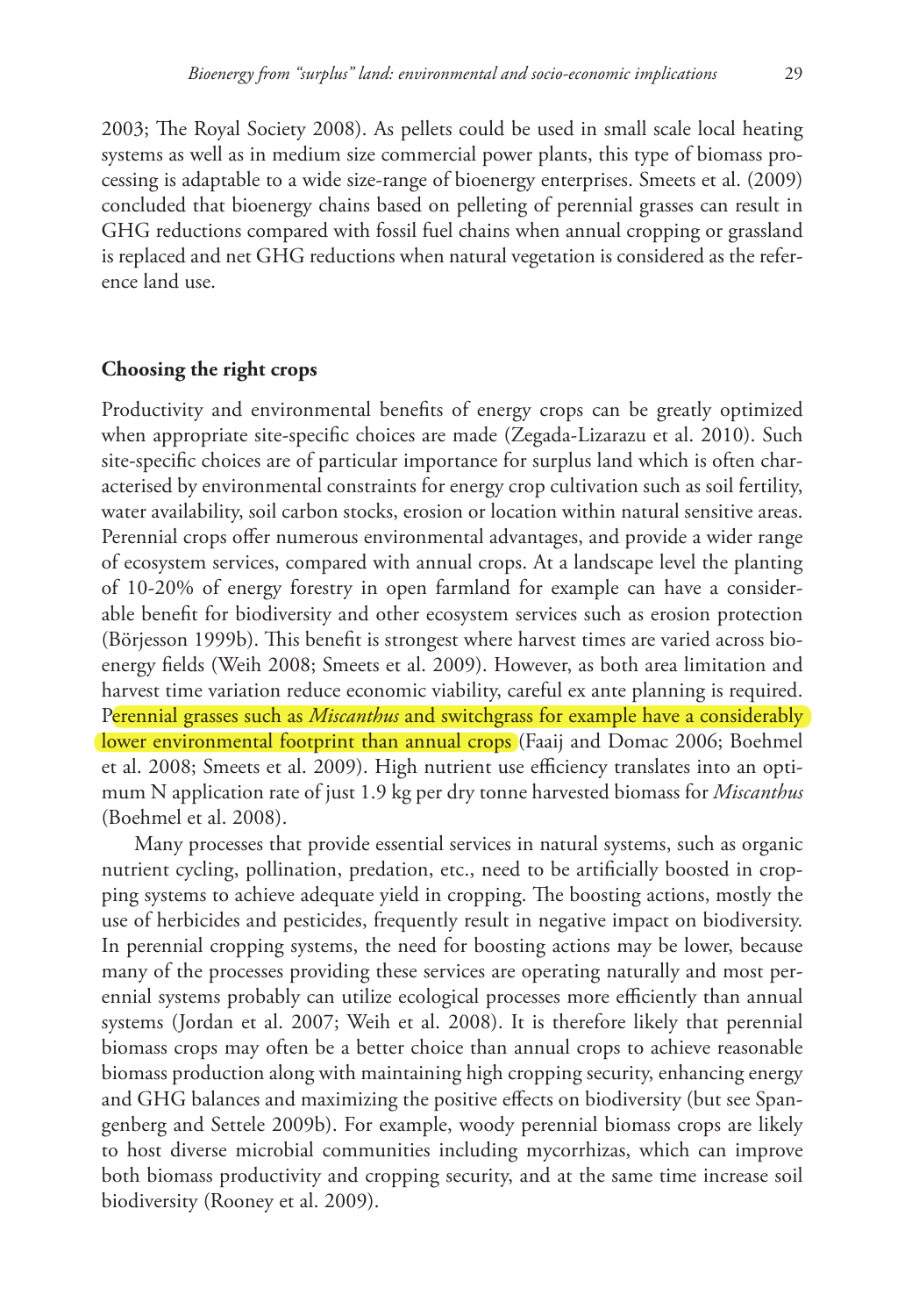Meanwhile, there remains some uncertainty surrounding the overall environmental performance of perennial grasses compared with extensive grassland. Smeets et al. (2009) used the universal soil loss equation to estimate erosion rates for *Miscanthus* and switchgrass of 2.6 to 7.7 t ha<sup>-1</sup> yr<sup>-1</sup> at annual rainfall rates of 400 mm to 1200 mm. These erosion rates were less than one third of the rates calculated for annual crops, but twice those calculated for grassland, and over ten times those calculated for deciduous forest. They are also considerably higher than the upper limit for sustainable soil erosion in Europe of  $1.4$  t ha<sup>-1</sup> yr<sup>-1</sup> proposed by Verheijen et al. (2009). Nonetheless, the US Conservation Reserve Programme uses perennial grass to minimise soil erosion, and the UK's DEFRA classify *Miscanthus* as a moderately susceptible land-use type that can be planted in areas of high and very high soil erosion risk (Smeets et al. 2009). Van Dam et al. (2009) report that switchgrass cultivation on non-degraded grassland has a neutral effect on soil C stocks and a positive effect on biodiversity, estimated by 'Mean Species Abundance' (MSA; see [http://www.globio.info/what-is](http://www.globio.info/what-is-globio/how-it-works/impact-on-biodiversity)[globio/how-it-works/impact-on-biodiversity](http://www.globio.info/what-is-globio/how-it-works/impact-on-biodiversity) for definition), in Argentina, compared with a small negative effect on MSA when displacing natural vegetation. In contrast, the cultivation of soybeans for biodiesel had a significant negative effect on soil C and species abundance. Van der Hilst (2010) suggest that there is a high potential for *Miscanthus* cultivation on grassland soils, in relation to economic competitiveness and land availability in the Netherlands, but that there is high uncertainty surrounding the economic performance of pasture land.

#### **Plant breeding**

In addition to improving crop performance by choosing the most appropriate crop types for the respective characteristics of surplus land, plant breeding is also of vital importance for the environmental benefits they have and for improving the yields they deliver. As most of the energy crops currently cultivated are largely undomesticated and at their early stages of development, plant breeding and identification of proper cultivars could significantly improve their productivity when grown under marginal conditions (Zegada-Lizarazu et al. 2010). Novel energy plants from plant breeding programmes (Schröder et al. 2008; Karp et al. 2011) or genetic engineering (Xie and Peng 2011) might need to be developed to improve yields of energy crops grown on lower grade lands (Karp and Richter 2011). Genetically modified crops might however be met by public discontent, posing a risk to the still positive image of bioenergy. Land may often be marginal for agricultural production because of environmental conditions which expose plants to abiotic stress from drought, flooding or extreme temperatures. An important breeding goal therefore is to increase the stress tolerance of species used for bioenergy production. Similarly, it will become increasingly important to identify species and varieties which can tolerate the changes likely to come as a result of climate change. Three principal challenges to achieving yield improvement in biomass crops were identified by Karp and Shield (2008) to be a reduction in thermal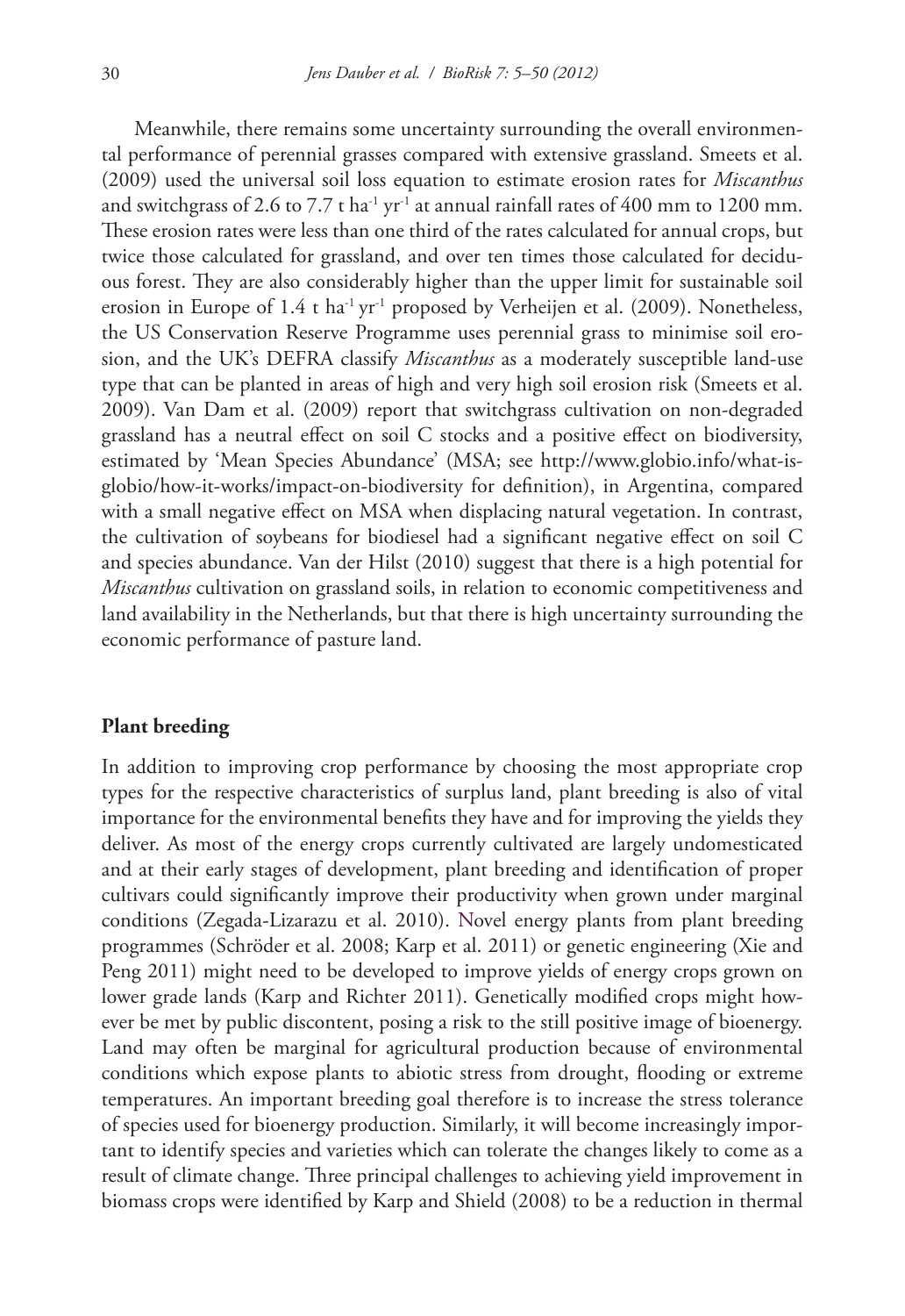threshold in order to extend the growing season, an increase in above ground biomass without depletion in below ground biomass and without causing water depletion.

Historically, breeding goals most often target short-term events (e.g. single physiological processes) to enhance productivity or fight potential pests, and build on highinput systems along with the frequent application of chemicals for weed and pest control. Such conditions are likely to conflict with the environmental goals of bioenergy development, including enhanced biodiversity. Breeding strategies for biomass crops to be grown on lower grade land and in low-input systems thus need to build on low resource availability, high resource use efficiency, and also consider possible trade-offs between e.g. high productivity under optimum growth conditions and high stress tolerance (Weih 2003). Owing to the long life expectancy of perennial crops, the breeding process needs to integrate the relatively short-term events studied by geneticists and molecular biologists with the longer-term ecological information investigated by ecologists (Weih et al. 2008). Such an approach should improve the possibilities to utilize the ecological services that could be associated with increased biodiversity. In a systems approach, DeHaan et al. (2009) suggest that first biofuel crop breeding programs for low-input systems are likely to accelerate progress by focusing on grass–legume bicultures to maximize biomass yields. The level of intensification associated with the management of such bicultures in the low-input systems would however have to be assessed with regard to potential conflicts with nature conservation values of those systems, and the economic viability of the resulting cropping and processing systems.

#### **Conclusions and policy recommendations**

Bioenergy is increasingly developing into a significant part of agricultural land use, which in turn will require more integrated energy, agriculture and land-use policies to circumvent adverse impacts of competition for land (Smith et al. 2010). So far, estimates of availability and suitability of surplus land for development of energy crop production or use of existing biomass potentials are uncertain. The high level of uncertainty is on the one hand due to environmental, economic and social constraints not yet systematically taken into account and on the other hand due to not making the most out of the potentials and the elbowroom offered by novel crops and their production methods. A serious approach to factoring in the constraints, combined with creativity in utilizing the options provided, in our opinion, would lead to a more sustainable and efficient development of the bioenergy sector. Despite the advanced but not necessarily sustainable state of bioenergy development, we still see opportunities for designing and establishing sustainable bioenergy production systems with optimized production resulting in social, economic and ecological benefits. A question that needs to be solved is: how can policy levers and existing agricultural subsidy mechanisms be used to encourage spatially optimised bioenergy feedstock cultivation?

Strategies aiming in this direction should build from the scientific understanding of the effects of bioenergy choices at different scales and ways to deal with socio-eco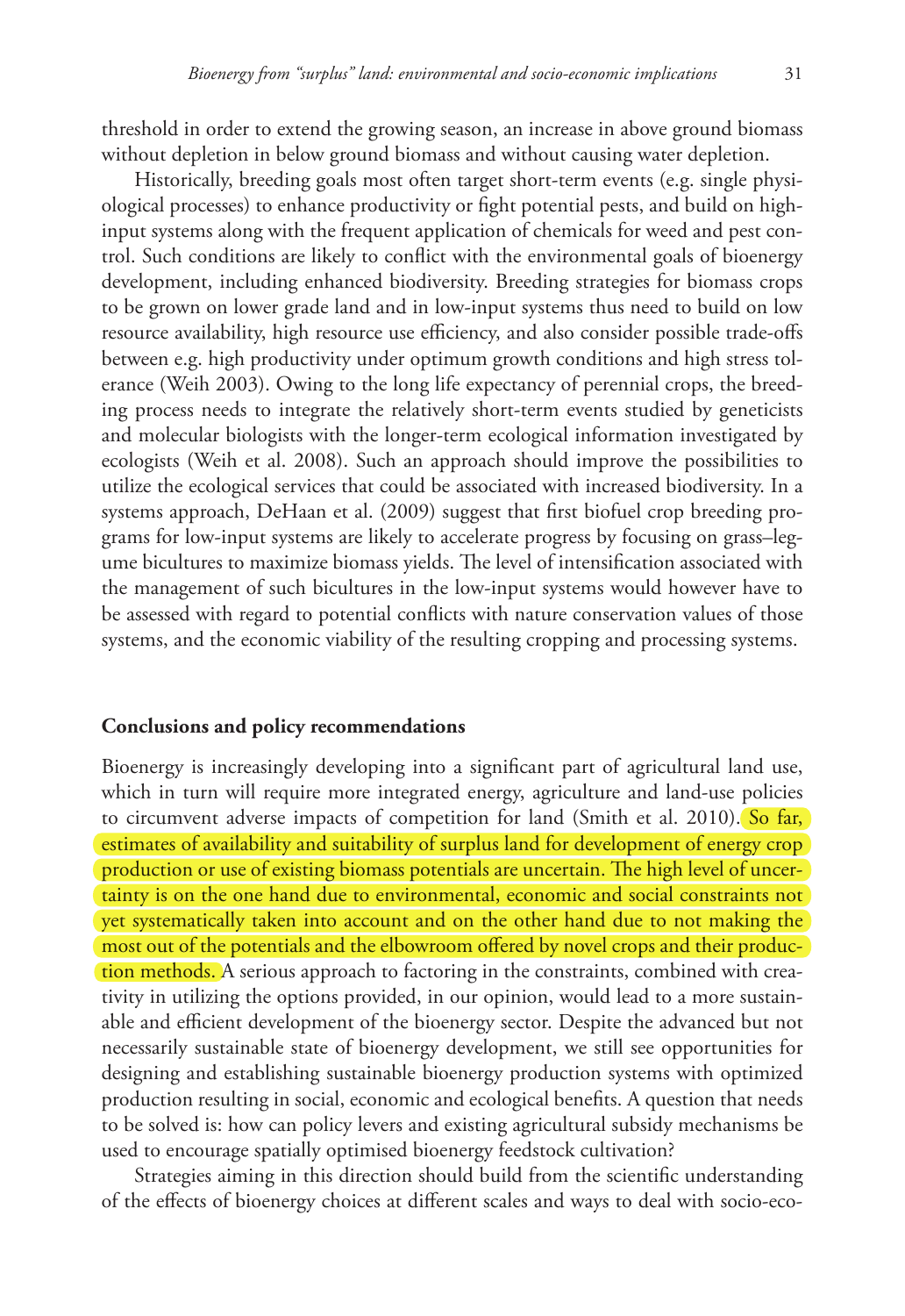nomic and environmental trade-offs (Dale et al. 2010). Land-use decisions should be made on higher spatial scales, involving a full weighting of both benefits and trade-offs on non-surplus and surplus lands (c.f. Ceotto 2008). As a general rule, surplus land should only be used for bioenergy production if accompanied by an overall positive environmental effect across a range of environmental receptors. Policies intended to achieve enduring ecological and social benefits should allow or include incentives for productive utilisation of land in a manner compatible with the protection of high nature value, such as low input bioenergy feedstock production. In addition to incentives, rigorous and enforceable environmental compliance criteria are required in land-use policy, and bioenergy policy in particular. If such environmental compliances are not part of policy incentives for the development of bioenergy or if their compliance is not enforced, land of high environmental value might get lost. This is currently happening in Germany, where perennial grasslands in marginal areas, riparian habitats and even sites within protected areas (Natura 2000 sites) are increasingly transformed to cultivation of maize for biogas (Ammermann 2008). In appreciation of the pressure that bioenergy targets create for land use, the European Directive on Renewable Energy has recognised the need to comply with environmental and social sustainability objectives. As such, old forest, species rich grassland or land with a high C stock such as wetlands and pristine peatlands, do not count towards the renewable energy targets (COM 2008, Berry and Paterson 2009). Those sustainability objectives restrict the cultivation of bioenergy crops in many marginal areas of Europe which are often characterised by traditional and low-intensity managed grasslands of high nature value and/or are part of the Natura 2000 network (EEA 2006).

If coupled with active landscape scale planning for biodiversity conservation and sustenance of ecosystem services (see *Mitigating constraints through active planning*), in particular ecosystem services provided by natural or semi-natural habitats, sustainable intensification in marginal areas might be compatible with biodiversity issues through precision agriculture, multiple cropping or agroforestry systems (Brussaard et al. 2010; Greiff et al. 2010). Perennial crops, in this respect, are better bioenergy feedstock options from an environmental and socio-economic perspective than annual crops such as sugarbeet, maize or oilseed rape. In Northern America, land in the Conservation Reserve Program (CRP), an environmental programme for protecting biodiversity, reducing soil erosion, protecting freshwater, and providing natural flood control (FAB-RI 2007), is considered to potentially be available and suited for the production of drought resistant perennial biomass crops such as switchgrass or other grassy biomass crops (Cook and Beyea 2000). Those perennial grasses could even provide benefits to the environmental condition of those lands, if harvested and managed appropriately (Rosenberg and Smith 2009; Bhardwaj et al. 2011).

Recently, Finnan et al. (2012) showed how the net environmental benefits of bioenergy plans could be quantified using an approach based on the environmental receptors suggested in the strategic environmental assessment directive (2001/42/ ec). In order to maximise net environmental benefit from surplus land, the first decision should be on how the land will be used for bioenergy production. Here, the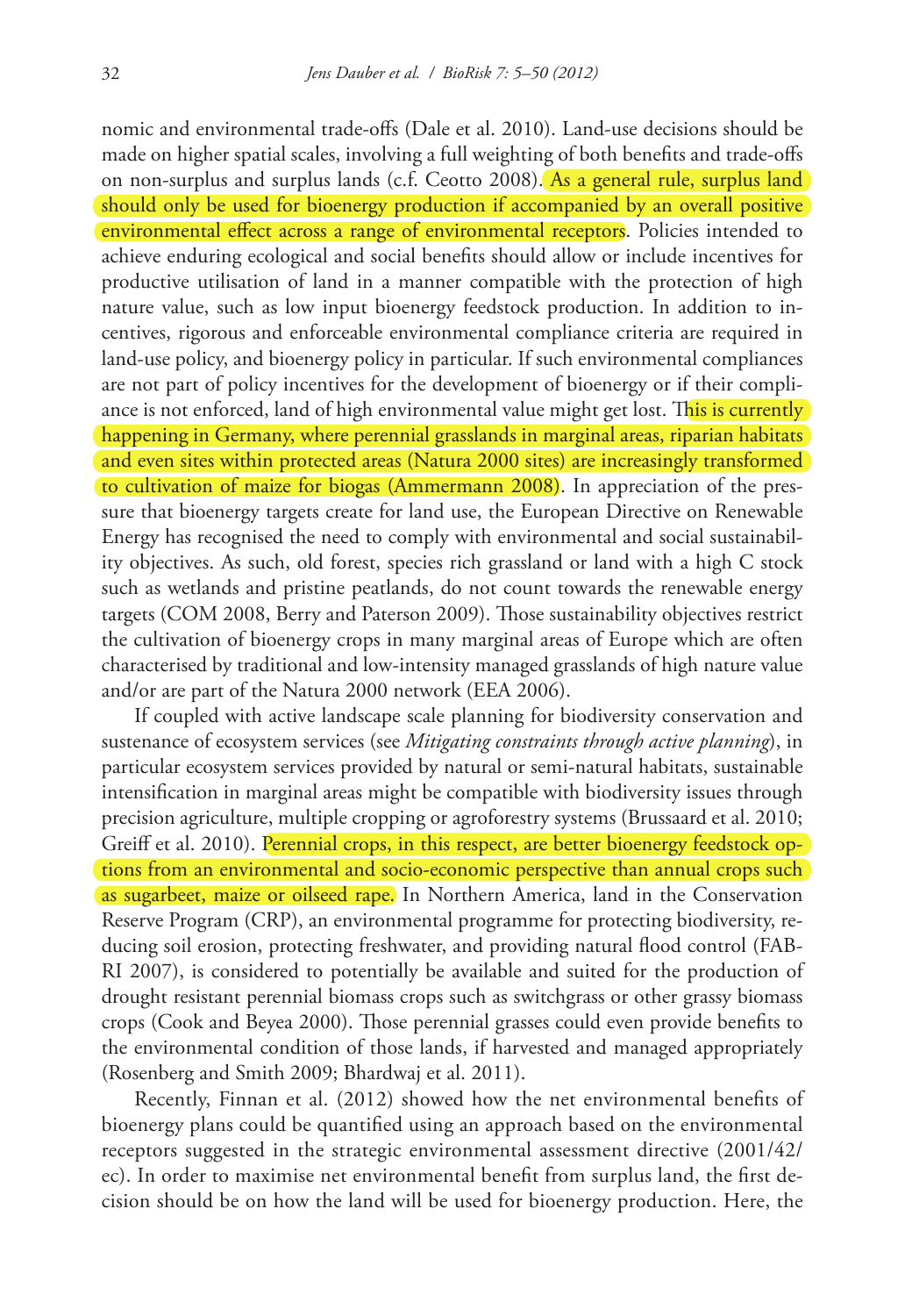choice is between using the vegetation already growing on the land as a bioenergy feedstock or cultivating the land for energy crop production. As such, most land could be considered as 'available' for bioenergy production as long as the caveats elaborated earlier are sufficiently taken into account, the choice then being how to best use the land for bioenergy production. Harvesting of the existing vegetation would allow the land to remain in communal ownership while providing an 'alternative' source of income for the community. This is a positive social effect as this alternative will not necessarily lead to large-scale privatization of surplus land for bioenergy. In some instances, a positive environmental effect may be achieved by using the vegetation already growing on the land for bioenergy rather than using the land for the cultivation of energy crops. Wachendorf et al. (2009) showed that semi-natural grassland in Europe can be used for bioenergy production by separating the silage harvested into a liquid fraction for biogas production and a solid fraction for combustion. Similarly, baler technology now exists for harvesting biomass from brushlands. Such harvesting is often beneficial for reducing fire hazards and herbicide usage and restoring wildlife habitats (Anderson group 2011). The use of grassland biomass already growing on CRP land, instead of converting the land to perennial grassy crops, might further minimize environmental degradation while improving the productivity of the land.

Those examples of bioenergy pathways illustrate that there is no silver bullet for land-use decisions which involve growing energy crops. Regional solutions, taking both constraints and opportunities into account, have to be developed. Bioenergy production is to a large extent driven by environmental goals and, as a consequence, bioenergy plans need to be optimised from an environmental perspective. For all bioenergy plans, the net environmental benefits of the plan should be positive across a wide range of environmental receptors (e.g. GHG, water, biodiversity, landscape, social factors etc).

Based on those findings, we recommend taking the following points into consideration when working on sustainable strategies of bioenergy development:

# **Slow down**

Gawel and Ludwig (2011) suggested reducing the political pressure on bioenergy by reducing bioenergy targets and quots and by reconsidering funding and incentives until a full sustainability appraisal is established. Based on their scenario analysis of global implications of biomass and biofuel use in Germany, Bringezu et al. (2009) came to a similar conclusion. They found that Germany alone, already being a net importer of agricultural land, would require a net additional land area of 2.5–3.4 Mha by 2030, mainly driven by current policy targets on biofuel. They suggest that Germany should aim to decrease its overall global cropland requirement by revising policy targets with implications for direct and indirect LUC. A slowdown in the introduction of biofuels, at least until adequate and effective controls addressing effects such as displacement are implemented in bioenergy policies, would reduce the impact of dedicated energy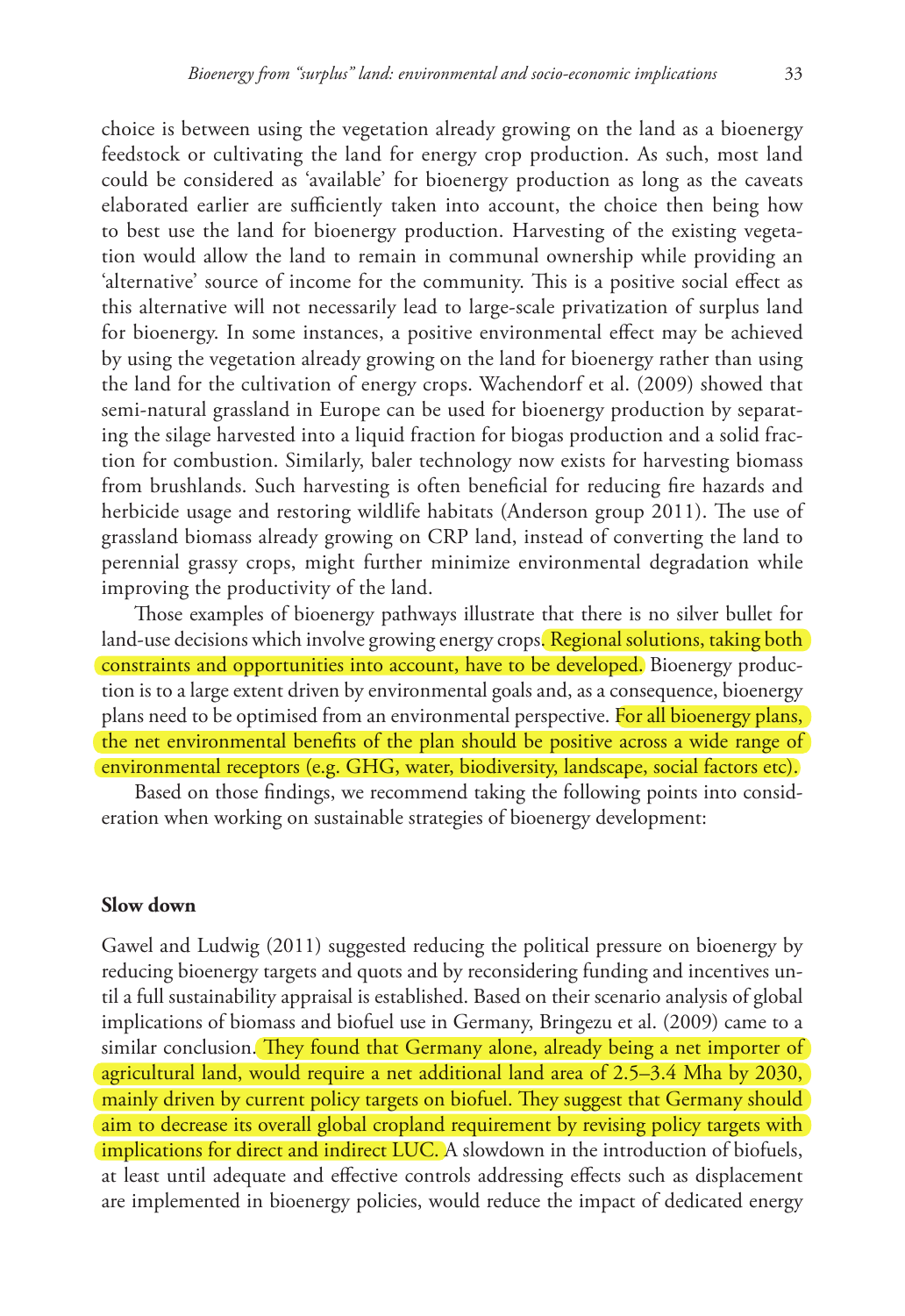crops on for example food commodity prices with their detrimental effects upon the poor (RFA 2008). In addition, there is an urgent need to consider how the threat of environmental and socio-economic damage associated with industrial scale bioenergy exploitation could be contained under a future scenario of strong market forces driven by high energy prices and more efficient bioenergy conversion processes.

# **Scaling of bioenergy issues**

Once the pressure is reduced we can make up leeway in identifying key or focus areas of surplus land potentials. For this, valid information on current land use on spatial scales relevant for decision making processes is needed. Global scale data on land use, land property, climate and soil are often too coarse to provide reliable assessments that could be applied in local or regional land-use planning. They can only provide a rough idea on the potential locations of surplus land which need further assessment (ground truthing) on a regional or local scale.

#### **Improving baseline knowledge and data bases**

Further research and development is needed to accurately determine the environmental and socio-economic implications of developing surplus land for bioenergy use. Countries need to monitor their actual land use, and assess the potential of the land for agricultural production with a target of finding the most promising bioenergy feedstock with respect to productivity and sustainability. For this, the impacts of national resource consumption on the domestic and, where relevant, the global environment should be taken into account (incl. iLUC, subsequent GHG emissions; UNEP 2009). Water footprint analyses, for example, in combination with water availability mapping, might be used to identify water as a constraining factor and help to select the crops and areas that could produce bioenergy in the most water-efficient way (Gerbens-Leenes et al. 2009). Potential changes in hydrology and the impact of land and water use and management, need to be researched by integrated assessments at catchment scale to advance our understanding of how changes in water and land management may affect downstream users and ecosystems (Berndes 2008).

Ultimately, an understanding of, and influence over, socio-economic drivers of pressures such as land-use change that affect biodiversity will be essential if biodiversity loss is to be halted, or at least the rate of loss reduced. However, relating socioeconomic factors to pressures is complicated by international trade and transboundary pressures. For most areas of potential study, there is a net import or export of food and energy that requires macroeconomic assumptions to attribute impacts. In addition, local socio-economic drivers are influenced by socio-economic drivers at regional and global scales that may also affect local biodiversity directly through pollution and GHG emissions (Haberl et al. 2009).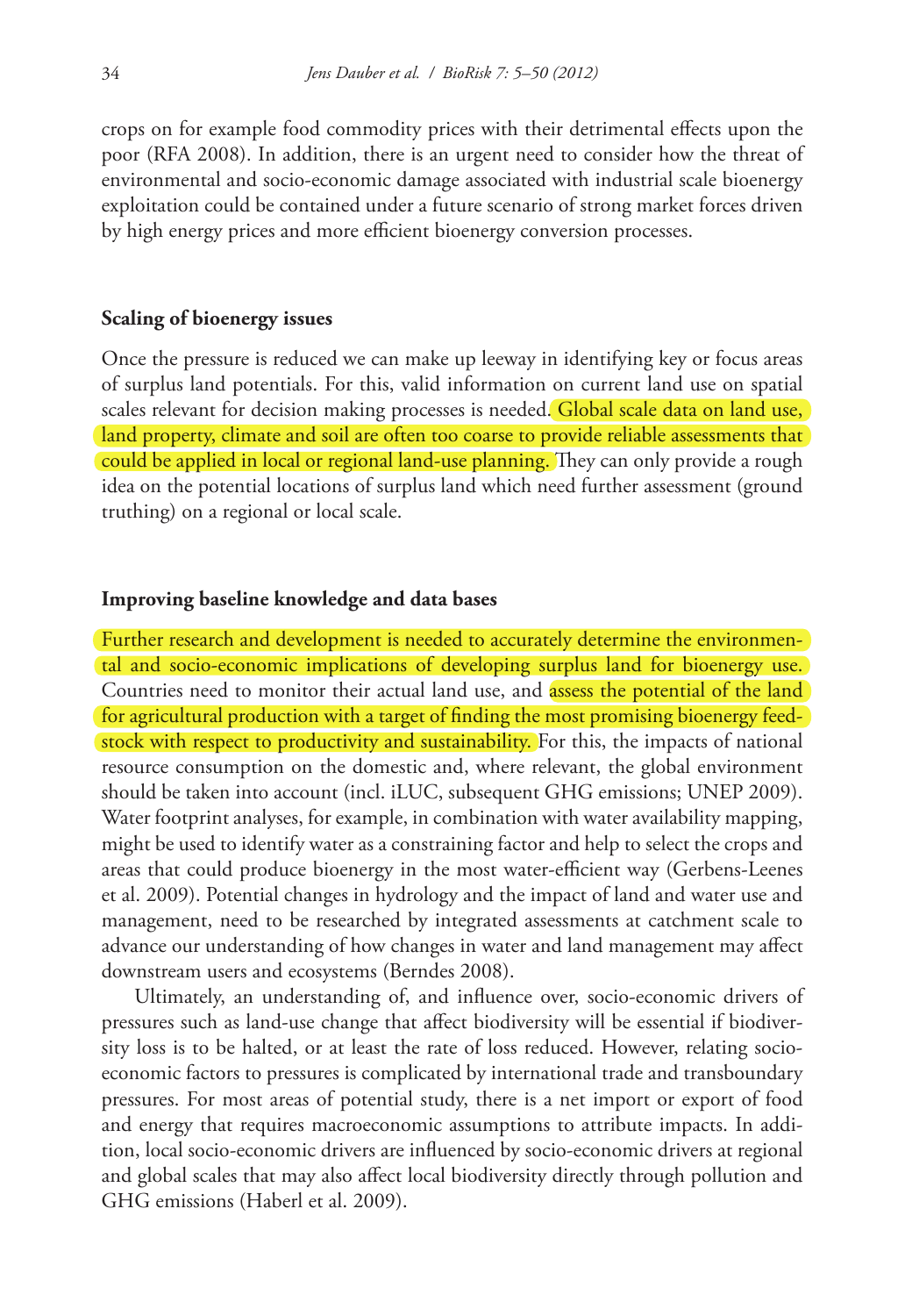Overall, we support the idea of the development of a global high resolution knowledge base for the sustainable use and requirements of land as a tool for risk assessment and sustainability appraisal. At the same time, on a local scale, pilot projects and demonstration activities need to be implemented. Screening studies to determine energy crop responses and yields to different treatments and soil conditions as well as pilot studies prior to the field establishment of crops on marginal lands for example may give information related to the potential productivity as well as on the crop management options designed to increase productivity in a sustainable way (Fernando 2005).

# **Applying knowledge to appraisals and assessments**

Based on sufficient knowledge and reliable data bases, comprehensive land-use management guidelines that consider agriculture, forestry, urban infrastructure, mining and nature conservation need to be implemented on the regional, national and international levels for sustainable resource use (e.g. UNEP 2009). However, due to the high political and economic pressure on surplus land, resulting in a rapid land-use change, waiting for the finalisation of such data bases might not be an option. We might have to learn to deal with uncertainty when developing strategies, by taking into account adaptive capacity and transformability of land-use systems (c.f. Jackson et al. 2010). Furthermore, we might have to find ways of better applying the knowledge we have already. For example, goals for the conservation of farmland biodiversity could be reconciled and harmonized with bioenergy targets, based on the existing ecological understanding of farmland and farming systems by setting limits of tolerance for a system with respect to proportions of land cover types including bioenergy crops (sensu Bignal 1998). Such an approach would allow a much higher precision in the assessment of available land for bioenergy production with respect to nature conservation constraints. In this respect, the Driver Pressure State Impact Response concept (DPSIR) might provide a useful approach to study the relationship between socio-economic factors and ecosystem impacts that has so far been little used to explore biodiversity pressures (Haberl et al. 2009).

Conflicts of interests between different stakeholders often result from a misconception of energy crops and their impacts (cf. Weih 2009 for willow SRC in Sweden). A key to addressing these problems is to increase the knowledge of the various stakeholder groups, and improve communication between them. Dissemination of relevant information should be made through guidelines or recommendations that stress the importance of the environmental and biodiversity aspects, and that give practical advice on how plantations should be located, designed and managed in order to promote the environment and biodiversity values (e.g. Weih 2008).

A full assessment of the socio-economic effects of bioenergy chains requires the consideration of macroeconomic effects and social effects in relation to alternative energy and land-use options, including factors such as subsidies (not forgetting "hidden" subsidies such as military protection of oil supplies), and externalities such as air pol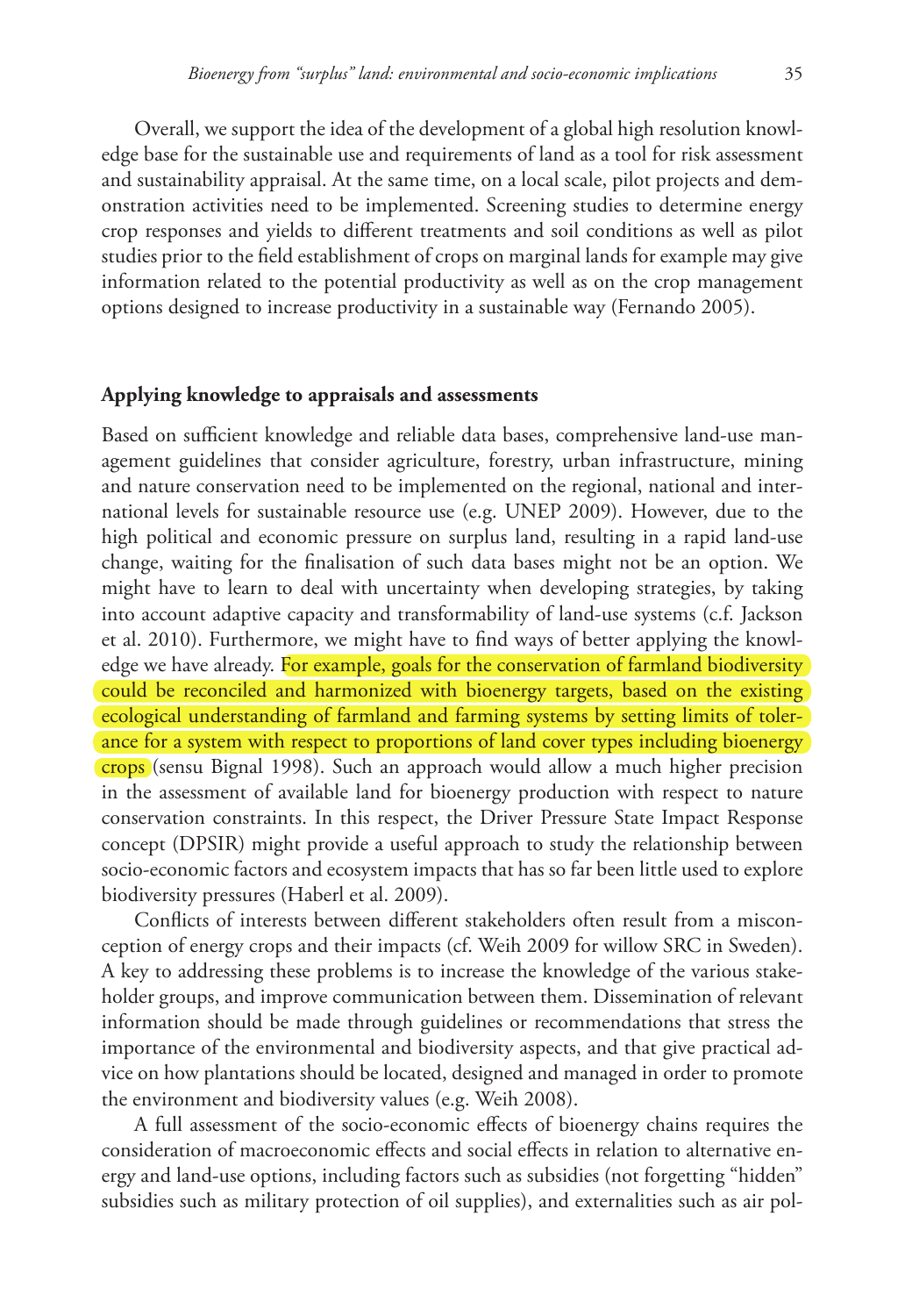lution and climate change. Approaches have been developed to represent difficult to quantify impacts arising from the cultivation of energy crops, such as biodiversity loss or GHG emissions (e.g. Fargione et al. 2010; Urban et al. 2011), or integration of market models that quantify displacement and expansion effects (Reinhard and Zah 2009; Reinhard and Zah 2011), into consequential LCA models. Still more work is needed to further improve LCA, in particular as the reliability of data used in some LCAs is called into question (e.g. St. Clair et al. 2008).

# **Implementing planning and steering tools**

Rapid bioenergy development driven by indiscriminate incentives arising from a top-down approach (e.g. political biofuels targets) can result in feedstock production that violates land rights and results in poor socio-economic and environmental performance. Encouraging smaller-scale bottom-up development of bioenergy chains instead can maximise socio-economic benefits, and could also help to achieve a more dispersed pattern of development. One barrier to the development of more sustainable bioenergy chains based on low-input perennial biomass crops is the cost of establishment combined with a long payback period, which could be overcome by diverse forms of financial support (Sherrington et al. 2008). But, a bottom-up approach can only be successful if there is sufficient demand, which may require top-down initiatives on the demand side of the bioenergy chain. Strong demand driven by subsidies and/ or future market forces may result in indiscriminate mass planting, at the aggregate regional or industrial level. In order to avoid such a response, some degree of top-down coordination or targeted incentives to encourage landscape scale planning is likely to be required. Local and regional bioenergy chains to generate heat, electricity and CHP would be more advantageous than globalised liquid biofuel chains. Caution is advised on the crude top-down targeting of ´surplus lands´ for development of bioenergy owing to difficulties associated with defining such lands and the danger of creating a perverse incentive for productive land to be classified as surplus land on paper in order to qualify for bioenergy development programmes (Dale et al. 2010). There may be a case for top-down incentives to target smaller scale bioenergy initiatives by, for example, placing a limit on energy capacity eligible for subsidies or feed-in tariffs.

# **Acknowledgements**

This paper arose from the ESF Exploratory Workshop EW09-076 on "Socio-economic and environmental implications of energy crop production in Europe – So little land so many services" convened by Jens Dauber, Michael Jones, David Styles and Martin Turner at TCD, Dublin (Ireland) on 26-28 April 2010. We thank the European Science Foundation (LESC / SCSS) for the funding of this workshop. Josef Settele and Joachim H. Spangenberg provided valuable comments and ideas to an earlier version of the manuscript.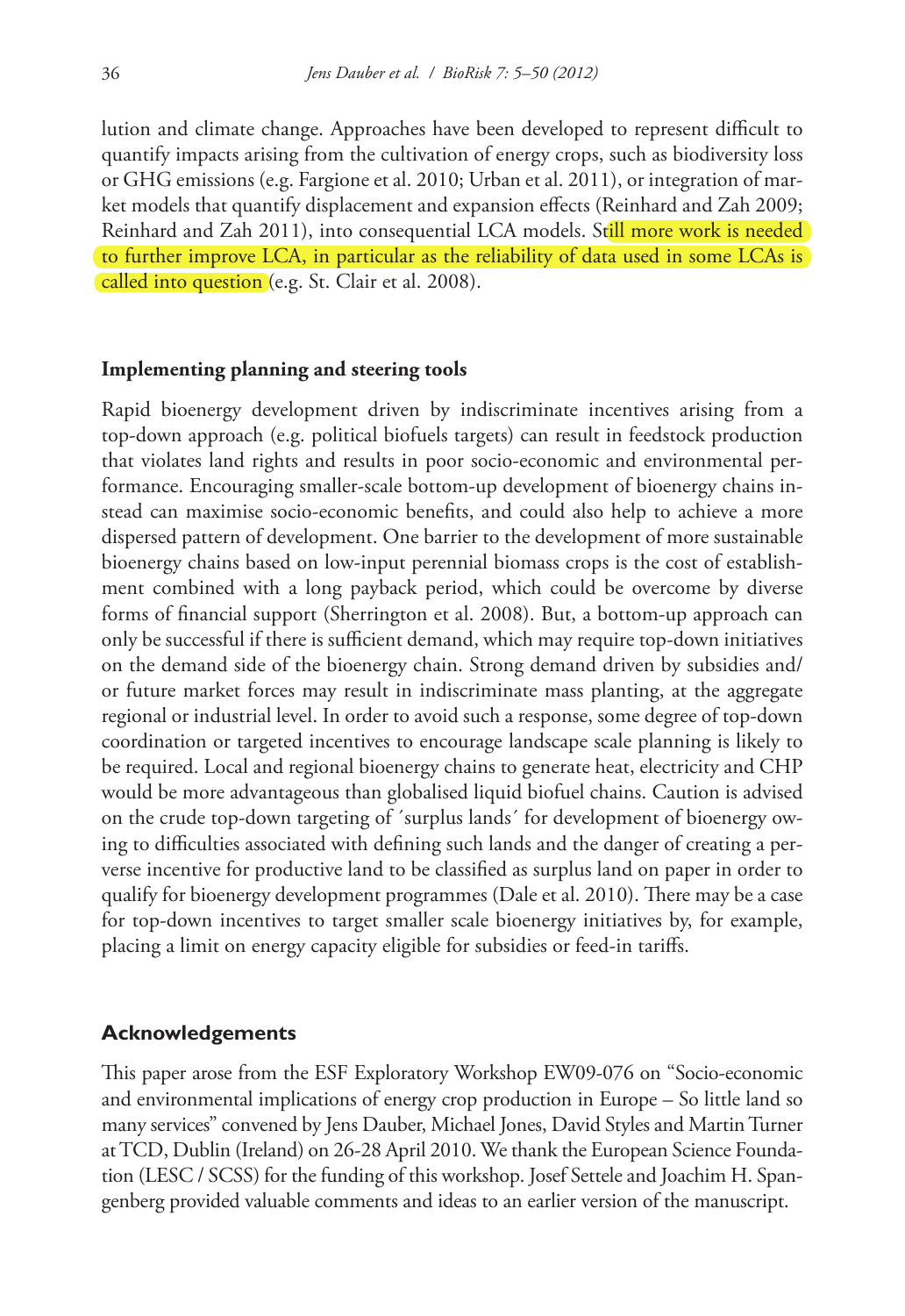# **References**

- Adler PR, Del Grosso SJ, Parton WJ (2007) Life-cycle assessment of net greenhouse-gas flux for bioenergy cropping systems. Ecological Applications 17: 675–691. [doi: 10.1890/05-2018](http://dx.doi.org/10.1890/05-2018)
- Adler PR, Sanderson MA, Weimer PJ, Vogel KP (2009) Plant species composition and biofuel yields of conservation grasslands. Ecological Applications 19: 2202–2209. [doi:](http://dx.doi.org/10.1890/07-2094.1) [10.1890/07-2094.1](http://dx.doi.org/10.1890/07-2094.1)
- Alexopoulou E, Christou M, Eleftheriadis I (2010) Role of 4F cropping in determining future biomass potentials, including sustainability and policy related issues. BiomassFutures D3.2: 1–40. [http://www.biomassfutures.eu/work\\_packages/WP3 Supply/D3.2 Role of 4F](http://www.biomassfutures.eu/work_packages/WP3 Supply/D3.2 Role of 4F cropping in determining future biomass.pdf) [cropping in determining future biomass.pdf](http://www.biomassfutures.eu/work_packages/WP3 Supply/D3.2 Role of 4F cropping in determining future biomass.pdf)
- Ammermann K (2008) Energetische Nutzung nachwachsender Rohstoffe Auswirkungen auf die Biodiversität und Kulturlandschaft. Natur und Landschaft 83: 108–110.
- Anderson Group: Harvesting Systems for Biomass and Forestry. [http://www.grpanderson.com/](http://www.grpanderson.com/en/biomass/biobaler-system) [en/biomass/biobaler-system](http://www.grpanderson.com/en/biomass/biobaler-system)
- Azar C, Larson E (2000) Bioenergy and land-use competition in the Northeast of Brazil: A case study in the Northeast of Brazil. Energy for sustainable development 4: 64–72.
- Baffes J, Haniotis T (2010) Placing the 2006/08 Commodity Price Boom into Perspective. The World Bank, Policy Research Working Paper 5371: 1–40.
- Baldock D, Beaufoy G, Brouwer F, Godeschalk F (1996) Farming at the margins: Abandonment of redeployment of agricultural land in Europe. Institute for European Environmental Policy (IEEP)/Agricultural Economics Research Institute (LEI-DLO) (London/ The Hague): 1–182.
- Bauen A, Berndes G, Junginger M, Londo M, Vuille F (2009) Bioenergy a Sustainable and Reliable Energy Source, IEA BIOENERGY, ExCo: 2009:06: 1–108. [http://www.task39.](http://www.task39.org/LinkClick.aspx?fileticket=8IsypIOAwXs%3D) [org/LinkClick.aspx?fileticket=8IsypIOAwXs%3D](http://www.task39.org/LinkClick.aspx?fileticket=8IsypIOAwXs%3D)
- Baumann A, Beil M, Oppermann R (2010) Biomassenutzung. In: Oppermann R, Blew J, Haack S, Hötker H, Poschlod P (Eds) Gemeinsame Agrarpolitik (GAP) und Biodiversität. Bundesamt für Naturschutz, Naturschutz und Biologische Vielfalt 100, (Bad Godesberg): 282–295.
- Beaufoy G (2011) HNV farming policy progress to-date and future challenges. In: Ó hUallacháin D, Finn J (Eds) Conserving farmland biodiversity, Lessons learned & future prospects. Teagasc Biodiversity Conference, Wexford (Ireland), May 2011. Teagasc (Carlow), 10–14.
- Beringer T, Lucht W, Schaphoff S (2011) Bioenergy production potential of global biomass plantations under environmental and agricultural constraints. GCB Bioenergy 3: 299– 312. [doi: 10.1111/j.1757-1707.2010.01088.x](http://dx.doi.org/10.1111/j.1757-1707.2010.01088.x)
- Berndes G (2008) Water demand for global bioenergy production: trends, risks and opportunities. WBGU (Berlin): 1–48. [http://www.wbgu.de/wbgu\\_jg2008.html](http://www.wbgu.de/wbgu_jg2008.html)
- Berndes G, Hoogwijk M, van den Broek R (2003) The contribution of biomass in the future global energy supply: a review of 17 studies. Biomass and Bioenergy 25: 1–28. [doi:](http://dx.doi.org/10.1016/S0961-9534(02)00185-X) [10.1016/S0961-9534\(02\)00185-X](http://dx.doi.org/10.1016/S0961-9534(02)00185-X)
- Berry PM, Paterson JS (2009) Energy mitigation, adaptation and biodiversity: synergies and antagonisms. IOP Conference Series: Earth and Environmental Science 8: 012023. [http://](http://iopscience.iop.org/1755-1315/8/1/012023) [iopscience.iop.org/1755-1315/8/1/012023](http://iopscience.iop.org/1755-1315/8/1/012023)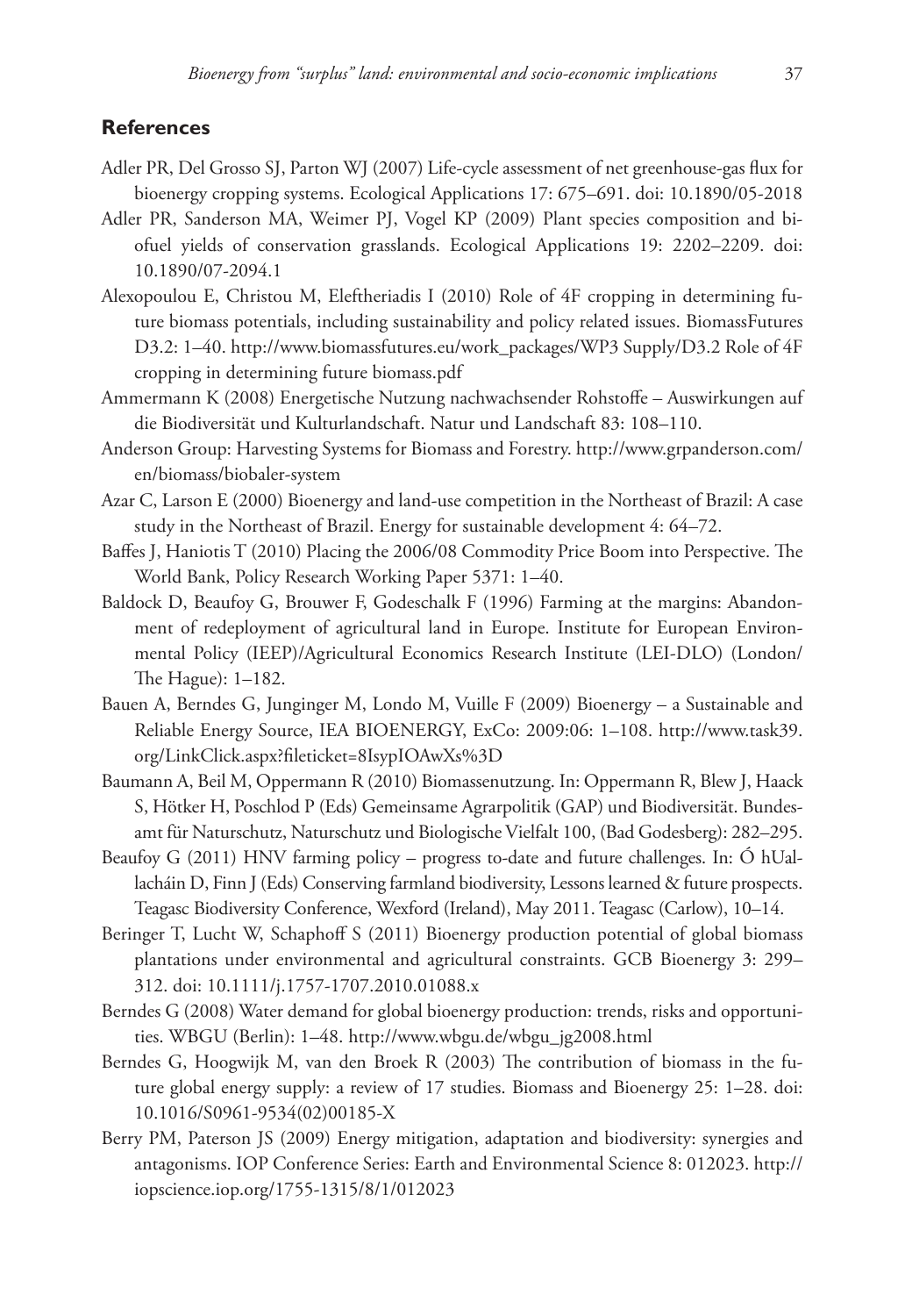- BfN (2010) Energieholzanbau auf landwirtschaftlichen Flächen. Anbauanforderungen und Empfehlungen des BfN. Bundesamt für Naturschutz (Leipzig), 1–15.
- Bhardwaj AK, Zenone T, Jasrotia P, Robertson GP, Chen J, Hamilton SK (2011) Water and energy footprints of bioenergy crop production on marginal lands. GCB Bioenergy 3: 208–222. [doi: 10.1111/j.1757-1707.2010.01074.x](http://dx.doi.org/10.1111/j.1757-1707.2010.01074.x)
- Biewinga EE, van der Bijl G (1996) Sustainability of energy crops in Europe. A methodology developed and applied. Centre for Agriculture and Environment (Utrecht), 1–209.
- Bignal EM (1998) Using an ecological understanding of farmland to reconcile nature conservation. Journal of Applied Ecology 35: 949–954. [doi: 10.1111/j.1365-2664.1998.tb00013.x](http://dx.doi.org/10.1111/j.1365-2664.1998.tb00013.x)
- Bindraban PS, Bulte EH, Conijn SG (2009) Can large-scale biofuels production be sustainable by 2020? Agricultural Systems 101: 197–199. [doi: 10.1016/j.agsy.2009.06.005](http://dx.doi.org/10.1016/j.agsy.2009.06.005)
- BMVBS Bundesministerium für Verkehr, Bau und Stadtentwicklung (2010) Globale und regionale Verteilung von Biomassepotenzialen – Status-quo und Möglichkeiten der Präzisierung. BMVBS-Online-Publikation 27/2010: 1–127.
- Boehmel C, Lewandowski I, Claupein W (2008) Comparing annual and perennial energy cropping systems with different management intensities. Agricultural Systems 96: 224– 236. [doi: 10.1016/j.agsy.2007.08.004](http://dx.doi.org/10.1016/j.agsy.2007.08.004)
- Börjesson P (1999a) Environmental effects of energy crop cultivation in Sweden—II: Economic valuation. Biomass and Bioenergy 16: 155–170.
- Börjesson P (1999b) Environmental effects of energy crop cultivation in Sweden—I: identification and quantification. Biomass and Bioenergy 16: 137–154.
- Borland AM, Griffiths H, Hartwell J, Smith JAC (2009) Exploiting the potential of plants with crassulacean acid metabolism for bioenergy production on marginal lands. Journal of Experimental Botany 60: 2879–2896. [doi: 10.1093/jxb/erp118](http://dx.doi.org/10.1093/jxb/erp118)
- Bringezu S, Schütz H, Arnold K, Merten F, Kabasci S, Borelbach P, Michels C, Reinhardt GA, Rettenmaier N (2009) Global implications of biomass and biofuel use in Germany – Recent trends and future scenarios for domestic and foreign agricultural land use and resulting GHG emissions. Journal of Cleaner Production 17: S57–S68. [doi: 10.1016/j.](http://dx.doi.org/10.1016/j.jclepro.2009.03.007) [jclepro.2009.03.007](http://dx.doi.org/10.1016/j.jclepro.2009.03.007)
- Britt C, Garstang J (Eds) (2002) Bioenergy crops and bioremediation a review. Report by ADAS for the Department for Food, Environment and Rural Affairs: 1–134.
- Brussaard L, Caron P, Campbell B, Lipper L, Mainka S, Rabbinge R, Babin D, Pulleman m (2010) Reconciling biodiversity conservation and food security: scientific challenges for a new agriculture. Current Opinion in Environmental Sustainability 2: 34–42. [doi:](http://dx.doi.org/10.1016/j.cosust.2010.03.007) [10.1016/j.cosust.2010.03.007](http://dx.doi.org/10.1016/j.cosust.2010.03.007)
- Bühle L, Donnison I, Heinsoo K, Südekum K-H, Wachendorf M (2010) PROGRASS Erhalt von Naturschutzgrünland durch eine dezentrale energetische Verwertung. Mitteilungen der Gesellschaft für Pflanzenbauwissenschaften 22: 275–276.
- Campbell JE, Lobell DB, Genova RC, Field CB (2008) The global potential of bioenergy on abandoned agriculture lands. Environmental Science & Technology 42: 5791–5794. [doi:](http://dx.doi.org/10.1021/es800052w) [10.1021/es800052w](http://dx.doi.org/10.1021/es800052w)
- Ceotto E (2008) Grasslands for bioenergy production. A review. Agronomy for Sustainable Development 28: 47–55. [doi: 10.1051/agro:2007034](http://dx.doi.org/10.1051/agro)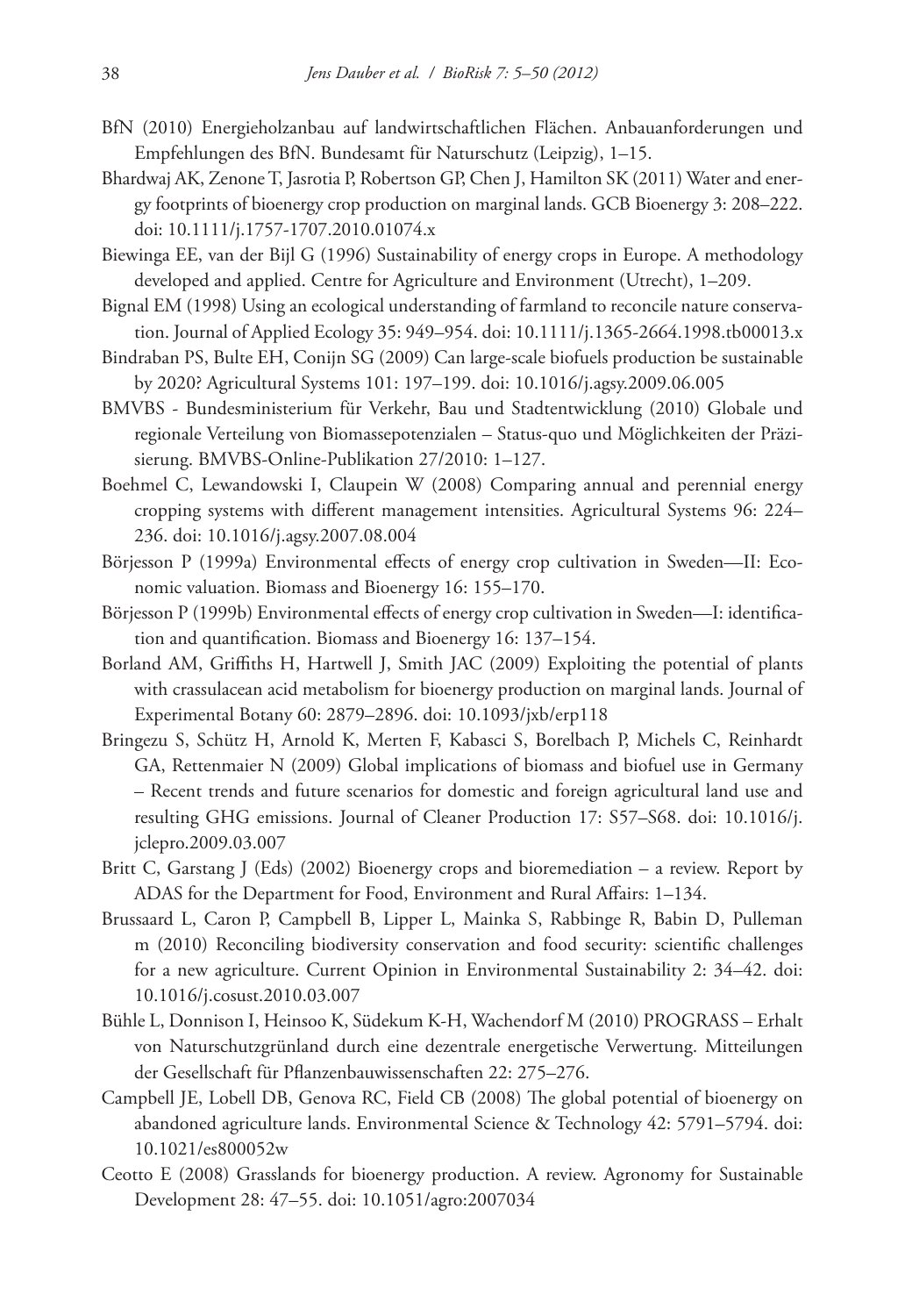- Christersson L, Sennerby-Forsse L (1994) The Swedish programme for intensive short-rotation forests. Biomass and Bioenergy 6: 145–149. [doi: 10.1016/0961-9534\(94\)90094-9](http://dx.doi.org/10.1016/0961-9534(94)90094-9)
- Chum H, Faaij A, Moreira J, Berndes G, Dhamija P, Dong H, Gabrielle B, Goss Eng A, Lucht W, Mapako M, Masera Cerutti O, McIntyre T, Minowa T, Pingoud K (2011) Bioenergy. In Edenhofer O, Pichs‐Madruga R, Sokona Y, Seyboth K, Matschoss P, Kadner S, Zwickel T, Eickemeier P, Hansen G, Schlömer S, von Stechow C (Eds) IPCC Special Report on Renewable Energy Sources and Climate Change Mitigation. Cambridge University Press (Cambridge, UK/New York, NY), 209–331. [doi: 10.1017/](http://dx.doi.org/10.1017/CBO9781139151153.006) [CBO9781139151153.006](http://dx.doi.org/10.1017/CBO9781139151153.006)
- Cofie O, Penning de Vries F (2002) Degradation and rehabilitation of land and water resources: examples from Africa. In Kheoruenromne I (Ed) 17th World Congress of Soil Science, Bangkok (Thailand), August 2002: 2287–1 - 2287–9.
- COM Commission of the European Communities (2008): Proposal for a Directive of the European Parliament and of the council on the promotion of the use of energy from renewable sources. [http://ec.europa.eu/energy/climate\\_actions/doc/2008\\_res\\_directive\\_en.pdf](http://ec.europa.eu/energy/climate_actions/doc/2008_res_directive_en.pdf)
- Cook J, Beyea J (2000) Bioenergy in the United States: progress and possibilities. Biomass and Bioenergy 18: 441–455. [doi: 10.1016/S0961-9534\(00\)00011-8](http://dx.doi.org/10.1016/S0961-9534(00)00011-8)
- Cotula L, Dyer N, Vermeulen S (2008) Fuelling exclusion? The biofuels boom and poor people's access to land. IEED (London): 1–72. <http://pubs.iied.org/pdfs/12551IIED.pdf>
- Daily GC (1995) Restoring Value to the World's Degraded Lands. Science 269: 350–354. [doi:](http://dx.doi.org/10.1126/science.269.5222.350) [10.1126/science.269.5222.350](http://dx.doi.org/10.1126/science.269.5222.350)
- Dale VH, Kline KL, Wiens J, Fargione J (2010) Biofuels: Implications for Land Use and Biodiversity. Biofuels and Sustainability Reports: 1–13. <http://www.esa.org/biofuelsreports/>
- Dauber J, Jones M, Stout J (2010) The impact of biomass crop cultivation on temperate biodiversity. GCB Bioenergy 2: 289–309. [doi: 10.1111/j.1757-1707.2010.01058.x](http://dx.doi.org/10.1111/j.1757-1707.2010.01058.x)
- Davis SC, House JI, Diaz-Chavez RA, Molnar A, Valin H, DeLucia EH (2011) How can landuse modelling tools inform bioenergy policies? Interface Focus 1: 212–223. [doi: 10.1098/](http://dx.doi.org/10.1098/rsfs.2010.0023) [rsfs.2010.0023](http://dx.doi.org/10.1098/rsfs.2010.0023)
- De Aranzabal I, Schmitz MF, Aguilera P, Pineda FD (2008) Modelling of landscape changes derived from the dynamics of socio-ecological systems: A case study in a semiarid Mediterranean landscape. Ecological Indicators 8: 672–685. [doi: 10.1016/j.ecolind.2007.11.003](http://dx.doi.org/10.1016/j.ecolind.2007.11.003)
- DEFRA (2011) Agricultural Statistics and Climate Change ( $1$ <sup>st</sup> Ed). DEFRA (UK):  $1-93$ . [http://www.defra.gov.uk/statistics/files/defra-stats-foodfarm-enviro-climate-climat](http://www.defra.gov.uk/statistics/files/defra-stats-foodfarm-enviro-climate-climatechange-110729.pdf)[echange-110729.pdf](http://www.defra.gov.uk/statistics/files/defra-stats-foodfarm-enviro-climate-climatechange-110729.pdf)
- DeHaan LR, Weisberg S, Tilman D, Fornara D (2010) Agricultural and biofuel implications of a species diversity experiment with native perennial grassland plants. Agriculture, Ecosystems and Environment 137: 33–38. [doi: 10.1016/j.agee.2009.10.017](http://dx.doi.org/10.1016/j.agee.2009.10.017)
- Dimitriou I, Aronsson P (2005) Willows for energy and phytoremediation in Sweden. Unasylva 222(56): 47–50.
- Domac J, Richards K, Risovic S (2005) Socio-economic drivers in implementing bioenergy projects. Biomass and Bioenergy 28: 97–106. [doi: 10.1016/j.biombioe.2004.08.002](http://dx.doi.org/10.1016/j.biombioe.2004.08.002)
- Don A, Osborne B, Hastings A, Skiba U, Carter MS, Drewer J, Flessa H, Freibauer A, Hyvönen N, Jones MB, Lanigan GJ, Mander Ü, Monti A, Njakou Djomo S, Valentine J,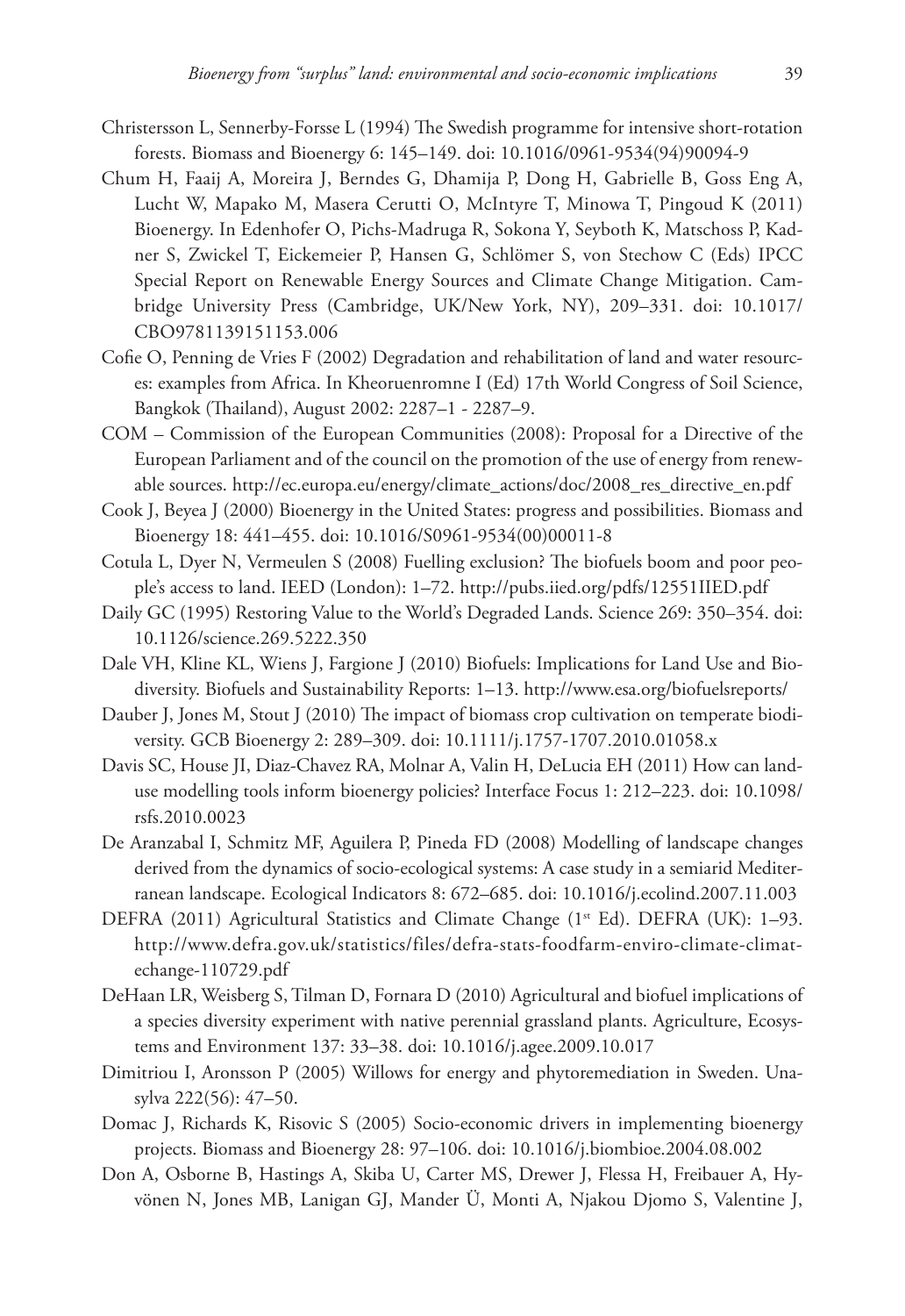Walter K, Zegada-Lizarazu W, Zenone T (2012) Land-use change to bioenergy production in Europe: implications for the greenhouse gas balance and soil carbon. GCB Bioenergy 4: 372–391. doi: 10.1111/j.1757–1707.2011.01116.x

- Dondini M, van Groenigen KJ, Del Galdo I, Jones MB (2009a) Carbon sequestration under *Miscanthus*: a study of <sup>13</sup>C distribution in soil aggregates. GCB Bioenergy 1: 321–330. [doi:](http://dx.doi.org/10.1111/j.1757-1707.2009.01025.x) [10.1111/j.1757-1707.2009.01025.x](http://dx.doi.org/10.1111/j.1757-1707.2009.01025.x)
- Dondini M, Hastings A, Saiz G, Jones MB, Smith P (2009b) The potential of *Miscanthus* to sequester carbon in soils: comparing field measurements in Carlow, Ireland to model predictions. GCB Bioenergy 1: 413–425.
- Dornburg V, van Vuuren D, van de Ven G, Langeveld H, Meeusen M, Banse M, van Oorschot M, Ros J, van den Born GJ, Aiking H, Londo M, Mozaffarian H, Verweij P, Lyseng E, Faaij A (2010) Bioenergy revisited: Key factors in global potentials of bioenergy. Energy & Environmental Science 3: 258–267.
- Edwards R, Mulligan D, Marelli L (2010) Indirect land use change from increased biofuels demand: comparison of models and results for marginal biofuels production from different feedstocks. Joint Research Center Scientific and Technical Reports EUR 24485 EN: 1–146. [doi: 10.2788/54137](http://dx.doi.org/10.2788/54137)
- EEA (2006) How much bioenergy can Europe produce without harming the environment? European Environmental Agency Technical Report No 7/2006: 1–67.
- EEA (2009) Distribution and targeting of the CAP budget from a biodiversity perspective. European Environmental Agency Technical Report No 12/2009: 1–85.
- EEA (2010) The European Environment. State and Outlook 2010. Land use. European Environmental Agency (Copenhagen): 1–48.<http://www.eea.europa.eu/soer>
- Eichhorn MP, Paris P, Herzog F, Incoll FD, Liagre F, Mantzanas K, Mayus M, Moreno G, Papanastasis V, Pilbeam DJ, Pisanelli A, Dupraz C (2006) Silvoarable systems in Europe – past, present and future prospects. Agroforestry Systems 67: 29–50. [doi: 10.1007/s10457-005-1111-7](http://dx.doi.org/10.1007/s10457-005-1111-7)
- Ekins P, Kesicki K, Smith AZP (2011) Marginal abatement cost curves: a call for caution. UCL Energy Institute (London): 1–37. [http://www.bartlett.ucl.ac.uk/energy/news/documents/](http://www.bartlett.ucl.ac.uk/energy/news/documents/ei-news-290611-macc.pdf) [ei-news-290611-macc.pdf](http://www.bartlett.ucl.ac.uk/energy/news/documents/ei-news-290611-macc.pdf)
- Emmerson M, Bourke D, Dauber J, O'Rourke E, Stanley D, Thompson R, Whelan P, Stout J (2011) The food versus fuel debate – what effect will replacing traditional crops with Miscanthus x giganteus have on farmland biodiversity? In: Ó hUallacháin D, Finn J (Eds) Conserving farmland biodiversity, Lessons learned & future prospects. Teagasc Biodiversity Conference, Wexford (Ireland), May 2011. Teagasc (Carlow), 58–59.
- Europa: Commission sets up system for certifying sustainable biofuels. Press release 10 June 2010. [http://europa.eu/rapid/pressReleasesAction.do?reference=IP/10/711&format=HT](http://europa.eu/rapid/pressReleasesAction.do?reference=IP/10/711&format=HTML&aged=0&language=en&guiLanguage=en) [ML&aged=0&language=en&guiLanguage=en](http://europa.eu/rapid/pressReleasesAction.do?reference=IP/10/711&format=HTML&aged=0&language=en&guiLanguage=en)
- European Union (2009) Directive 2009/28/EC of the European Parliament and of the council on the promotion of the use of energy from renewable sources. Official Journal of the European Union L 140/16: 1–47.
- Faaij A (2007) Biomass resource potentials; where are they? In: Haverkort A, Bindraban P, Bos H (Eds) Food, fuel or forest? Opportunities, threats and knowledge gaps of feedstock production for bio-energy. Plant Research International B.V., Report 142 (Wageningen), 13–19.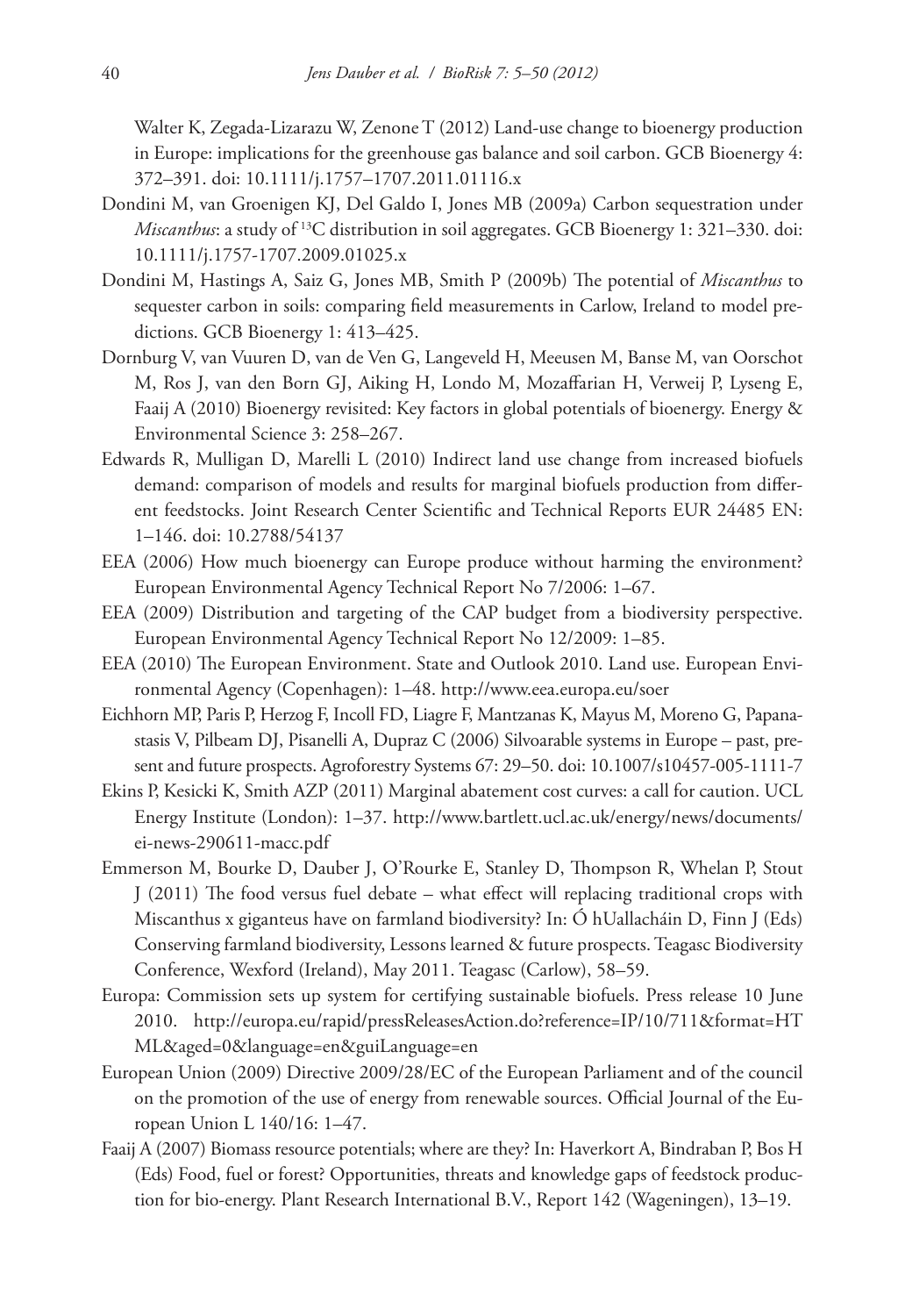- Faaij A, Domac J (2006) Emerging international bio-energy markets and opportunities for socio-ecnomic development. Energy for Sustainable Development X: 7–19. [doi: 10.1016/](http://dx.doi.org/10.1016/S0973-0826(08)60503-7) [S0973-0826\(08\)60503-7](http://dx.doi.org/10.1016/S0973-0826(08)60503-7)
- FABRI (2007) Estimating Water Quality, Air Quality, and Soil Carbon Benefits of the Conservation Reserve Program. Food and Agricultural Policy Research Institute FAPRI-UMC Report #01–07, (University of Missouri-Columbia): 1–76. [http://www.fsa.usda.gov/Inter](http://www.fsa.usda.gov/Internet/FSA_File/606586_hr.pdf)[net/FSA\\_File/606586\\_hr.pdf](http://www.fsa.usda.gov/Internet/FSA_File/606586_hr.pdf)
- FACT (Ed) (2010) The Jatropha Handbook- From Cultivation to Application. FACT Foundation (Eindhoven): 1–172. [http://www.snvworld.org/en/Documents/FACT\\_Foundation\\_](http://www.snvworld.org/en/Documents/FACT_Foundation_Jatropha_Handbook_2010.pdf) [Jatropha\\_Handbook\\_2010.pdf](http://www.snvworld.org/en/Documents/FACT_Foundation_Jatropha_Handbook_2010.pdf)
- FAO (2009) Global agriculture towards 2050. High-level expert forum, Rome, 12–13 Oct. 2009: 1–4. [www.fao.org/fileadmin/templates/wsfs/docs/Issues\\_papers/HLEF2050\\_Glob](www.fao.org/fileadmin/templates/wsfs/docs/Issues_papers/HLEF2050_Global_Agriculture.pdf)[al\\_Agriculture.pdf](www.fao.org/fileadmin/templates/wsfs/docs/Issues_papers/HLEF2050_Global_Agriculture.pdf)
- FAO (2011) The Global Bioenergy Partnership sustainability indicators for bioenergy. GBEP Secretariat (Rome): 1–223.
- Fargione J, Hill J, Tilman D, Polasky S, Hawthorne P (2008) Land clearing and the biofuel carbon debt. Science 319: 1235–1238. [doi: 10.1126/science.1152747](http://dx.doi.org/10.1126/science.1152747)
- Fargione JE, Plevin RJ, Hill JD (2010) The ecological impact of biofuels. Annual Review of Ecology, Evolution, and Systematics 41: 351–77. [doi: 10.1146/annurev-ecol](http://dx.doi.org/10.1146/annurev-ecolsys-102209-144720)[sys-102209-144720](http://dx.doi.org/10.1146/annurev-ecolsys-102209-144720)
- Fernando ALAC (2005) Fitorremediação por Miscanthus x giganteus de solos contaminados com metais pesados, PHD Thesis Universidade Nova de Lisboa (Lisbon).
- Fernando A, Oliveira JS (2005) Effects on Growth, Productivity and Biomass Quality of Miscanthus x giganteus of soils contaminated with heavy metals. In: Van Swaaij WPM, Fjällström T, Helm P, Grassi A (Eds) Biomass for Energy, Industry and Climate Protection: Proceedings of the 2nd World Biomass Conference, Rome (Italy) 10–14 May 2004, ETA (Florence) and WIP (Munich), 387–390.
- Fernando AL, Duarte MP, Almeida J, Boléo S, Mendes B (2010) Environmental impact assessment of energy crops cultivation in Europe. Biofuels, Bioproducts & Biorefining 4: 594– 604. [doi: 10.1002/bbb.249](http://dx.doi.org/10.1002/bbb.249)
- Field CB, Campbell JE and Lobell DB (2008) Biomass energy: the scale of the potential resource. Trends in Ecology and Evolution 23: 65–72. [doi: 10.1016/j.tree.2007.12.001](http://dx.doi.org/10.1016/j.tree.2007.12.001)
- Finnan J, Styles D, Fitzgerald J, Connolly J, Donnelly A (2012) Using a strategic environmental assessment framework to quantify the environmental impact of bioenergy plans. GCB Bioenergy 4: 311–329. [doi: 10.1111/j.1757-1707.2011.01143.x](http://dx.doi.org/10.1111/j.1757-1707.2011.01143.x)
- Fischer G, Prieler S, van Velthuizen H, Berndes G, Faaij A, Londo M, de Wit M (2010) Biofuel production potentials in Europe: Sustainable use of cultivated land and pastures, Part II: Land use scenarios. Biomass and Bioenergy 34: 173–187. [doi: 10.1016/j.biom](http://dx.doi.org/10.1016/j.biombioe.2009.07.009)[bioe.2009.07.009](http://dx.doi.org/10.1016/j.biombioe.2009.07.009)
- Foley JA, DeFries RS, Asner GP, Barford C, Bonan G, Carpenter SR, Chapin FS, Coe MT, Daily GC, Gibbs HK, Helkowski JH, Holloway T, Howard EA, Kucharik CJ, Monfreda C, Patz JA, Prentice IC, Ramankutty N, Snyder PK (2005) Global consequences of land use. Science 309: 570–574. [doi: 10.1126/science.1111772](http://dx.doi.org/10.1126/science.1111772)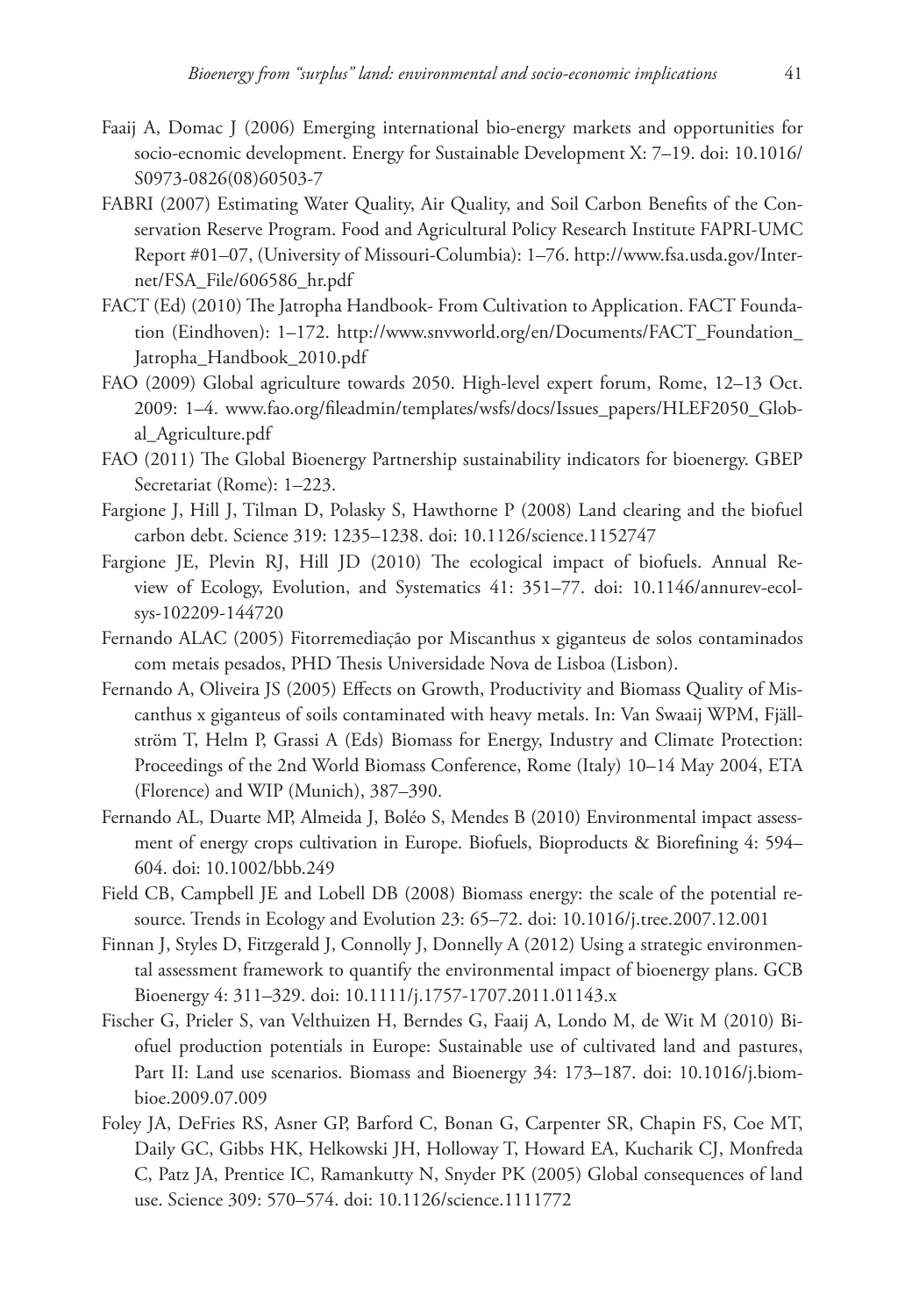- Fornara DA, Tilman D (2009) Ecological mechanisms associated with the positive diversity– productivity relationship in an N-limited grassland. Ecology 90: 408–18. [doi: 10.1890/08-](http://dx.doi.org/10.1890/08-0325.1) [0325.1](http://dx.doi.org/10.1890/08-0325.1)
- Fresco LO (2007) Biomass, food and sustainability is there a dilemma? Report to the Rabobank, Amsterdam, The Netherlands, 52pp. [http://www.rabobank.com/content/images/](http://www.rabobank.com/content/images/Biomass_food_and_sustainability_tcm43-38549.pdf) [Biomass\\_food\\_and\\_sustainability\\_tcm43-38549.pdf](http://www.rabobank.com/content/images/Biomass_food_and_sustainability_tcm43-38549.pdf)
- Fritsche UR, Sims REH, Monti A (2010) Direct and indirect land-use competition issues for energy crops and their sustainable production – an overview. Biofuels, Bioproducts & Biorefining 4: 692–704. [doi: 10.1002/bbb.258](http://dx.doi.org/10.1002/bbb.258)
- Gawel E, Ludwig G (2011) Indirekte Landnutzungsänderungen durch Energiepflanzen. Naturschutz und Landschaftsplanung 43: 237–243.
- Gelfland I, Zenone T, Jasrotia P, Chen J, Hamilton SK, Roberton GP (2011) Carbon debt of conservation Reserve Program (CRP) grasslands converted to bioenergy production. Proceedings of the National Academy of Sciences of the United States of America 108: 13864–13869. [doi: 10.1073/pnas.1017277108](http://dx.doi.org/10.1073/pnas.1017277108)
- Gmünder SM, Zah R, Bhatacharjee S, Classen M, Mukherjee P, Widmer R (2010) Life cycle assessment of village electrification based on straight jatropha oil in Chhattisgarh, India. Biomass and Bioenergy 34: 347–355. [doi: 10.1016/j.biombioe.2009.11.006](http://dx.doi.org/10.1016/j.biombioe.2009.11.006)
- Gerbens-Leenes W, Hoekstra AY, van der Meer TH (2009) The water footprint of bioenergy. Proceedings of the National Academy of Sciences of the United States of America 106: 10219–10223. [doi: 10.1073/pnas.0812619106](http://dx.doi.org/10.1073/pnas.0812619106)
- Giller K, van den Veen G, van Ittersum M (2007) Competing claims on natural resources: Food, fuel, fibre or forest? In: Haverkort A, Bindraban P, Bos H (Eds) Food, fuel or forest? Opportunities, threats and knowledge gaps of feedstock production for bio-energy. Plant Research International B.V., Report 142 (Wageningen): 37–41.
- Graham RL (2007) Forecasting the magnitude of sustainable biofeedstock supplies: the challenges and the rewards. Biofuels, Bioproducts & Biorefining 1: 255–263. [doi: 10.1002/](http://dx.doi.org/10.1002/bbb.33) [bbb.33](http://dx.doi.org/10.1002/bbb.33)
- Greiff KB, Weber-Blaschke G, Faulstich M, von Haaren C (2010) Förderung eines umweltschonenden Energiepflanzenanbaus. Naturschutz und Landschaftsplanung 42: 101–107.
- Grogan P, Matthews R (2002) A modelling analysis of the potential for soil carbon sequestration under short rotation coppice willow bioenergy plantations. Soil Use and Management 18: 175–183. [doi: 10.1111/j.1475-2743.2002.tb00237.x](http://dx.doi.org/10.1111/j.1475-2743.2002.tb00237.x)
- Gruenewald H, Brandt BKV, Schneider BU, Bens O, Kendzia G, Hüttl RF (2007) Agroforestry systems for the production of woody biomass for energy transformation purposes. Ecological Engineering 29: 319–328. [doi: 10.1016/j.ecoleng.2006.09.012](http://dx.doi.org/10.1016/j.ecoleng.2006.09.012)
- GTZ (Ed) (2008) Biofuels Development in Drylands Panacea or Empty Promise? Proceedings of the Side Event COP 8 UNCCD, Madrid (Spain), September 2007. GTZ (Eschborn): 1–45.
- Haberl H, Beringer T, Bhattacharya SC, Erb K-H, Hoogwijk M (2010) The global technical potential of bio-energy in 2050 considering sustainability constraints. Current Opinion in Environmental Sustainability 2: 394–403. [doi: 10.1016/j.cosust.2010.10.007](http://dx.doi.org/10.1016/j.cosust.2010.10.007)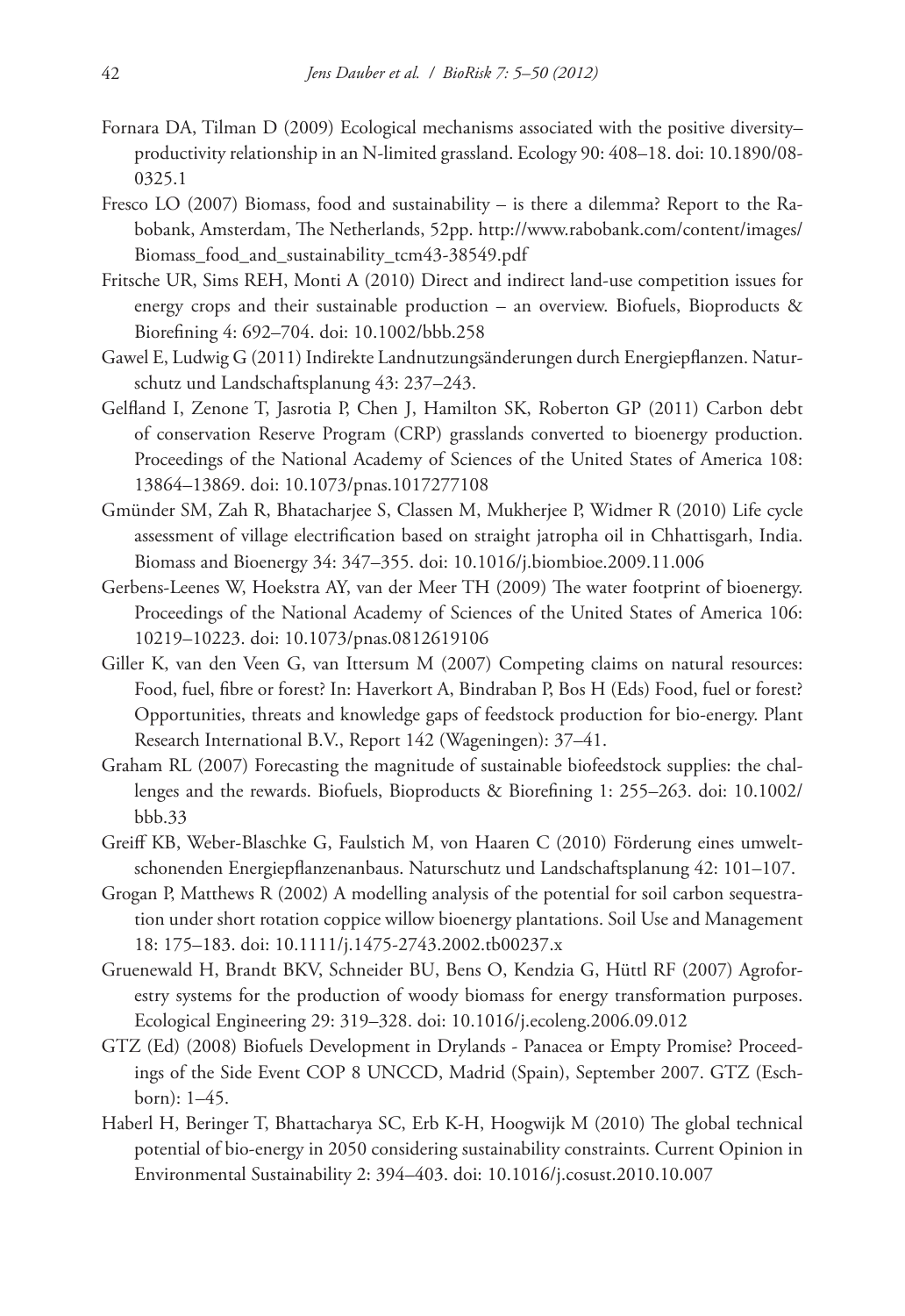- Haberl H, Gaube V, Diaz-Delgado R, Krauze K, Neuner A, Peterseil J, Plutzar C, Singh SJ, Vadineanu A (2009) Towards an integrated model of socioeconomic biodiversity drivers, pressures and impacts: A feasibility study based on three European long-term socioecological research platforms. Ecological Economics 68: 1797–1812. [doi: 10.1016/j.](http://dx.doi.org/10.1016/j.ecolecon.2008.11.013) [ecolecon.2008.11.013](http://dx.doi.org/10.1016/j.ecolecon.2008.11.013)
- Hall DO, Rosillo-Calle F, Woods J (1993) Biomass for energy: supply prospects. In: Johansson TB, Kelly H, Reddy AKN, Williams RH (Eds) Renewable energy – sources for fuels and electricity. Island (Washington, D.C.): 593–652.
- Hansen EM, Christensen BT, Jensen LS, Kristensein K (2004) Carbon sequestration in soil beneath long-term Miscanthus plantations as determined by 13C abundance. Biomass and Bioenergy 26: 97–105. [doi: 10.1016/S0961-9534\(03\)00102-8](http://dx.doi.org/10.1016/S0961-9534(03)00102-8)
- Hastings A, Clifton-Brown J, Wattenbach M, Mitchell CP, Stampfl P, Smith P (2009) Future energy potential of Miscanthus in Europe. GCB Bioenergy 1: 180–196. [doi:](http://dx.doi.org/10.1111/j.1757-1707.2009.01012.x) [10.1111/j.1757-1707.2009.01012.x](http://dx.doi.org/10.1111/j.1757-1707.2009.01012.x)
- Heinsoo K, Melts I, Sammul M, Holm B (2010) The potential of Estonian semi-natural grasslands for bioenergy production. Agriculture, Ecosystems and Environment 137: 86–92. [doi: 10.1016/j.agee.2010.01.003](http://dx.doi.org/10.1016/j.agee.2010.01.003)
- Hellmann F, Verburg PH (2010) Impact assessment of the European biofuel directive on land use and biodiversity. Journal of Environmental Management 91: 1389–1396. [doi:](http://dx.doi.org/10.1016/j.jenvman.2010.02.022) [10.1016/j.jenvman.2010.02.022](http://dx.doi.org/10.1016/j.jenvman.2010.02.022)
- Hillier J, Whittaker C, Dailey G, Aylott M, Casella E, Richter GM, Richie A, Murphy R, Taylor G, Smith P (2009) Greenhouse gas emissions from four bioenergy crops in England and Wales: Integrating spatial estimates of yield and soil carbon balance in life cycle analyses. GCB Bioenergy 1: 267–281. [doi: 10.1111/j.1757-1707.2009.01021.x](http://dx.doi.org/10.1111/j.1757-1707.2009.01021.x)
- Hoogwijk M, Faaij A, Broek van den R, Berndes G, Gielen D, Turkenburg W (2003) Exploration of the ranges of the global potential of biomass for energy. Biomass and Bioenergy 25: 119–133. [doi: 10.1016/S0961-9534\(02\)00191-5](http://dx.doi.org/10.1016/S0961-9534(02)00191-5)
- Hoogwijk M, Faaij A, de Vries B, Turkenburg W (2009) Exploration of regional and global cost–supply curves of biomass energy from short-rotation crops at abandoned cropland and rest land under four IPCC SRES land-use scenarios. Biomass and Bioenergy 33: 26– 43. [doi: 10.1016/j.biombioe.2008.04.005](http://dx.doi.org/10.1016/j.biombioe.2008.04.005)
- Howarth RW, Bringezu S, Bekunda M, de Fraiture C, Maene L, Martinelli L, Sala O (2009) Rapid assessment on biofuels and environment: overview and key findings. In: Howarth RW, Bringezu S (Eds) Biofuels: Environmental Consequences and Interactions with Changing Land Use. Proceedings of the Scientific Committee on Problems of the Environment (SCOPE) International Biofuels Project Rapid Assessment, Gummersbach (Germany), September 2008, Cornell University (Ithaca NY), 1–13. [http://cip.cornell.edu/](http://cip.cornell.edu/biofuels) [biofuels/](http://cip.cornell.edu/biofuels)
- IEA International Energy Agency (2010) World Energy Outlook 2010. OECD/IEA (Paris): 1–738.
- IEA International Energy Agency (2011) Key World Energy Statistics. IEA (Paris): 1–82.
- Jackson L, van Noordwijk M, Bengtsson J, Foster W, Lipper L, Pulleman M, Said M, Snaddon J, Vodouhe R (2010) Biodiversity and agricultural sustainagility: from assessment to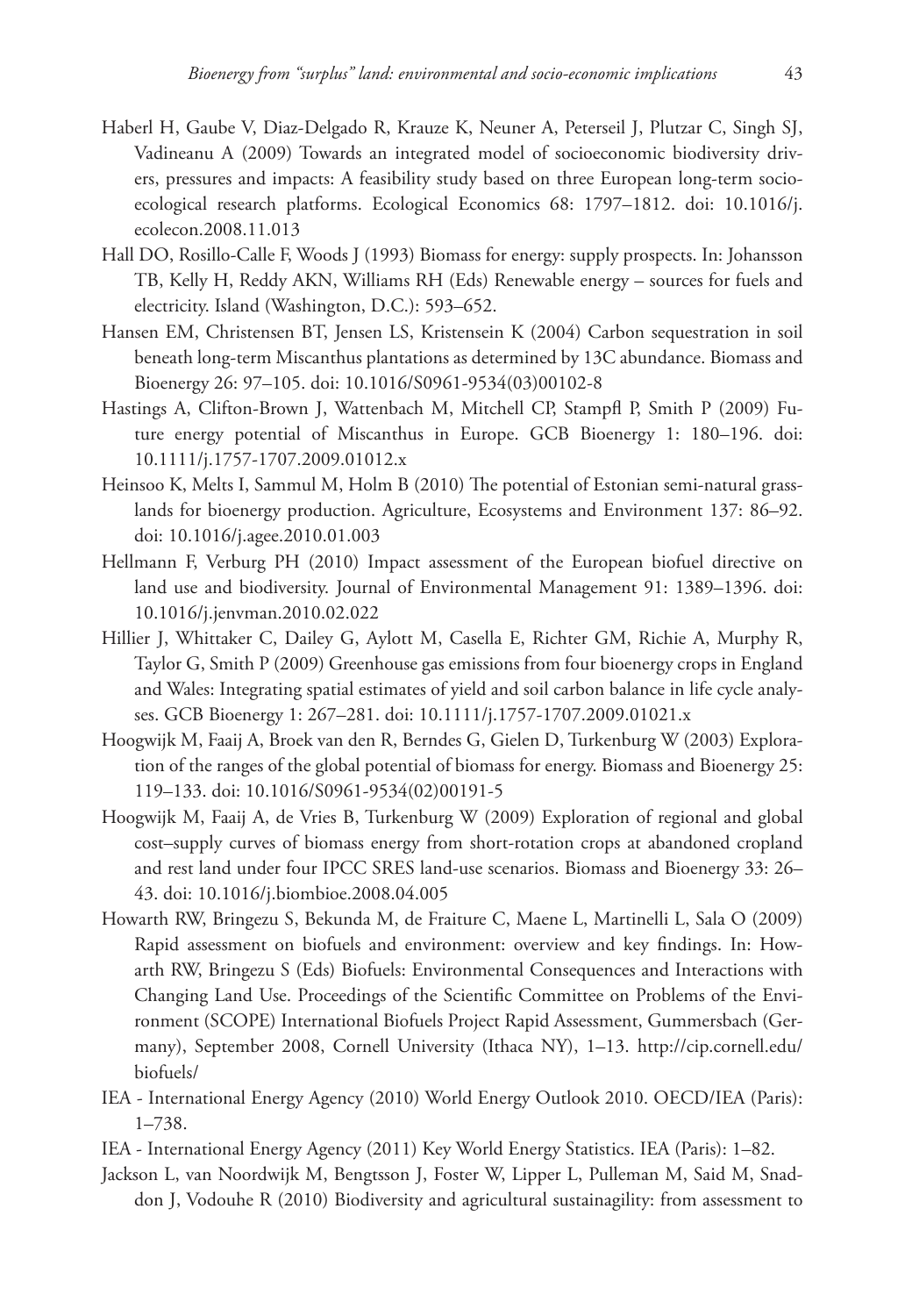adaptive management. Current Opinion in Environmental Sustainability 2: 80–87. [doi:](http://dx.doi.org/10.1016/j.cosust.2010.02.007) [10.1016/j.cosust.2010.02.007](http://dx.doi.org/10.1016/j.cosust.2010.02.007)

- Jingura RM, Matengaifa R, Musademba D, Musiyiwa K (2011) Characterisation of land types and agro-ecological conditions for production of Jatropha as a feedstock for biofuels in Zimbabwe, Biomass and Bioenergy 35: 2080–2086. [doi: 10.1016/j.biombioe.2011.02.004](http://dx.doi.org/10.1016/j.biombioe.2011.02.004)
- Johannson DJA, Azar C (2007) A scenario based analysis of land competition between food and bioenergy production in the US. Climatic Change 82: 267–291. [doi: 10.1007/](http://dx.doi.org/10.1007/s10584-006-9208-1) [s10584-006-9208-1](http://dx.doi.org/10.1007/s10584-006-9208-1)
- Jordan N, Boody G, Broussard W, Glover JD, Keeney D, McCown BH, McIssac G, Muller M, Murray H, Neal J, Pansing C, Turner RE, Warner K, Wyse D (2007) Sutainable development of the agricultural bio-economy. Science 316: 1570–1571. [doi: 10.1126/](http://dx.doi.org/10.1126/science.1141700) [science.1141700](http://dx.doi.org/10.1126/science.1141700)
- Jug A, Makeschin F, Rehfuess KE, Hofmann-Schielle C (1999) Short rotation plantations of balsam poplars, aspen, and willows on former arable landing the Federal Republic of Germany. Soil ecological effects. Forest Ecological Management 121: 85–99. [doi: 10.1016/](http://dx.doi.org/10.1016/S0378-1127(98)00558-1) [S0378-1127\(98\)00558-1](http://dx.doi.org/10.1016/S0378-1127(98)00558-1)
- Kamimura A, de Oliveira A, Burani GF (2011) Brazilian Family Farming Agriculture in the Biodiesel Production: A Portrait of Regional Possibilities. Low Carbon Economy 2: 7–14. [doi: 10.4236/lce.2011.21002](http://dx.doi.org/10.4236/lce.2011.21002)
- Karp A, Shield I (2008) Bioenergy from plants with the sustainable yield challenge. New Phytologist 179: 15–32. [doi: 10.1111/j.1469-8137.2008.02432.x](http://dx.doi.org/10.1111/j.1469-8137.2008.02432.x)
- Karp A, Hanley SJ, Trybush SO, Macalpine W, Pei M, Shield I (2011) Genetic Improvement of Willow for Bioenergy and Biofuels. Journal of Integrative Plant Biology 53: 151–165. [doi: 10.1111/j.1744-7909.2010.01015.x](http://dx.doi.org/10.1111/j.1744-7909.2010.01015.x)
- Karp A, Richter GM (2011) Meeting the challenge of food and energy security. Journal of Experimental Botany 62: 3263–3271. [doi: 10.1093/jxb/err099](http://dx.doi.org/10.1093/jxb/err099)
- Krasuska E, Cadórniga C, Tenorio JL, Testa G, Scordia D (2010) Potential land availability for energy crops production in Europe. Biofuels, Bioproducts & Biorefining 4: 658–673. [doi:](http://dx.doi.org/10.1002/bbb.259) [10.1002/bbb.259](http://dx.doi.org/10.1002/bbb.259)
- Lambin EF, Meyfroidt P (2010) Land use transitions: Socio-ecological feedback versus soicioeconomic change. Land Use Policy 27: 108–118. [doi: 10.1016/j.landusepol.2009.09.003](http://dx.doi.org/10.1016/j.landusepol.2009.09.003)
- Lobley M, Winter M (2009) Introduction: Knowing the Land. In: Winter M, Lobley M (Eds) What is Land For? The Food, Fuel and Climate Change Debate. Earthscan (London): 1–362.<http://www.earthscan.co.uk/?tabid=74738&v=31233>
- Lovett AA, Sünnenberg GM, Richter GM, Dailey AG, Riche AB, Karp A (2009) Land use implications of increased biomass production identified by GIS-based suitability and yield mapping for Miscanthus in England. Bioenergy Research 2: 17–28. [doi: 10.1007/s12155-008-9030-x](http://dx.doi.org/10.1007/s12155-008-9030-x)
- Makeschin F (1994) Effects of forestry on soils. Biomass and Bioenergy 6: 63–79. [doi:](http://dx.doi.org/10.1016/0961-9534(94)90086-8) [10.1016/0961-9534\(94\)90086-8](http://dx.doi.org/10.1016/0961-9534(94)90086-8)
- Marland G, Obersteiner M (2008) Large-scale biomass for energy, with considerations and cautions: an editorial comment. Climatic Change 87: 335–342. doi: 10.1007/s1058[4-](http://dx.doi.org/10.1007/s10584-007-9386-5) [007-9386-5](http://dx.doi.org/10.1007/s10584-007-9386-5)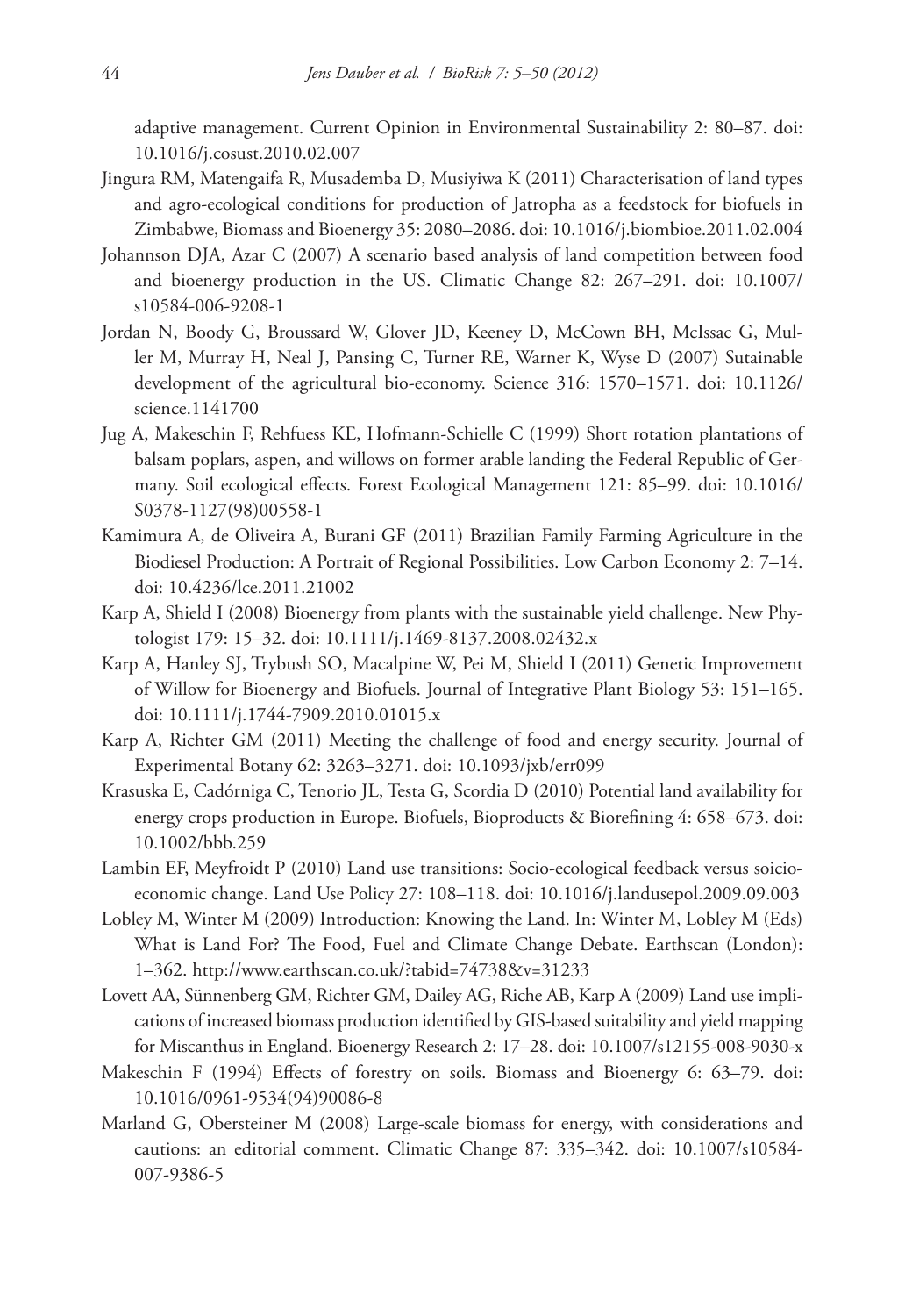- Mathiesen B, Lund H, Karlsson K (2011) 100% renewable energy systems, climate mitigation and economic growth. Applied Energy 88: 488–501. [doi: 10.1016/j.apenergy.2010.03.001](http://dx.doi.org/10.1016/j.apenergy.2010.03.001)
- McLaughlin SB, De la Torre Ugarte DG, Garten CT, Lynd LR, Sanderson MA, Tolbert VR, Wolf DD (2002) High-Value Renewable Energy from Prairie Grasses. Environmental Science & Technology 36: 2122–2129. [doi: 10.1021/es010963d](http://dx.doi.org/10.1021/es010963d)
- [Mendu](http://www.pnas.org/search?author1=Venugopal+Mendu&sortspec=date&submit=Submit) V, [Shearin](http://www.pnas.org/search?author1=Tom+Shearin&sortspec=date&submit=Submit) T, [Elliott Campbell J,](http://www.pnas.org/search?author1=J.+Elliott+Campbell,+Jr&sortspec=date&submit=Submit) [Stork](http://www.pnas.org/search?author1=Jozsef+Stork&sortspec=date&submit=Submit) J, [Jae,](http://www.pnas.org/search?author1=Jungho+Jae&sortspec=date&submit=Submit) J, [Crocker,](http://www.pnas.org/search?author1=Mark+Crocker&sortspec=date&submit=Submit) M, [Huber](http://www.pnas.org/search?author1=George+Huber&sortspec=date&submit=Submit), G, [DeBolt,](http://www.pnas.org/search?author1=Seth+DeBolt&sortspec=date&submit=Submit) S (2012) Global bioenergy potential from high-lignin agricultural residue Proceedings of the National Acadrmy of Sciences of the United States of America. [doi: 10.1073/pnas.1112757109](http://dx.doi.org/10.1073/pnas.1112757109)
- Metzger JO, Hüttermann A (2009) Sustainable global energy supply based on lignocellulosic biomass from afforestation of degraded areas. Die Naturwissenschaften 96: 279–288. [doi:](http://dx.doi.org/10.1007/s00114-008-0479-4) [10.1007/s00114-008-0479-4](http://dx.doi.org/10.1007/s00114-008-0479-4)
- Monti A, Askew MF (2010) Toward biofuels: an ongoing journey in the EU. Biofuels, Bioproducts & Biorefining 4: 583–585. [doi: 10.1002/bbb.261](http://dx.doi.org/10.1002/bbb.261)
- Nauclér T, Enkvist PA (2009) Pathways to a low carbon economy version 2 of the global greenhouse gas abatement cost curve. McKinsey and Company: 1–19.
- NCB (2011) Biofuels: Ethical issues. Nuffield Council on Bioethics (UK). [http://www.nuf](http://www.nuffieldbioethics.org/chapter-downloads)[fieldbioethics.org/chapter-downloads](http://www.nuffieldbioethics.org/chapter-downloads)
- Nijssen M (2010) Global bioenergy potentials of degraded lands. Master Thesis. University of Utrecht (Utrecht).
- NRC (2008) Water Implications of Biofuels Production in the United States. The National Academies Press (Washington D.C.): 1–87.<http://www.nap.edu/catalog/12039.html>
- OECD-FAO (2009) Agricultural outlook 2009–2018 Highlights. OECD/FAO: 1–95. <http://www.agri-outlook.org/dataoecd/2/31/43040036.pdf>
- OEKO (2006) Sustainability Standards for Bioenergy. Oeko-Institut (Darmstadt/Berlin/ Frankfurt). <http://www.oeko.de/service/bio/dateien/wwf.pdf>
- Offermann R, Seidenberger T, Thrän D, Kaltschmitt M, Zinoviev S, Miertus S (2011) Assessment of global bioenergy potentials. Mitigation and Adaptation Strategies for Global Change 16: 103–115. [doi: 10.1007/s11027-010-9247-9](http://dx.doi.org/10.1007/s11027-010-9247-9)
- Panoutsou C (2007) Socio-economic impacts of energy crops for heat generation in Northern Greece. Energy Policy 35: 6046–6059. [doi: 10.1016/j.enpol.2007.08.032](http://dx.doi.org/10.1016/j.enpol.2007.08.032)
- Paris P, Mareschi L, Sabatti M, Pisanelli A, Ecosse A, Nardin F, Scarascia-Mugnozza G (2011) Comparing hybrid Populus clones for SRF across northern Italy after two biennial rotations: Survival, growth and yield. Biomass and Bioenergy 35: 1524–1532. [doi: 10.1016/j.](http://dx.doi.org/10.1016/j.biombioe.2010.12.050) [biombioe.2010.12.050](http://dx.doi.org/10.1016/j.biombioe.2010.12.050)
- Phalan B, Balmford A, Green RE, Scharlemann JPW (2011) Minimising the harm to biodiversity of producing more food globally. Food Policy 36: S62-S71. [doi: 10.1016/j.food](http://dx.doi.org/10.1016/j.foodpol.2010.11.008)[pol.2010.11.008](http://dx.doi.org/10.1016/j.foodpol.2010.11.008)
- Pimentel D (2003) Ethanol Fuels: Energy Balance, Economics, and Environmental Impacts are Negative. Natural Resources Research 12: 127–134. [doi: 10.1023/A:1024214812527](http://dx.doi.org/10.1023/A:1024214812527)
- Plieninger T, Bens O, Hüttl RF (2006) Perspectives of bioenergy for agriculture and rural areas Outlook on AGRICULTURE 35: 123–127. [doi: 10.5367/000000006777641624](http://dx.doi.org/10.5367/000000006777641624)
- Plieninger T, Gaertner M (2011) Harnessing degraded lands for biodiversity conservation Journal for Nature Conservation 19: 18–23. [doi: 10.1016/j.jnc.2010.04.001](http://dx.doi.org/10.1016/j.jnc.2010.04.001)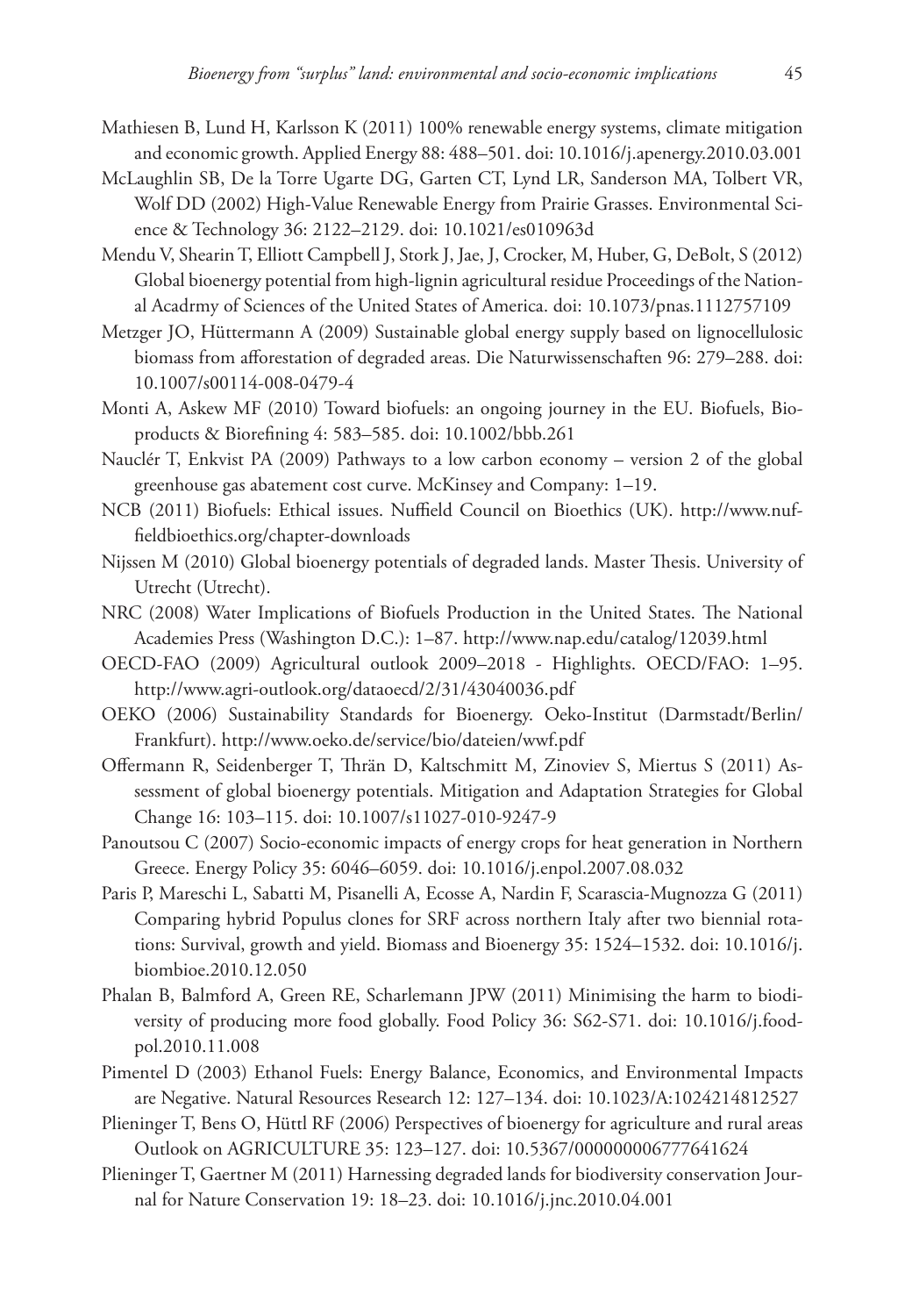- Quinkenstein A, Wöllecke J, Böhm C, Grünewald H, Freese D, Schneider BU, Hüttl RF (2009) Ecological benefits of the alley cropping agroforestry system in sensitive regions of Europe. Environmental Science & Policy 12: 1112–1121. [doi: 10.1016/j.envsci.2009.08.008](http://dx.doi.org/10.1016/j.envsci.2009.08.008)
- Reijnders L, Huijbregts MAJ (2007) Life cycle greenhouse gas emissions, fossil fuel demand and solar energy conversion efficiency in European bioethanol production for automotive purposes. Journal of Cleaner Production 15: 1806–1812. [doi: 10.1016/j.jclepro.2006.05.007](http://dx.doi.org/10.1016/j.jclepro.2006.05.007)
- Reinhard J, Zah R (2009) Global environmental consequences of increased biodiesel consumption in Switzerland: Consequential Life Cycle Assessment. Journal of Cleaner Production 17: S46-S56. [doi: 10.1016/j.jclepro.2009.05.003](http://dx.doi.org/10.1016/j.jclepro.2009.05.003)
- Reinhard J, Zah R (2011) Consequential Life Cycle Assessment of the Environmental Impacts of an Increased Rapemethylester (RME) Production in Switzerland. Biomass & Bioenergy 35: 2361–2373.
- RFA (2008) The Gallagher Review of the indirect effects of biofuels production. Renewable Fuels Agency (St Leonards-on-Sea): 1–92. [http://www.bioenergy.org.nz/documents/liq](http://www.bioenergy.org.nz/documents/liquidbiofuels/Report_of_the_Gallagher_review.pdf)[uidbiofuels/Report\\_of\\_the\\_Gallagher\\_review.pdf](http://www.bioenergy.org.nz/documents/liquidbiofuels/Report_of_the_Gallagher_review.pdf)
- Rockström J, Steffen W, Noone K, Persson Å, Chapin FS III, Lambin E, Lenton TM, Scheffer M, Folke C, Schellnhuber HJ, Nykvist B, de Wit CA, Hughes T, van der Leeuw S, Rodhe H, Sörlin S, Snyder PK, Costanza R, Svedin U, Falkenmark M, Karlberg L, Corell RW, Fabry VJ, Hansen J, Walker B, Liverman D, Richardson K, Crutzen P, Foley J (2009) Planetary Boundaries: Exploring the Safe Operating Space for Humanity. Ecology and Society 14(2): 32.<http://www.ecologyandsociety.org/vol14/iss2/art32>/
- Rooney DC, Killham K, Bending GD, Baggs E, Weih M, Hodge A (2009) Mycorrhizas and biomass crops: opportunities for future sustainable development. Trends in Plant Science 14: 542–549.
- Rosenberg NJ, Smith SJ (2009) A sustainable biomass industry for the North American Great Plains. Current Opinion in Environmental Sustainability 1: 121–132.
- Rosenqvist H, Dawson M (2005) Economics of using wastewater irrigation of willow in Northern Ireland. Biomass and Bioenergy 29: 83–92.
- Rösch C, Skarka J, Raab K, Stelzer V (2009) Energy production from grassland Assessing the sustainability of different process chains under German conditions. Biomass and Bioenergy 33: 689–700.
- Rounsevell MDA, Reginster I, Araujo MB, Carter TR, Dendoncker N, Ewert F, House JI, Kankaapaa S, Leemans R, Metzger MJ, Schmit C, Smith P, Tuck G (2006) A coherent set of future land use scenarios for Europe. Agriculture, Ecosystems and Environment 114: 57–68.
- Rowe RL, Street NR, Taylor G (2009) Identifying potential environmental impacts of largescale deployment of dedicated bioenergy crops in the UK. Renewable and Sustainable Energy Reviews 13: 271–290.
- Rowe RL, Hanley ME, Goulson D, Clarke DJ, Doncaster CP, Taylor G (2011) Potential benefits of commercial willow Short Rotation Coppice (SRC) for farm-scale plant and invertebrate communities in the agri-environment. Biomass and Bioenergy 35: 325–336.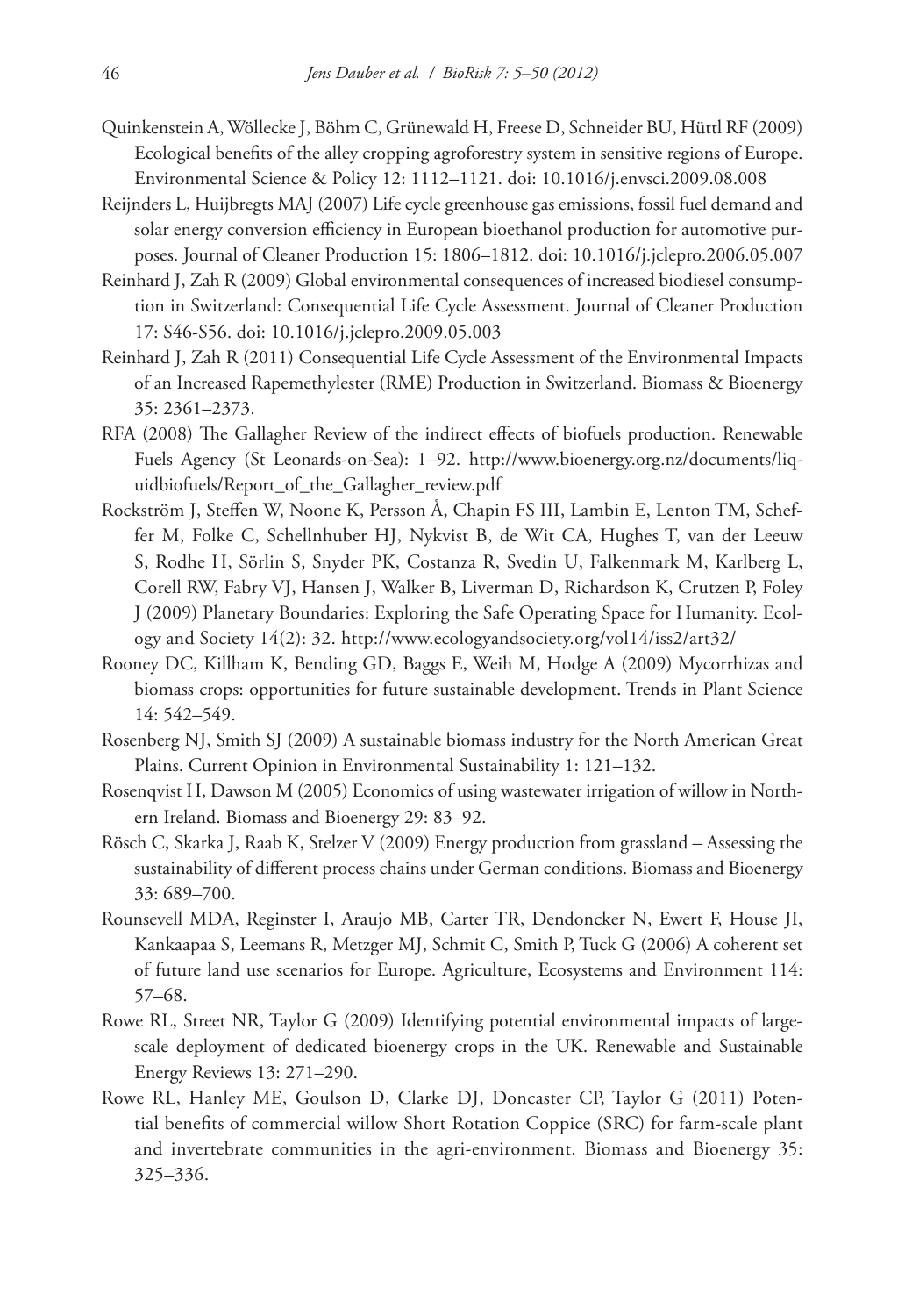- Russelle MP, Morey RV, Baker JM, Porter PM, Jung H-JG (2007) Comment on "Carbon-Negative Biofuels from Low-Input High-Diversity Grassland Biomass". Science 316: 1567.
- Ruttan VW (1999) The transition to agricultural sustainability. Proceedings of the National Academy of Sciences of the United States of America 96: 5960–5967.
- Schneckenberger K, Kuzyakov Y (2007) Carbon sequestration under Miscanthus in sandy and loamy soils estimated by natural 13C abundance. Journal of Plant Nutrition and Soil Science 170: 538–542.
- Schröder P, Herzig R, Bojinov B, Ruttens A, Nehnevajova E, Stamatiadis S, Memon A, Vassilev A, Caviezel M, Vangronsveld J (2008) Bioenergy to Save the World. Producing novel energy plants for growth on abandoned land. Environmental Science & Pollution Research 15: 196–204.
- Schroers JO (2006) Zur Entwicklung der Landnutzung auf Grenzstandorten in Abhängigkeit agrarmarktpolitischer, agrarstrukturpolitischer und produktions-technologischer Rahmenbedingungen. PhD Thesis, University of Giessen (Giessen). [http://geb.uni-giessen.de/geb/](http://geb.uni-giessen.de/geb/volltexte/2007/4511/) [volltexte/2007/4511/](http://geb.uni-giessen.de/geb/volltexte/2007/4511/)
- Searchinger T, Heimlich R, Houghton RA, Dong FX, Elobeid A, Fabiosa J, Tokgoz S, Hayes D, Yu TH (2008) Use of US croplands for biofuels increases greenhouse gases through emissions from land-use change. Science 319: 1238–1240.
- Selman P (2009) Planning for landscape multifunctionality. Sustainability: Science, Practice, & Policy 5: 45–52.
- Sherrington C, Bartly J, Moran D (2008) Farm level constraints on the domestic supply of perennial energy crops in the UK. Energy Policy 36: 2504–2512.
- Sieg K (2006) Jatropha curcas an undemanding plant for biodiesel production: nut oil to biogas. Entwicklung + Ländlicher Raum 40: 25–28.
- Sims REH, Hastings A, Schlamadinger B, Taylor G, Smith P (2006) Energy crops: current status and future prospects. Global Change Biology 12: 2054–2076.
- Smeets EMW, Faaij APC, Lewandowski IM, Turkenburg WC (2007) A bottom-up assessment and review of global bio-energy potentials to 2050. Progress in Energy and Combustion Science 33: 56–106.
- Smeets EMW, Lewandowski IM, Faaij APC (2009) The economical and environmental performance of miscanthus and switchgrass production and supply chains in a European setting. Renewable and Sustainable Energy Reviews 13: 1230–1245.
- Smith P, Powlson DS, Glendining MJ, Smith JU (1997) Potential for carbon sequestration in European soils: preliminary estimates for five scenarios using results from long-term experiments. Global Change Biology 3: 67–79.
- Smith P, Milne E, Powlson DS, Smith JU, Falloon P, Coleman K (2000) Revised estimates of the carbon mitigation potential of UK agricultural land. Soil Use and Management 16: 293–295.
- Smith P, Gregory PJ, van Vuuren D, Obersteiner M, Havlik P, Rounsevell M, Woods J, Stehfest E, Bellarby J (2010) Competition for land. Philosophical Transactions of the Royal Society B 365: 2941–2957
- Soldatos P, Lychnaras V, Panoutsou P, Cosentino LS (2010) Economic viability of energy crops in the EU: the farmer's point of view. Biofuels, Bioproducts & Biorefining 4: 637–657.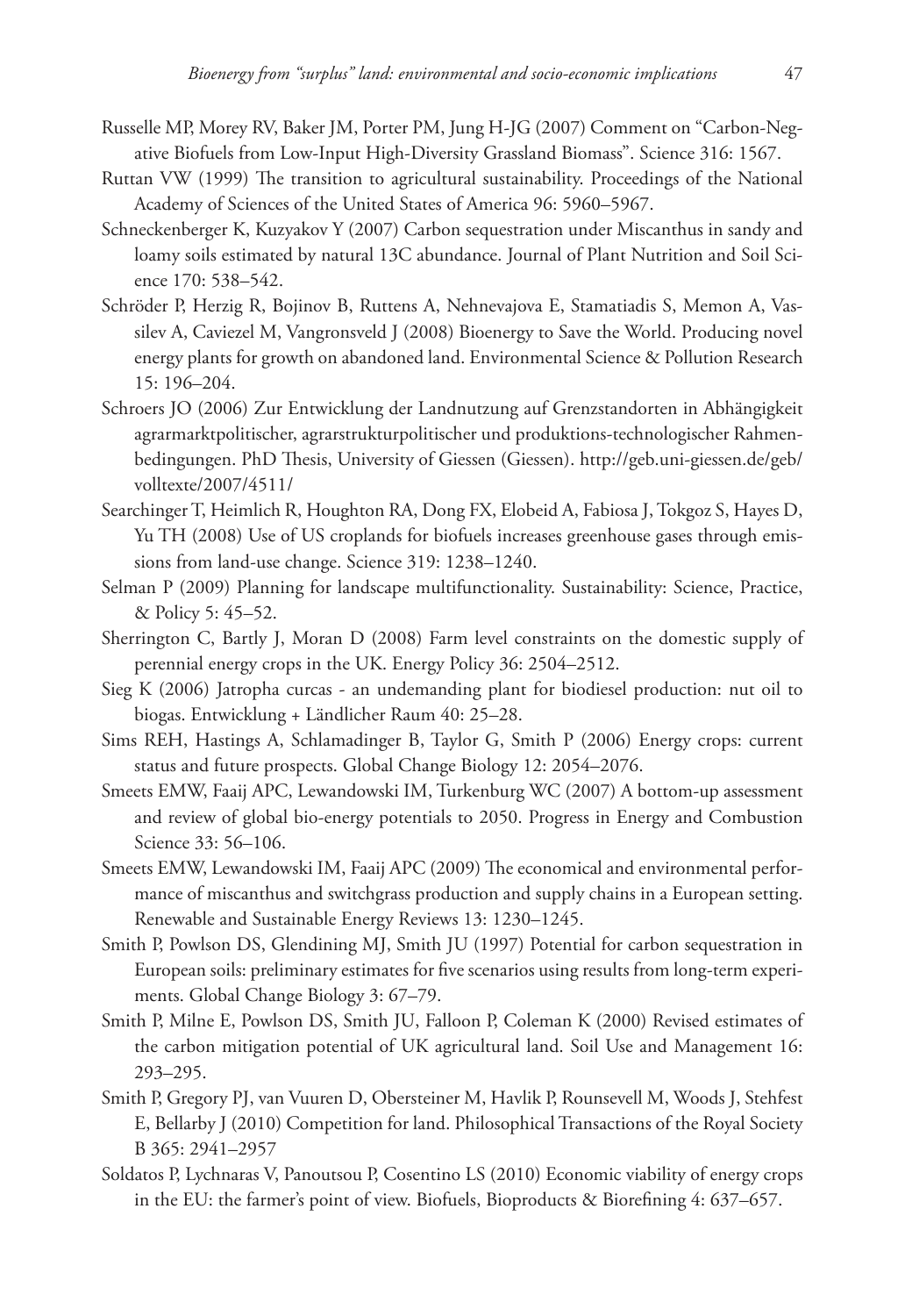Spangenberg JH, Settele J (2009a) Biofuels: Steer clear of degraded land. Science 326: 1346.

- Spangenberg JH, Settele J (2009b) Neither climate protection nor energy security: Biofuels for biofools? International Relations 5: 89–108.
- St Clair S, Hillier J, Smith P (2008) Estimating pre-harvest greenhouse costs of energy crop production. Biomass and Bioenergy 32: 442–452.
- Stephens W, Hess T, Knox J (2001) Review of the effects of energy crops on hydrology. Institute of Water and Environment, Cranfield University Silsoe (Bedford): 1–71. [https://dspace.](https://dspace.lib.cranfield.ac.uk/bitstream/1826/3368/1/Review%20of%20the%20effects%20of%20energy%20crops%20on%20hydrology-2001.pdf) [lib.cranfield.ac.uk/bitstream/1826/3368/1/Review%20of%20the%20effects%20of%20](https://dspace.lib.cranfield.ac.uk/bitstream/1826/3368/1/Review%20of%20the%20effects%20of%20energy%20crops%20on%20hydrology-2001.pdf) [energy%20crops%20on%20hydrology-2001.pdf](https://dspace.lib.cranfield.ac.uk/bitstream/1826/3368/1/Review%20of%20the%20effects%20of%20energy%20crops%20on%20hydrology-2001.pdf)
- Strijker D (2005) Marginal lands in Europe causes of decline. Basic and Applied Ecology 6: 99–106.
- Sugrue A (2008) Bioenergy production on marginal and degraded land: the potential social impacts. Draft paper for presentation to the joint international workshop on high nature value criteria and potential for sustainable use of degraded land. Paris (France) June and July 2008: 1–8.<http://www.unep.fr/energy/activities/mapping/pdf/social.pdf>
- Styles D, Jones MB (2008) Life-cycle environmental and economic impacts of energy-crop fuel-chains: An integrated assessment of potential GHG avoidance in Ireland. Environmental Science and Policy 11: 294–306.
- Tahvanainen L, Rytkönen VM (1999) Biomass production of Salix viminalis in southern Finland and the effects of soil properties and climate conditions on its production and survival. Biomass Bioenergy 16: 103–117.
- Tang Y, Xie JS, Geng S (2010) Marginal land-based biomass energy production in China. Journal of Integrative Plant Biology 52: 112–121.
- The Gaia Foundation, Biofuelwatch, The African Biodiversity Network, Salva La Selva, Watch Indonesia and EcoNexus (2008) Agrofuels and the Myth of the Marginal Lands. econexus: 1–8.<http://www.econexus.info/publication/agrofuels-and-myth-marginal-lands>
- The Royal Society (2008) Sustainable biofuels: prospects and challenges. Policy document 01/08: 1–90.
- The Royal Society (2009) Reaping the Benefits: Science and the Sustainable Intensification of Global Agriculture. Policy document 11/09: 1–72.
- Tilman D, Hill J, Lehman C (2006) Carbon-negative biofuels from low-input high-diversity grassland biomass. Science 314: 1598–1600.
- Tirado MC, Cohen MJ, Aberman N, Meerman J, Thompson B (2010) Addressing the challenges of climate change and biofuel production for food and nutrition security. Food Research International 43: 1729–1744.
- UNEP (2009) Towards sustainable production and use of resources: Assessing Biofuels. United Nations Environment Programme: 1–119. [http://www.unep.fr/scp/rpanel/pdf/Assessing\\_](http://www.unep.fr/scp/rpanel/pdf/Assessing_Biofuels_Full_Report.pdf) [Biofuels\\_Full\\_Report.pdf](http://www.unep.fr/scp/rpanel/pdf/Assessing_Biofuels_Full_Report.pdf)
- UNESCO (2009) Water in a changing world. The United Nations World Water Development Report 3: 1–76.
- Urban B, von Haaren C, Kannig H, Krahl J, Munack A (2011) Methoden zur Bewertung der Biodiversität in Ökobilanzen am Beispiel biogener Kraftstoffe. Umwelt und Raum 3: 1–210.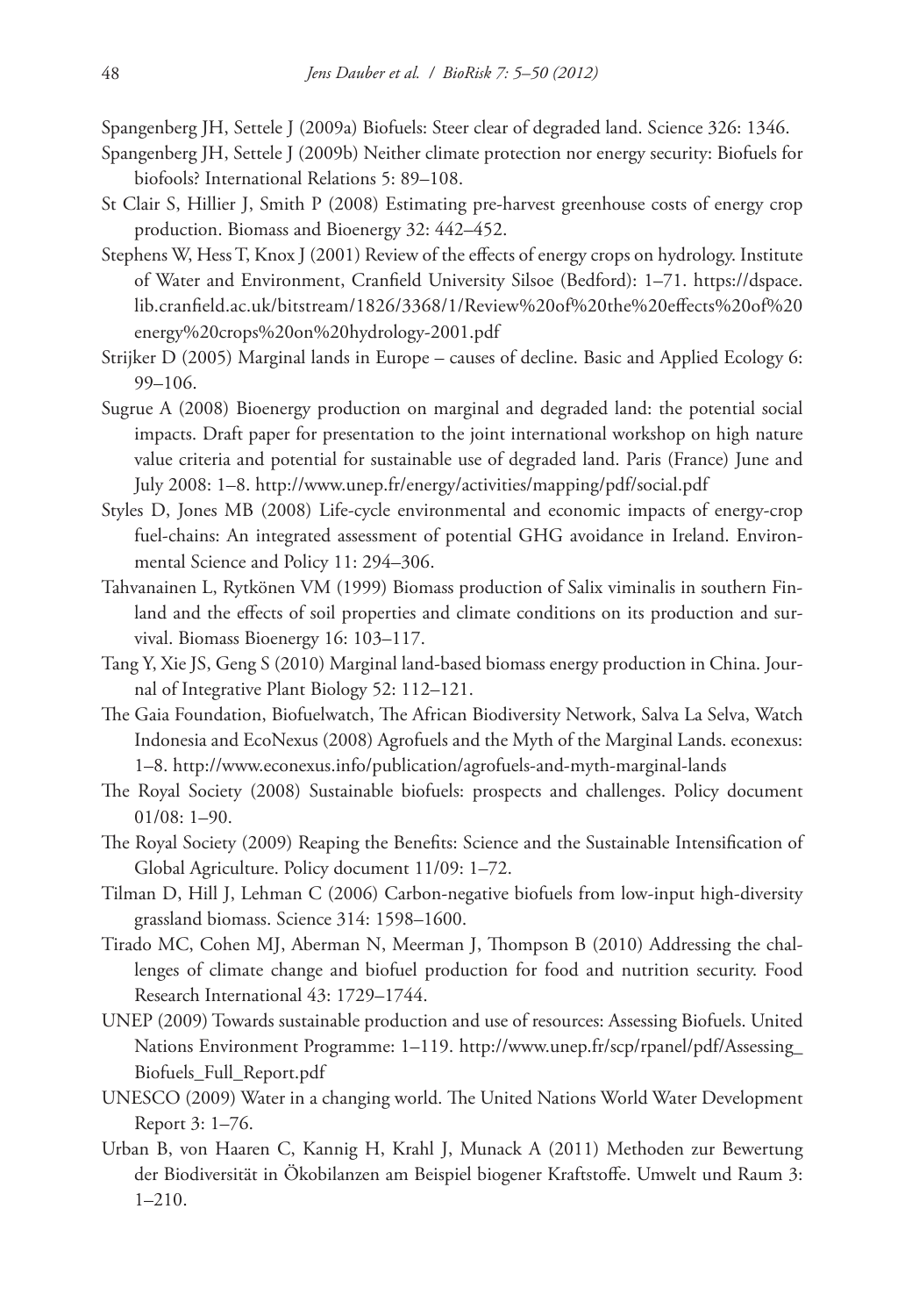- Valentine J, Clifton-Brown J, Hastings A, Robson P, Allison G, Smith P (2012) Food vs. fuel: the use of land for lignocellulosic 'next generation' energy crops that minimize competition with primary food production. GCB Bioenergy 4: 1–19.
- van Dam J, Faaij APC, Hilber J, Petruzzi H, Turkenburg WC (2009) Large scale bioenergy production from soybeans and switchgrass in Argentina Part B. Environmental and socioeconomic impacts on a regional level. Renewable and Sustainable Energy Reviews 13: 1697–1709.
- van der Hilst F, Dornburg V, Sanders JPM, Elbersen B, Graves A, Turkenburg WC, Elbersen HW, van Dam JMC, Faaij APC (2010) Potential, spatial distribution and economic performance of regional biomass chains: The north of the Netherlands as example. Agricultural Systems 103: 403–417.
- van Vuuren DP, van Vliet J, Stehfest E (2009) Future bio-energy potential under various natural constraints. Energy Policy 37: 4220–4230.
- Veen P, Jefferson R, de Smidt J, van der Straaten J (Eds) (2009) Grasslands in Europe of high nature value. KNNV Publishing (Zeist): 1–319.
- Verheijen FGA, Jones RJA, Rickson RJ, Smith CJ (2009) Tolerable versus actual soil erosion rates in Europe. Earth Science Reviews 94: 23–38.
- Vollrath B, Kuhn W (2010) Wildpflanzen für Biogas Die Zukunft? Veitshöchheimer Berichte 141: 33–39.
- Wachendorf M, Richter F, Fricke T, Grab R, Neff R (2009) Utilization of semi-natural grassland through integrated generation of solid fuel and biogas from biomass. I. Effects of hydrothermal conditioning and mechanical dehydration on mass flows of organic and mineral plant compounds, and nutrient balances. Grass and Forage Science 64: 132–143.
- Weih M (2003) Trade-offs in plants and the prospects for breeding using modern biotechnology. New Phytologist 158: 7–9.
- Weih M (Ed) (2008) Short rotation forestry (SRF) on agricultural land and its possibilities for sustainable energy supply. TemaNord 2008:543: 1–66. [http://www.norden.org/pub/](http://www.norden.org/pub/sk/showpub.asp?pubnr=2008:543) [sk/showpub.asp?pubnr=2008:543](http://www.norden.org/pub/sk/showpub.asp?pubnr=2008:543)
- Weih M (2009) Willow short rotation coppice commercially grown on agricultural land in Sweden - possibilities for improvement of biodiversity and landscape design. IEA Technical Review No. 4: 1–36. http:/[/www.shortrotationcrops.org](http://www.shortrotationcrops.org/)
- Weih M, Didon UME, Rönnberg-Wästljung A-C, Björkman C (2008) Integrated agricultural research and crop breeding: Allelopathic weed control in cereals and long-term productivity in perennial biomass crops. Agricultural Systems 97: 99–107.
- WI (2006) Biofuels for transportation. Global potential and implications for sustainable agriculture and energy in the 21st century. Worldwatch Institute (Washington, D.C.): 1–38.
- Wicke B (2011) Bioenergy production on degraded and marginal land Assessing its potentials, economic performance, and environmental impacts for different settings and geographical scales. PhD Thesis. Utrecht University (Utrecht). [http://nws.chem.uu.nl/publi](http://nws.chem.uu.nl/publica/Publicaties%202011/Proefschrift_Wicke.pdf)[ca/Publicaties%202011/Proefschrift\\_Wicke.pdf](http://nws.chem.uu.nl/publica/Publicaties%202011/Proefschrift_Wicke.pdf)
- Wiegmann K, Hennenberg KJ, Fritsche UR (2008) Degraded Land and Sustainable Bioenergy Feedstock Production. Issue Paper of the Joint International Workshop on High Nature